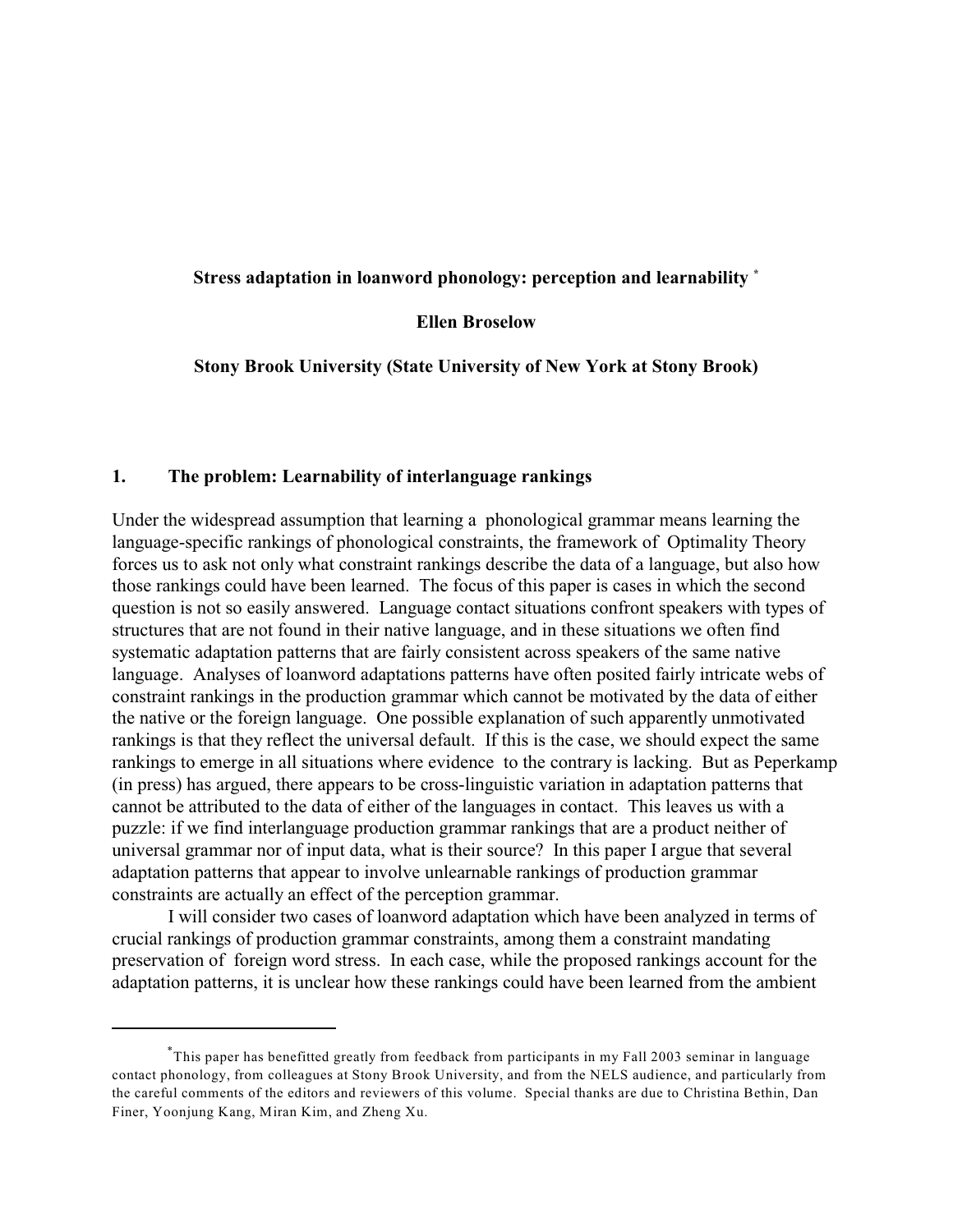data. I argue that in neither case are unlearnable rankings necessary; rather, the adaptation patterns can be seen as effects of interference from the native language grammar–specifically, that portion of the grammar that maps the acoustic signal onto phonological representations. I assume (following Boersma 1998) that the perception grammar defines which aspects of the acoustic signal are linguistically significant, causing listeners to misinterpret certain aspects of the contact structures. In this bipartite model, the inventory of structures presented by the contacting language is often richer than that presented by the native language input (the richness of the stimulus). But the listener's perception grammar maps this input onto a more restricted set of phonological representations, providing the adapter with an impoverished base, or set of underlying representations (Boersma 2000, Lassettre and Donegan 1998).

The paper begins with a survey of several types of ranking puzzles in language contact, followed by consideration of the sorts of rankings that we would expect to find in language contact phonology. I then consider examples of the adaptation of stress in borrowed words. The source stress is maintained in both Huave words borrowed from Spanish (Davidson and Noyer 1996) and in Fijian words borrowed from English (Kenstowicz 2003). However, the two languages differ in terms of the strategies used to resolve conflicts between the original stress position and the stress position dictated by the native language grammar: such conflicts are resolved in Huave by deletion of segments and in Fijian by lengthening of vowels. These different adaptation patterns have been described in the literature in terms of different rankings of a production grammar constraint MatchStress (or MaxStress) directing that the position of the source stress should be maintained. But because this constraint is specific to loanwords, it is not clear how the early adapters could have learned its ranking. The contention of this paper is that the maintenance of source stress is not a function of the production grammar at all, but rather is determined by the native language perception/decoding principles which determine how foreign language stress is interpreted. In Huave, stress is demarcative, uniformly falling on the final syllable of the word, which causes Huave listeners to assume that stressed syllables are wordfinal in Spanish; thus, segmental material following the stressed syllable is lost when in the mapping from acoustic signal to lexical representation. Similar loss of posttonic material is found in the adaptation of Spanish words by speakers of K'ichee', which also has uniformly word-final stress; in contrast, in Selayarese, where the position of stress is affected by morphological structure, listeners maintain foreign material following the stress foot. In Fijian, stress serves to enhance lexical contrasts of vowel length. I argue that Fijian listeners hearing a stressed syllable in a position that is normally not stressed interpret this as an indication of underlying vowel length.

# **2. Ranking puzzles in language contact phonology**

In the OT model of phonological acquisition, it has been proposed that the initial state involves a set of constraints in which markedness constraints are ranked above faithfulness constraints, ensuring that learners begin with the most restrictive grammar (Gnanadesikan [1994] 2004), or that while constraints may initially be unranked, the ranking process favors M>>F rankings (Hayes [1999] 2004, Prince and Tesar [1999] 2004). Aside from the bias toward markedness over faithfulness constraints, the learner establishes a ranking based on input from the ambient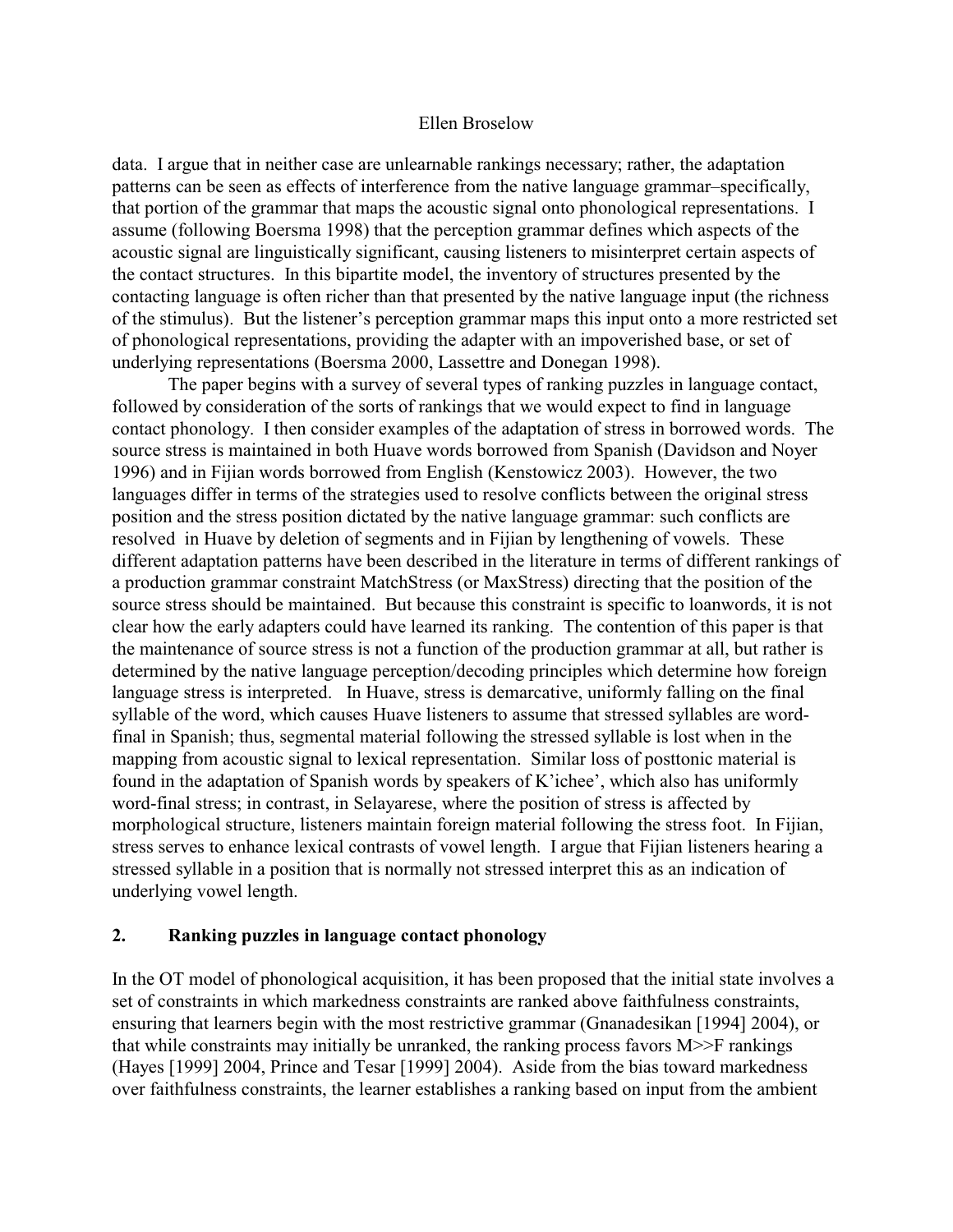language. Where the input data is not sufficient to establish an exhaustive ranking of all constraints, the final state of the grammar could conceivably impose only a partial ranking (Ross 1996, Boersma 1998), or learners could choose an arbitrary ranking of otherwise unrankable constraints (Tesar and Smolensky 2000, page 49); in the latter case, we need not assume that all learners would arrive at the same rankings. Given these assumptions, we can identify the following possible ranking patterns in the interlanguage grammar (the grammar that accounts for systematic behavior in loan adaptation and/or second language acquisition):

- (1) Possible ranking patterns in SLA or loan adaptation:
	- a. M >>F: putative default pattern
	- b.  $F \gg M$ : motivated by marked forms
	- c.  $M \gg M$ ,  $F \gg F$ : mysterious if not motivated by data

While M $\gg$ F rankings, as the default, need not be motivated by data, the other rankings are datadriven. But examination of language contact phonology reveals many examples of apparent production grammar rankings that are not obviously motivated by data other than language contact data:

*1. Differential Difficulty (M>>M):* In this case, one foreign language structure is mastered more quickly than another, even though neither appears in the native language. One example of this pattern from second language acquisition involves final obstruent devoicing, which is attested for a number of speakers whose native language (such as Mandarin Chinese and Tswana) allows no obstruent codas of any type, and whose target language allows both voiced and voiceless obstruent codas (Wissing and Zonneveld 1996, Grijzenhout and van Rooij 2001, Eckman 1981, Flege and Davidian 1984, Flege, McCutcheon, and Smith 1987, Yavas 1994, Broselow, Chen, and Wang 1998, Broselow 2004, Broselow and Xu 2004). The M>>M pattern also underlies much of the evidence for lexical strata, analyzed by Ito and Mester (1995) as involving subgrammars specific to core and peripheral vocabularies.

*2. Differential faithfulness (F>>F)*: In this case, certain aspects of contacting structures are preserved while others are lost. Thus, as discussed below, in borrowings from Spanish into Huave, the stress of the source word is preserved at the price of segmental unfaithfulness (Davidson & Noyer 1996), while in borrowings from Bahasa Indonesia into Selayarese, the source segmental structure is preserved while the source stress may be lost (Broselow 1999). Some F>>F rankings might be explained as the reflection of a universal perceptual similarity hierarchy (Steriade 2001), but some cases appear to violate proposed universal rankings. For example, as Kenstowicz (2003) points out, English initial voiced stops in words borrowed into Fijian are realized as prenasalized stops, violating the putative universal ranking of production grammar constraints Ident[nas] >> Ident[voi] proposed by Steriade (2001).

*3. Differential repair strategies (F>>F or M>>F):* In this case, the source language presents adapters with two or more structures that are equally impossible in the borrowing language, yet speakers use distinct repair strategies in adapting them. For example, in Wolof borrowings from French, obstruent-sonorant onsets are repaired by a copy vowel inserted between the two consonants (*kalas* from French *klas* 'class'), but [s]-stop onsets are repaired by insertion of a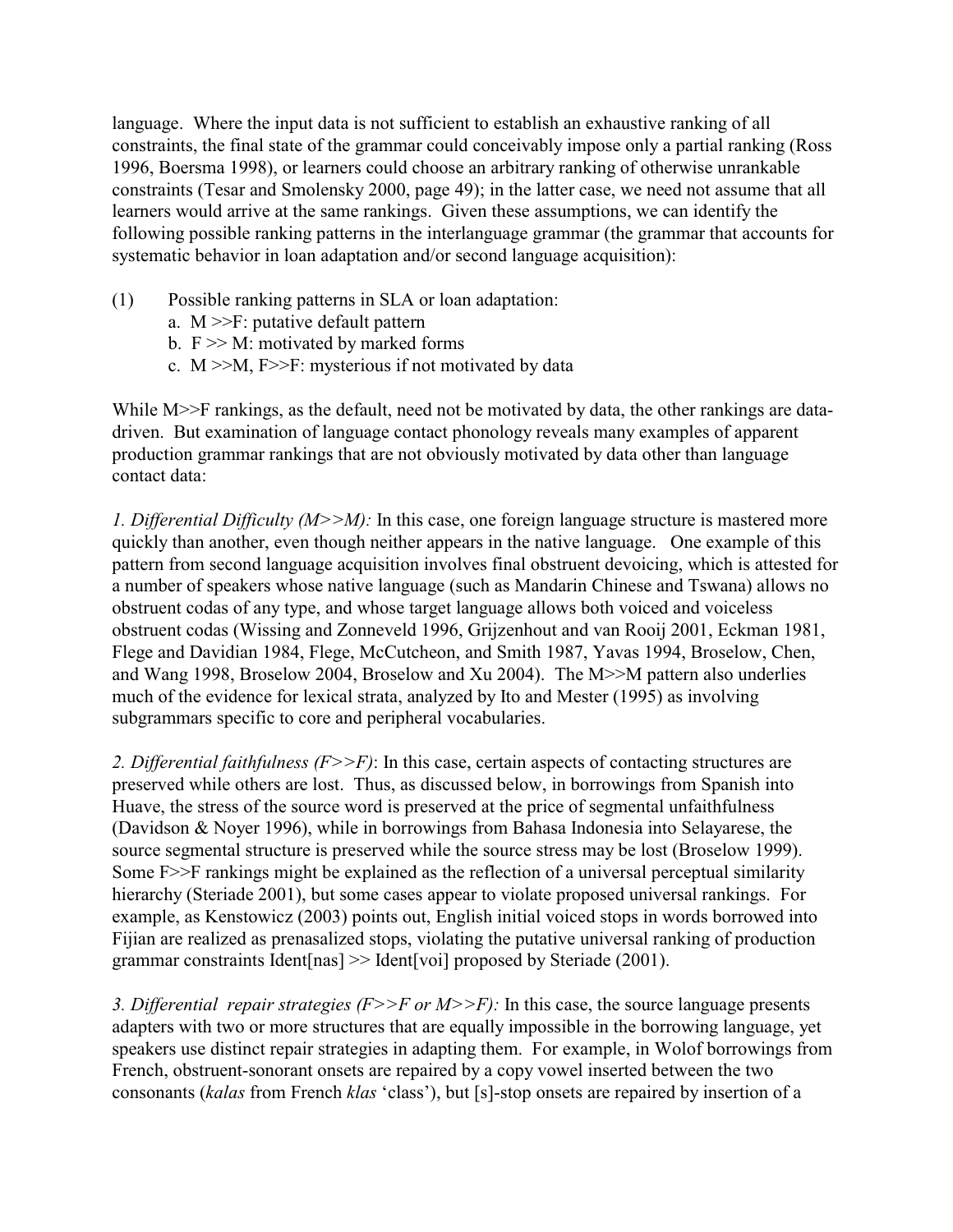default vowel before the two consonants (*estati* from French *staty* 'statue,' Fleischhacker 2000). Since Wolof has no complex onsets of either type, the native language provides no basis for distinguishing them. Similar patterns are found in numerous languages (Broselow 1993, Fleischhacker 2000).

*4. Ranking reversals (C1>>C2, C2>>C1):* Many of the preceding cases involve rankings that are not motivated by the native language data, but are at least not inconsistent with it. In other cases, interlanguage patterns require an actual reversal of the rankings of the native language, even though the contacting language does not appear to present evidence for the new ranking. Thus in Malayalam, single voiceless consonants do not occur intervocalically. In Malayalee English, English intervocalic voiceless stops are realized as voiceless geminates (Ident(voice)>> Ident(mora)) although in Malayalam, length distinctions are preserved in preference to voicing distinctions (Ident(mora)>>Ident(voice), Mohanan and Mohanan 2003).

Various possible sources of such 'hidden' rankings (Davidson 2000) include the role of frequency in the data (Broselow 2004); the native speaker's articulatory program (Ussishkin & Wedel 2003); and the role of perception (Silverman 1992, Yip 1993, Kenstowicz 2001, 2003, Kang 2003, Peperkamp 2003). The central claim of this paper is that what at first glance appear to be 'hidden' rankings in the production grammar (that is, rankings that are not in any obvious way learnable from the data) either emerge from input frequency, or reflect rankings in the native language perception grammar that have been learned from native language data.

In the next three sections I consider cases of loan adaptation differing in the extent to which source language stress is preserved, and in the sorts of unfaithfulness that are tolerated to facilitate stress preservation. Two of these cases have been analyzed in the literature in terms of a production grammar constraint (MATCHSTRESS or MAXSTRESS), which applies only to borrowed words. The postulation of a stress preservation constraint, along with the assumption that constraints can be freely ranked across languages, predicts a wide variety of possible loan adaptation patterns. I will argue that whether or not the source stress is maintained in loanwords is a function not of the rankings of production grammar constraints, but rather of the role played by stress in the native language.

## **3. Adaptation of demarcative stress**

## **3.1. Production grammar analysis of Huave adaptations**

Huave, a language isolate spoken in southeastern Oaxaca State, Mexico, has borrowed a number of words from Spanish. Huave restricts stress to one of the two final syllables of the word, while Spanish words may have stress on any one of the three final syllables, creating conflicts between the Huave stress restrictions and the actual source stress. Davidson and Noyer (1996) analyze the adaptation patterns of the San Mateo del Mar dialect of Huave in terms of ranked constraints of the production grammar, some of which cannot obviously be motivated by either the Huave or the Spanish data.

In Huave native vocabulary, stress falls on a final syllable when that syllable is closed, and on the penultimate syllable when the final is light. Huave has no vowel length contrast, so syllable weight is dependent on the presence or absence of a coda consonant. Because all stems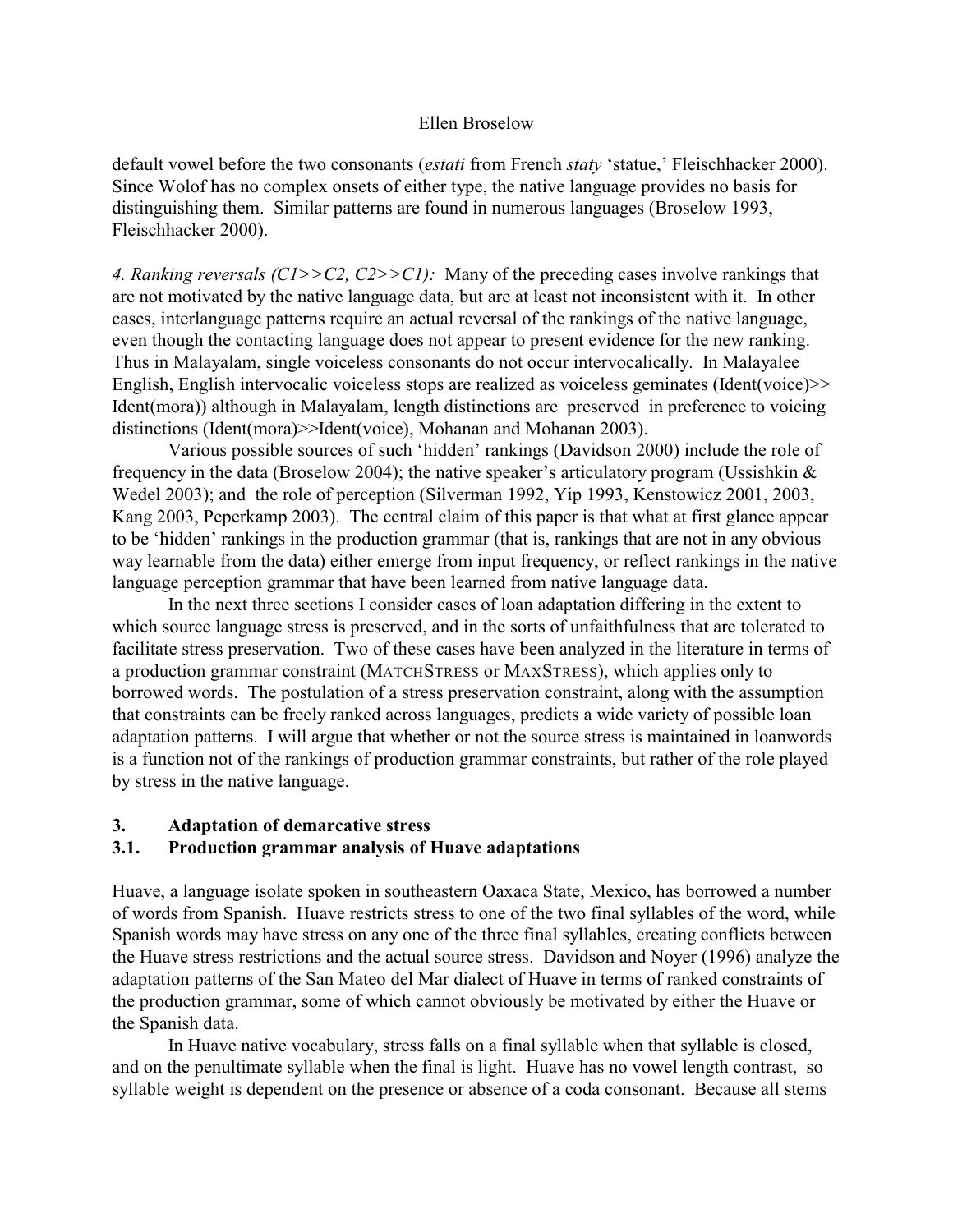of major lexical categories and all suffixes end in a consonant, final stress is the overwhelmingly predominant pattern in Huave. 1

(2) Huave native vocabulary (Kreger and Stairs 1981):

| a. arán      | 'he does' |
|--------------|-----------|
| b. taranás   | 'I did'   |
| c. taranasán | 'we did'  |
| d. fíke      | $\cdot$ r |

Words have a single stress, with the exception of words containing a suffix or suffixes comprising more than two syllables, where a secondary stress falls on the root-final syllable and primary stress on the word-final syllable (Kreger and Stairs 1981, page xvii).

To describe the Huave facts, Davidson and Noyer posit the following constraints, each apparently undominated in the native grammar:

# (3) Huave Constraints

- a. TROCHAICFEET: Feet are bimoraic trochees (CV'CV or CVC')
- b. ALIGN-R: The right edge of a Prosodic Word is aligned with the right edge of a foot
- c. FREE-V: A word should not end in a vowel.

Interestingly, these three constraints show different degrees of strength in borrowed words. The most nativized vocabulary items maintain the Huave pattern of final stressed and closed syllables, while still preserving the Spanish stress--if necessary, by deletion of segmental material in the final syllable of the source:

| (4) | Loans into Huave from Spanish, Stratum 1 (most nativized) |         |         |
|-----|-----------------------------------------------------------|---------|---------|
|     | Spanish                                                   | Huave   |         |
|     | garabáto                                                  | garabát | 'hook'  |
|     | kardúmen                                                  | kardóm  | 'flock' |
|     | márso                                                     | márs    | 'March' |
|     | ígado                                                     | ík      | 'liver' |

Davidson and Noyer attribute the maintenance of Spanish stress to a constraint MATCHSTRESS which is, along with Huave stress constraints and FREE-V, ranked above segmental faithfulness constraints in the core stratum:

- (5) MATCH(STRESS): Stress falls on the same vowel in the source word as in the loanword (Davidson and Noyer 1996, page 69).
- (6) Davidson and Noyer's production grammar, Stratum 1

Kreger and Stairs (1981) mention a single morpheme which falls outside the stress domain, the enclitic *an* 1 'only'.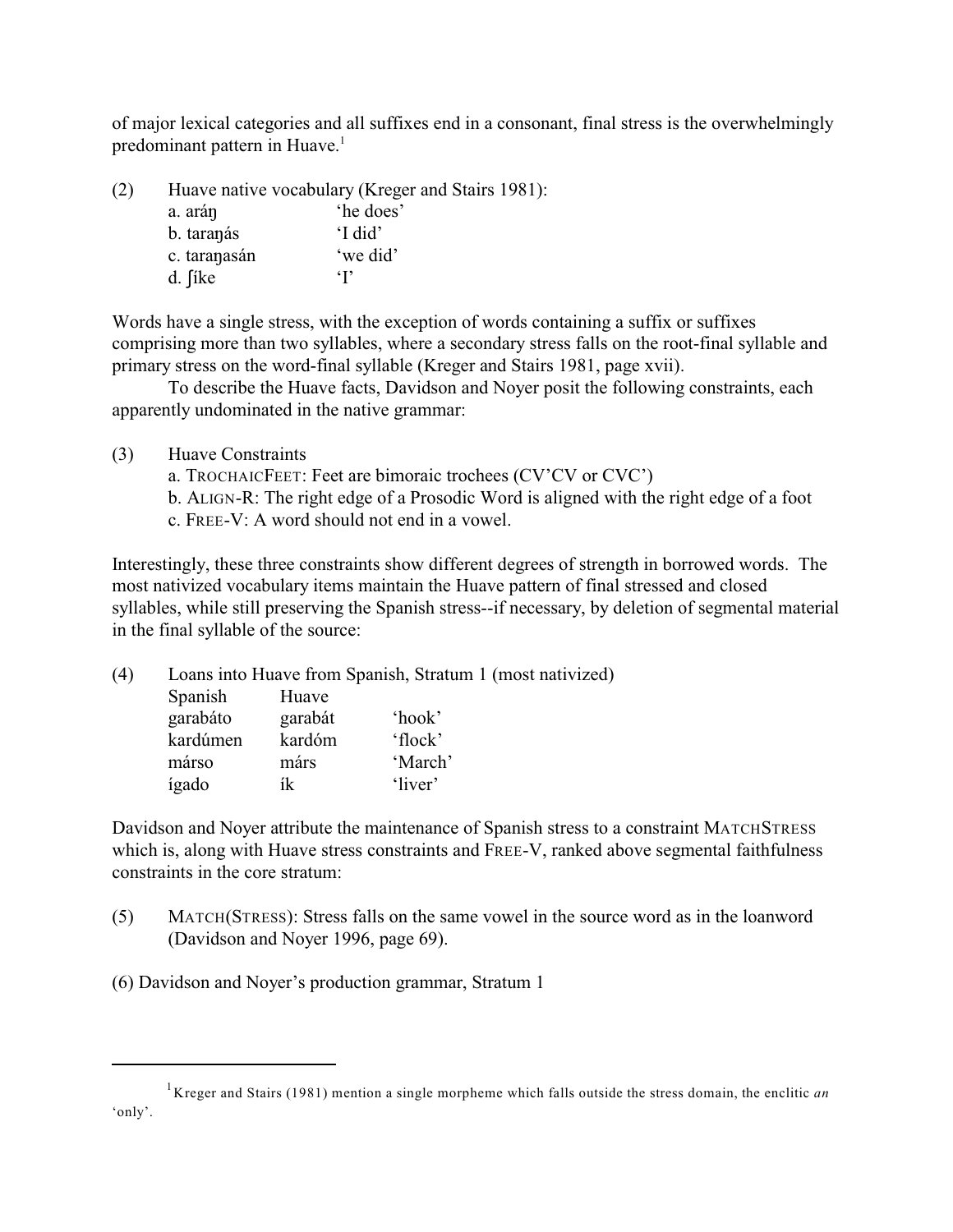| <i>s</i> arabáto<br>'hook' | <b>MATCH</b><br><b>STRESS</b> | TROCHAIC<br>FEET, ALIGN-R | FREE-V | <b>MAX</b> |
|----------------------------|-------------------------------|---------------------------|--------|------------|
| a. gara(báto)              |                               |                           | $*1$   |            |
| $\n  exp$ . gara(bát)      |                               |                           |        | $\ast$     |
| igado <br>'liver'          |                               |                           |        |            |
| a. (íka)do                 |                               | $*1$                      |        |            |
| b. (ika)                   |                               |                           | $*1$   |            |
| $R\infty$ . (ik)           |                               |                           |        | ***        |

While the native vocabulary appears not to provide evidence for any ranking of FREE-V with respect to the stress constraints, the second stratum of more peripheral loanwords respects the stress constraints but not FREE-V:

(7) Huave from Spanish, Stratum 2: Spanish Huave gwanábana gwanába 'sweet-sop' mandádo mandáda 'command'

The facts of this less nativized stratum can be described by assuming a second subgrammar in which the constraint enforcing segmental faithfulness (MAX), while still dominated by the Huave stress constraints, is ranked above FREE-V:

| gwanábana<br>'sweet-sop' | <b>MATCH</b><br><b>STRESS</b> | TROCHAIC<br>FEET, ALIGN-R | <b>MAX</b> | FREE-V |
|--------------------------|-------------------------------|---------------------------|------------|--------|
| a. gwa(nába)na           |                               | $*$ (                     |            |        |
| b. gwana(bána)           | $*1$                          |                           |            |        |
| c. gwa(nában)            |                               | $*1$                      | $\ast$     |        |
| $I\$ d. gwa(nába)        |                               |                           | $***$      | $\ast$ |
| e. gwa(náb)              |                               |                           | ** *       |        |

(8) Davidson and Noyer's production grammar, Stratum 2

And finally, the third stratum of least nativized loanwords exhibits violations of both native stress constraints and FREE-V, while still preserving the Spanish stress: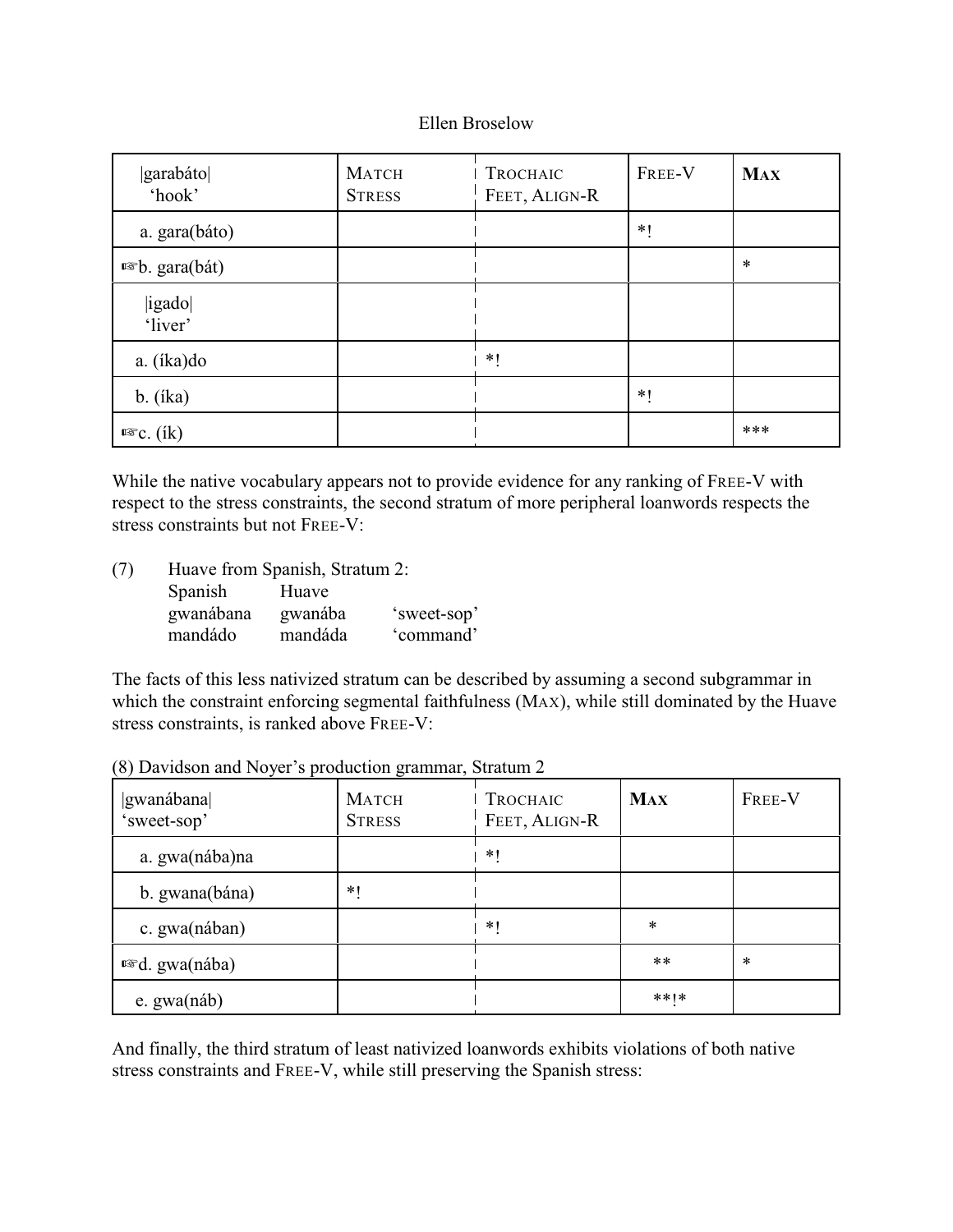| (9) |           | Huave from Spanish, Stratum 3 (least nativized): |             |
|-----|-----------|--------------------------------------------------|-------------|
|     | Spanish   | Huave                                            |             |
|     | mjérkoles | mjérkoles                                        | 'Wednesday' |
|     | médiko    | médiko                                           | 'doctor'    |

| médiko<br>'doctor'       | <b>MATCH</b><br><b>STRESS</b> | <b>MAX</b> | TROCHAIC<br>FEET, ALIGN-R | FREE-V |
|--------------------------|-------------------------------|------------|---------------------------|--------|
| $\mathbb{R}$ a. (médi)ko |                               |            | $\ast$                    | $\ast$ |
| b. (médik)               |                               | $*1$       | ∗                         |        |
| c. (mé)dik               |                               | $*1$       | $\ast$                    |        |
| d. (médi)                |                               | $*$   $*$  |                           | $\ast$ |

(10) Davidson and Noyer's production grammar, Stratum 3

The three strata therefore differ in their tolerance of MAX constraint violations (apocope): in stratum 1, apocope is tolerated to satisfy both the demand for right-aligned trochaic feet and final consonants (*garabát* from *garabáto, ík* from *ígado*); in stratum 2 apocope is tolerated to satisfy stress constraints but not the demand for final consonants (*gwanába* from *gwanábana*); in stratum 3, a loanword that has antepenultimate stress is fully segmentally faithful to the original (*médiko*). The three strata arise, Davidson and Noyer argue, from the differential ranking of the anti-deletion MAX constraints with respect to MATCHSTRESS >> TROCHAICFEET, ALIGN-R >> FREE-V. Although both apocope (*garabát* from *garabáto*) and non-trochaic stress (*médiko*) are possible in loans, there are no cases in which both cooccur in a single form, because to derive a form such as \**médik* from *médiko* would require the ranking FREE-

V>>MAX>>TROCHAICFEET,ALIGN-R, a reversal of the markedness constraint rankings. The Huave data are therefore consistent with Ito and Mester's (1995) claim that while faithfulness constraints can be ranked differently in the subgrammars associated with different lexical strata, the relative rankings of markedness constraints are constant across strata. However, the ranking MATCHSTRESS  $\gg$  TROCHAICFEET, ALIGN-R $\gg$  FREE-V is motivated by the loanword data rather than by any facts of the native language.

Additional complications ensue when we consider the treatment of Spanish complex onsets (forbidden in native Huave vocabulary), which are simplified by means of vowel insertion:

| (11) | pláto   | polát    | 'silver'                           |
|------|---------|----------|------------------------------------|
|      | brasáda | barasáda | 'unit of measure' (*basáda, *sáda) |

It is striking that while entire syllables may be deleted to preserve Spanish stress (*gwanába* from *gwanábana* 'sweet sop'), the strategy used to avoid complex onsets is insertion, rather than deletion. Davidson and Noyer elegantly describe these facts by ranking MATCHSTRESS and MAX(C,V) over \*COMPLEXONSET, in turn ranked over DEP(V). This ranking makes vowel insertion the preferred repair strategy where there is a choice (as in the resolution of a complex onset violation). But the mandate that stress may neither leave its original syllable nor fall to the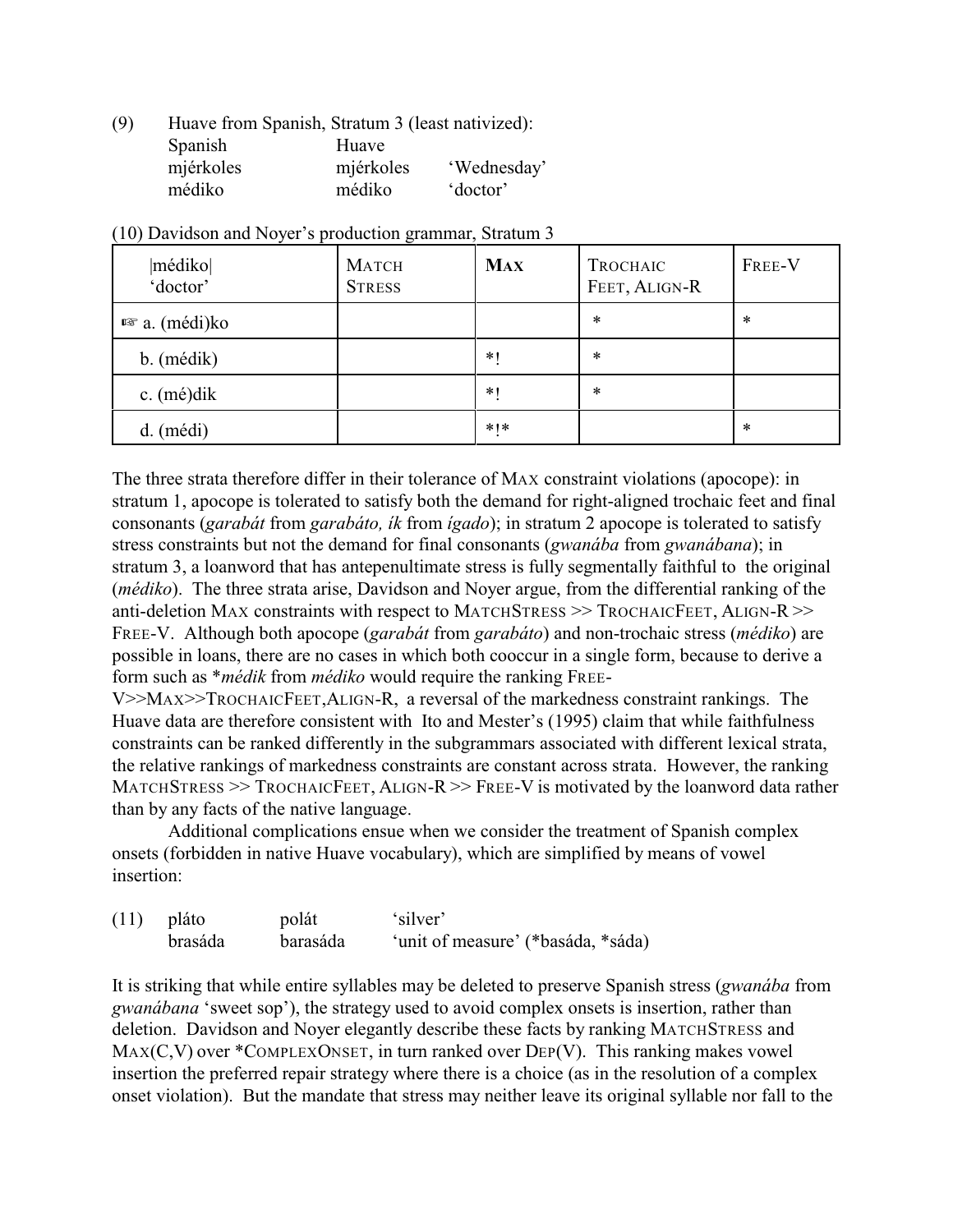left of the penultimate syllable rules out vowel insertion as an option in posttonic position. Again, however, we must wonder how the original Huave adapters might have come up with such a ranking, in the absence of any evidence for either consonant deletion or vowel insertion in Huave. Thus, this analysis raises a number of thorny questions concerning the learnability of the constraint rankings:

1. *How would Huave speakers arrive at the ranking MATCHSTRESS>>MAX(C) >> \*COMPLEXONSET>>DEP(V) (F>>F>>M>>F)?* This ranking is necessary to describe the pattern whereby segment deletion is used to maintain the Spanish stress, but vowel insertion is used to resolve complex onset violations. However, it is not clear how such a ranking might have been learned. Because Huave is a language in which all surface forms exhibit a regular stress pattern, the hypothesis of Richness of the Base requires us to assume that the stress constraints outrank any faithfulness constraints that would preserve lexically marked stress such as IDENT(STRESS)I-O (the typical M>>F ranking). Why, then, is MATCHSTRESS ranked so high? MATCHSTRESS could be argued to be an output-output constraint, a type which Hayes (1999) has argued is ranked high by default. But this simply moves the question to another level: if we assume that all O-O constraints are ranked high in the absence of evidence to the contrary, why should an O-O constraint demanding faithfulness to stress outrank O-O constraints demanding faithfulness to segments? The pattern of faithfulness to stress over faithfulness to segments is not universal, as we shall see in the discussion of Selayarese below, and therefore must be explained as an effect of either the Huave grammar or the Spanish input.

2. *Why would Huave speakers rank stress constraints over FREE-V (M>>M)?* This ranking describes the fact that adapters give up the requirement that words end in consonants before they give up the requirements that the stress foot be aligned with the right edge of the word. But what would motivate such a ranking, when both the stress constraints and FREE-V are uniformly obeyed in Huave (for content words), and frequently violated in Spanish?<sup>2</sup>

## **3.2. Perception-oriented analysis of Huave adaptations**

In this section I argue that what appear to be the effects of apparently unlearnable constraint rankings in Huave loan adaptation are actually a reflection of the native language perception grammar. Specifically, I argue that the unambiguously demarcative function of stress in Huave leads listeners with little or no knowledge of Spanish to assume that stressed syllables are wordfinal. The resulting forms, in which posttonic material is not analyzed as part of the word, are lexicalized, leading to what appears to be posttonic deletion in the earlier strata. The increasing faithfulness to Spanish segments seen in later strata is a function of increasing contact with Spanish, which forces listeners to revise the perception grammar, allowing a wider range of word

 $2$ I assume that Huave speakers distinguish content and function words, and that the presence of vowel-final function words in Huave would not contribute to demotion of FREE-V. See Peperkamp 2004 for arguments that even infants distinguish content and function words, and that basic generalizations about stress are not disrupted by function words that interfere with general patterns.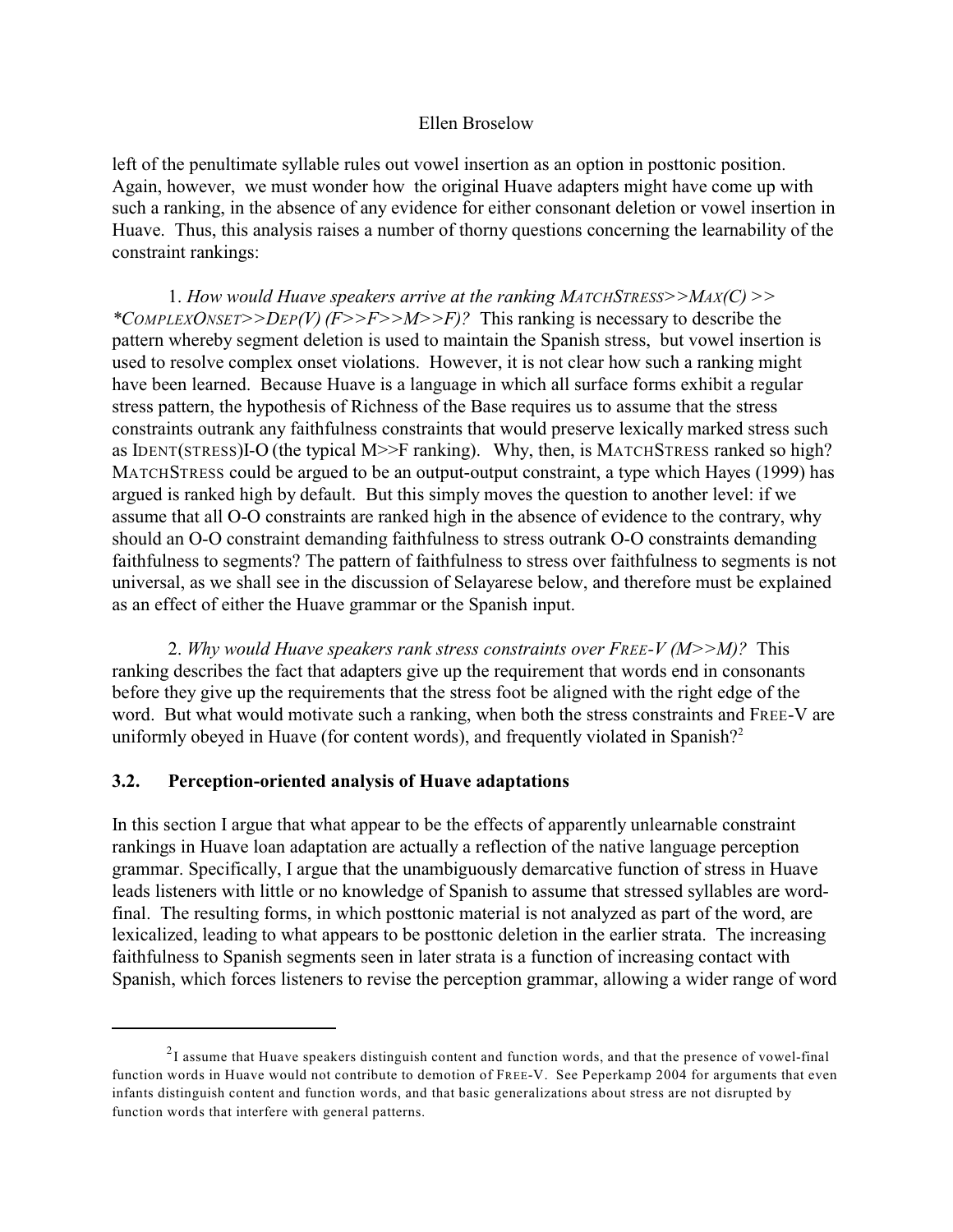shapes. This in turn forces a revision of the production grammar.

Before discussing the specifics of word adaptation, some information on the sociolinguistic context of the Huave adaptation patterns will be useful. As recently as 1961, 81% of Huave speakers in San Mateo del Mar were monolingual in Huave (Diebold 1961, page 104), and the community was "almost wholly preliterate" (Diebold 1961, page 105). For those speakers with knowledge of Spanish, "Spanish was acquired relatively late in life, rarely in childhood", and only 6% could be considered fully bilingual...subordinate bilingualism in San Mateo involves very imperfect reproduction of Spanish, with a heavy load of interference from Huave" (Diebold 1961, page 105). This situation has changed over the succeeding decades, so that at present, although "Huave is the language of everyday life...At least 90% of adults and 100% of children are now also completely fluent in Spanish; monolingual Huave speakers have become a negligible percentage of the population (this was not true 20 years ago)" (Kim and Park-Doob 2005). I will argue that the different strata of the Huave loanwords reflect the dramatic changes over time in adapters' familiarity with Spanish.

#### **3.2.1. Faithfulness to stress vs. faithfulness to segments**: **Stratum 1**

We begin by considering the most nativized words, which invariably end in stressed closed syllables (e.g., *ígado* is adapted as *ík* 'liver'). In the following discussion, I assume that the two mappings from the phonetic form-- to a phonological surface representation, which encodes prosodic structure, and to a lexical representation, which serves as input to the production grammar-- take place in parallel (see (22) in the introduction to this volume). I propose that the preservation of source stress over the preservation of source segments, which is encoded by Davidson and Noyer as a ranking of MATCHSTRESS over MAX, is in fact an effect of a high-ranked perception grammar constraint:

(12) Perception Grammar Constraint:

ASSUMELEXWORDEDGE-V'C#: in mapping the acoustic signal to phonological representations, assume a word edge following each consonant preceded by a stressed vowel.

This constraint is one of a family of constraints aiding in the segmentation of the speech string into words (see for example the perception grammar constraints proposed by Boersma (2000) which posit word boundaries at the beginning and end of an utterance). For Huave, ASSUMEWORDEDGE-V'C# is undominated, serving as a filter on possible phonological representations. The high ranking of ASSUMEWORDEDGE-V'C# would cause listeners to assume that material following the stress foot is either part of the following word, or noise without linguistic significance. (An example of such nonsignificant articulations in English would be release of a phrase-final consonant, or a labial closure following a phrase-final vowel, coincident with simply shutting the mouth. The final consonant in English 'nope' most likely represents misanalysis of this closure as a segment.) In contrast to a constraint mandating that the right edge of a foot coincide with the right edge of a word, this constraint permits learners to segment strings into words on the basis of overt information present in the phonetic form.

I assume that at the initial stages of Huave-Spanish contact, ASSUMEWORDEDGE-V'C# remained undominated in the Huave perception grammar, so that a Huave speaker first exposed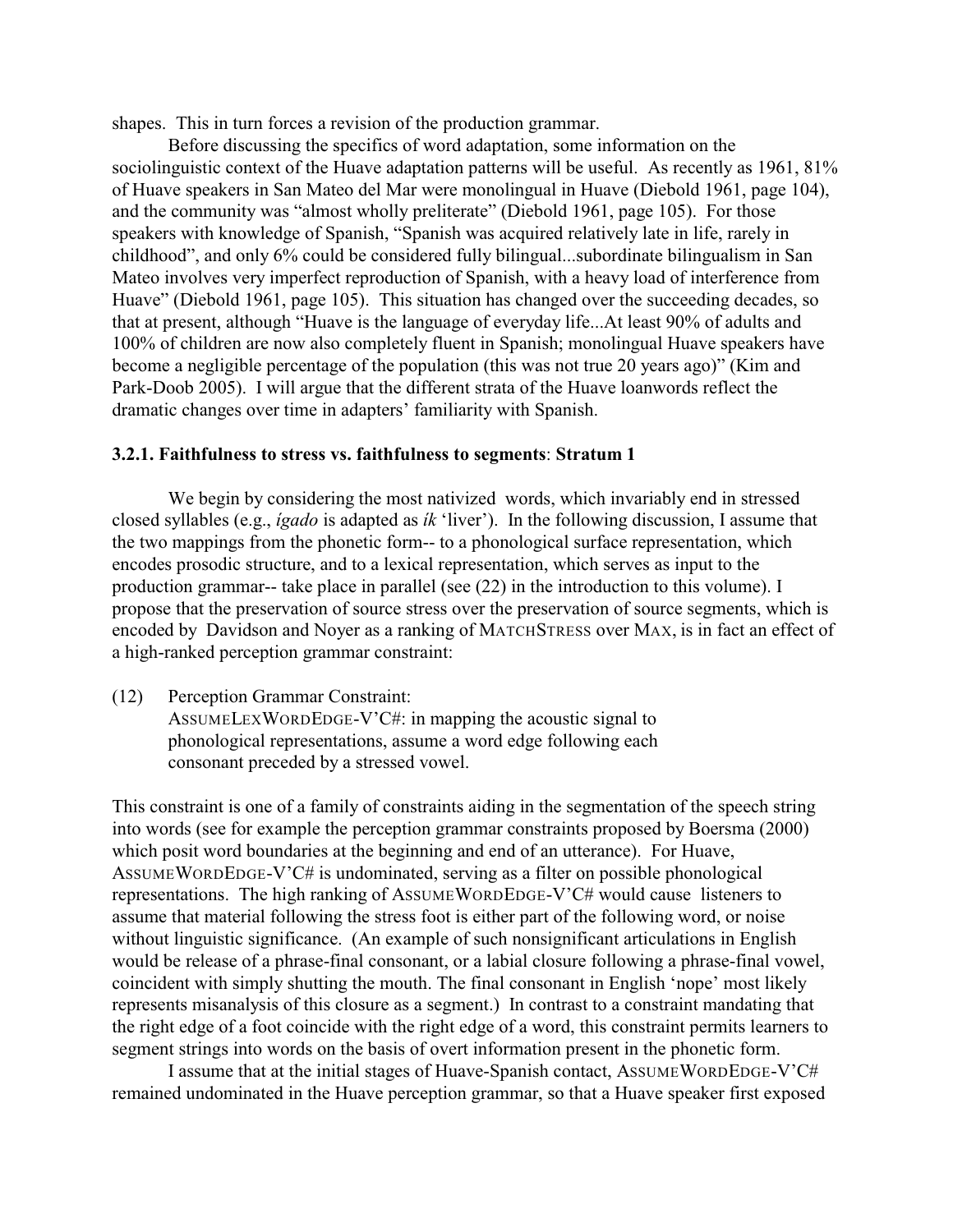to Spanish forms such as *[ígado]* 'liver' and *[garabáto] '*hook' would posit a word boundary after each consonant following a stressed vowel (/*íg/#ado*, */garabát/#o*). The forms identified as lexical items (|*ig|*, *|garabat|*) would then serve as input to the production grammar. Thus, the adapted forms *ík* and *garabát* would emerge not as a result of segment deletion in the production grammar, but as a result of a misanalysis of the lexical representation. It now becomes clear why final vowels are never deleted from Spanish forms with antepenultimate stress; for example, *médiko* 'doctor' never becomes \**médik*. In Davidson and Noyer's account this is the reflection of the production grammar ranking TROCHFEET>>MAX >>FREE-V. In the perception-oriented account, apocope is a function of misparsing, not of truncation in the production grammar. The Huave perception grammar provides no reason to parse *médiko* as *médik#o*, because *médik* would not be a legal Huave word shape. If any misparsing occurred, the resulting form would be *\*méd* (on analogy with *ík* 'liver' from *ígado*). We begin by considering the most nativized words, which invariably end in stressed closed syllables (e.g., *ígado* is adapted as *ík* 'liver').

We must now consider whether the strategy of assuming that a stressed syllable marks the end of a lexical unit is a realistic one. A good deal of evidence suggests that even very young children make use of stress information in segmenting words, and that their segmentation patterns reflect the normal position of stress in a language (see for example Jusczyk 1999, Thiessen and Saffran 2003, Werker and Curtin 2005). The same principles have been shown to guide adults' segmentations, using a variety of experimental paradigms. For example, Cutler and Butterfield (1992) found that in both natural 'slips of the ear' and in experimental investigation of English listeners' segmentation of highly attenuated speech, "listeners tend to insert boundaries before strong syllables and delete them before weak syllables...the rhythmic properties of the input guide listeners' hypotheses about the placement of lexical boundaries in imperfectly perceived speech" (Cutler and Butterfield 1992, page  $232$ ). <sup>3</sup> Since initial contact with a foreign language, particularly in the absence of orthographic information, is a situation likely to lead to 'imperfectly perceived speech', it seems reasonable that Huave listeners should have segmented Spanish strings according to Huave patterns.

However, in some cases this erroneous segmentation might entail positing that the remnant is also a word, which would appear to violate the Possible Word Constraint of Norris, McQueen, Cutler, and Butterfield (1995), who found that listeners had difficulty recognizing (for example) 'egg' in strings like *fegg*, where the remnant [f] is not a possible word. This principle militates against Huave listeners segmenting *garabáto* as *garabát#o*, since [o] would not fulfill the Huave requirement that all words contain a bimoraic foot. Later work, however, indicates that the Possible Word Constraint as originally stated is too strong; Cutler, Demuth, and McQueen (2002) found that when the remnant was a syllable, rather than a single segment, word detection was not hampered; Sesotho listeners efficiently detected *rora* in *jirora*, even though the minimal word size in Sesotho is bisyllabic, and therefore *ji*, the remnant from segmentation *ji# rora*, is not a possible Sesotho word. It is therefore plausible that the Huave speakers could have identified a string like *garabát* as a word, even where the string *garabáto* could not be segmented

 $3$ The rankings of the segmentation constraints in the perception grammar of English and Huave listeners will of course differ, with ASSUMEWORDEDGE-V'C ranked low in the English perception grammar, but in both languages, constraints relating stress and word edges will play a role.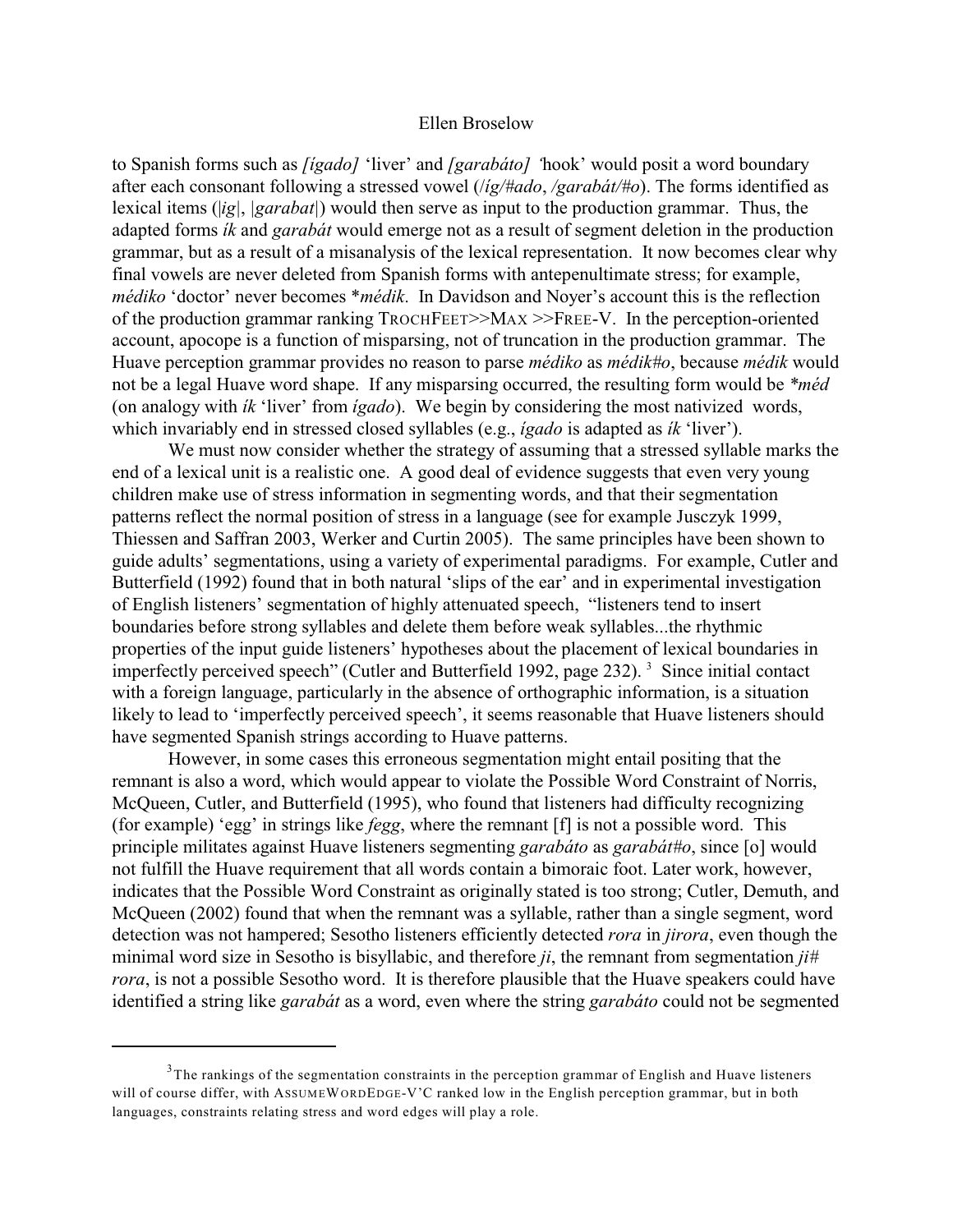into two possible words (though in non-final position, the final [o] could plausibly be assigned to the following word).

A second possible objection to the account of the Huave data comes from work by Peperkamp and Dupoux (2002), who argue that adult speakers of languages in which stress is invariably utterance-final exhibit 'deafness' to stress in other languages, manifested in their difficulty in distinguishing CVCV words differing only in the position of stress (as contrasted with their ability to perceive segmental contrasts in such words). These results appear to be inconsistent with our claim that Huave speakers use stress to determine word structure. But in Peperkamp and Dupoux's experimental paradigm, listeners were presented with already segmented 'words'. Their subjects' task was therefore very different from that of speakers in a language contact situation attempting to segment foreign language strings into words.<sup>4</sup>

I assume, therefore, that the least nativized loanwords represent words which entered the lexicon at a stage in which the Spanish forms were filtered through the native Huave perception grammar. At this stage, Huave ASSUMEWORDEDGE-V'C# was ranked more highly than, for example, the constraint that accounts for the results of Cutler and Butterfield (1992) showing the tendency of English speakers to posit a word boundary before a stressed syllable. At this stage Spanish forms are interpreted as consistent with Huave restrictions, and so provide no pressure to restructure the production grammar:

(13) Stratum 1 (*igado*  $\rightarrow$  *ik*) a. perception grammar (=Huave native grammar) ASSUMEWORDEDGE-V'C# >> ASSUMEWORDEDGE-#STRESSEDSYLL (English)

A form such as *ígado* would emerge from the perception grammar in truncated form. (Below I concentrate only on the relationship between stress and truncation, ignoring various segmental issues such as the Spanish  $\left[\frac{d}{\delta}\right]$  alternation. I also take no stand on whether the change from  $\left[\frac{g}{g}\right]$ to [k] in the loanword is a function of misperception or misproduction.)

| [ígado]                      | AssumeWordEdge-V'C# | Other Word Edge Constraints |
|------------------------------|---------------------|-----------------------------|
| a.  igado #                  | $*$ (               | ∗                           |
|                              |                     |                             |
| <b>■ b.</b>  ig # (or  ik #) |                     | ∗                           |

(14) input to perception grammar: 'liver'

The output of the perception grammar would then be submitted to the production grammar. Derivation of the Huave surface form is trivial, since the lexicalized form satisfies all Huave

 $4$ Altmann (2006) presents experimental results that are problematic for Peperkamp and Dupoux's claim that invariant utterance-edge stress leads to the greatest degree of stress deafness. Briefly, Altmann found that Arabic speakers, whose language assigns stress to one of the final three syllables of a word, depending on syllable weight, showed greater difficulty in cross-linguistic perception of stress than speakers of French or Turkish, where stress is always assigned at the utterance edge.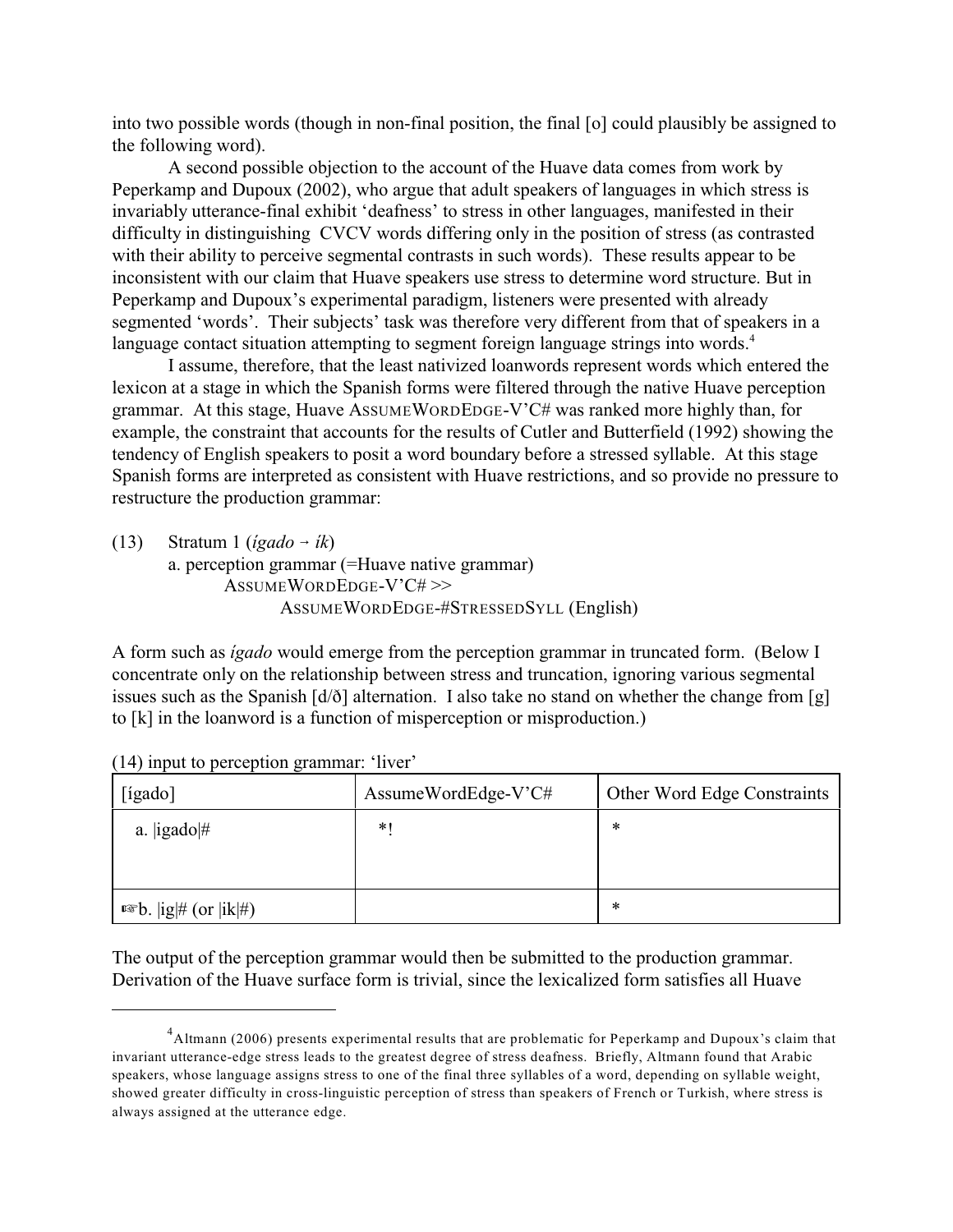constraints:

| <sub>lig</sub>     | ALIGN-R,<br>TrochaicFeet | I FREE-V | <b>MAX</b> |
|--------------------|--------------------------|----------|------------|
| $\mathbb{R}$ a. ik |                          |          |            |
| b. 1               |                          | * 1      | ∗          |

(15) input to production grammar

Because at this early stage all lexical representations were assumed to conform to Huave restrictions, there was no motivation to alter the ranking of constraints in the production grammar.

### **3.2.2. Posttonic deletion vs. pretonic insertion**

The asymmetry in pretonic and posttonic repair tactics, illustrated by vowel insertion in forms like *polát* (Spanish *pláto* 'silver') and *barasáda* (Spanish *brasáda* 'unit of measure') but deletion in forms like *ik* 'liver' (Spanish *ígado*) is now unsurprising. Material was lost in positions where the perception grammar defined it as not part of the relevant word, or as not linguistically significant (e.g., as an effect of consonantal release), but preserved where the grammar defined it as potentially contrastive. On this account, preservation of perceived segments is the norm, and deletion is not a grammatical process; rather, the apparent deletion of posttonic material results from incorrect identification of right word edges.

It would not be surprising if missegmentation also occasionally led to confusion concerning the beginnings of words as well. In Huave, a word can only be preceded by a phrase boundary, by V'C, or by V'CV (the latter following a function word). Spanish, however, allows a wider range of options, and the Huave speaker might be expected to occasionally misparse the left edges of words in running Spanish speech. Indeed, borrowings from Spanish evidence both the addition of material at the left edge, in *arín±* from Spanish *rán±o* 'ranch', and the loss of pretonic material, in forms like *nimál* 'animal' from Spanish *animál* and *maríl* 'yellow' from Spanish *amariko* (Diebold 1961, page 107).<sup>5</sup> This pretonic truncation, if analyzed as part of the production grammar, would require the ranking  $O$ NSET  $\gg$  MAX(V). But such a ranking would contradict the ranking required for the native vocabulary, which must permit vowel-initial words (which are relatively common). The adaptation pattern would therefore represent a reversal of the normal situation found in a stratified lexicon, in which the core vocabulary obeys a ranking of M >>F while the more peripheral vocabulary obeys the ranking F >>M, and the loss of the initial

 ${}^{5}$ For the sake of clarity, I have adopted Davidson and Noyer's (1997) transcription system in rendering Diebold's forms. Diebold transcribes these forms as *àríì±*, *nìmál* and *màríìl*, respectively.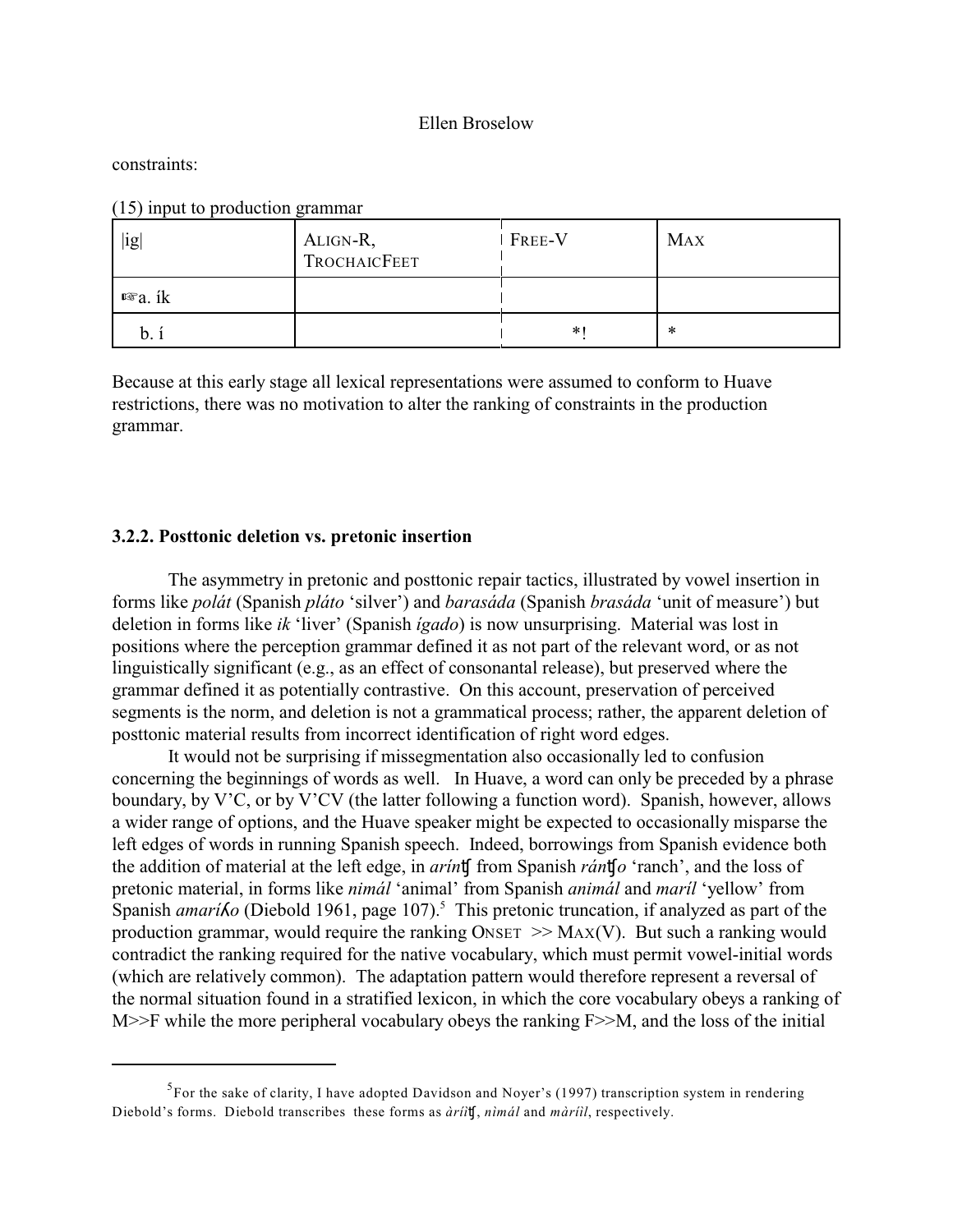vowel could not be a function of nativization, but rather would represent an emergence of the unmarked effect. Such an effect does not, however, hold generally for Huave loanwords–see, for example, *asét* 'oil'.<sup>6</sup> Given the sporadic nature of initial deletion, the best analysis appears to be as an effect of misparsing rather than as an effect of the production grammar.

# **3.2.3. Requirement for right-aligned stress foot vs. requirement for final consonant**

In the account sketched above, the most nativized (stratum 1) loanwords represent an early stage in which Huave speakers segmented Spanish strings in terms of Huave word structure, and their erroneously segmented forms were then lexicalized. However, increasing contact with speakers of Spanish would inevitably have confronted Huave speakers with lexical, syntactic, and metalinguistic evidence for words of shapes that were incompatible with Huave restrictions, resulting in the restructuring of both the perception and (consequently) the production grammars. As we saw above, the first restriction to go is the requirement that all words end in a consonant *(*resulting in forms like *gwanába* 'sweet-sop' from *gwanábana*), while the last restriction to be abandoned is the requirement that all words end in a bimoraic trochaic foot (*médiko '*doctor'). The relative strength of these requirements is described in Davidson and Noyer's 1997 account in terms of the ranking of the stress constraints over FREE-V. I will argue that their relative strengths are actually a function of the input to the adapters–that is, the extent to which each is violated in the Spanish data.

While Spanish words may violate both the Huave stress constraints and FREE-V, they do so with differing degrees of frequency. Eddington (2000) finds, among the 4,829 most frequent Spanish words, 59% are vowel-final (2,850/4,829) while 41% (1,979/4,829) are consonant-final. Therefore, the majority of Spanish words end in vowels, violating FREE-V. In contrast, a majority of Spanish words obey the requirement that words end in a right-aligned bimoraic trochaic foot. This requirement is satisfied by slightly more than 68% of the words in Eddington's corpus: words ending in V'CV total 51.6% (2,494/4,829) and words ending in V'C total16.5% (798/4,829). In contrast, fewer than a third of the words in Eddington's corpus violate the stress constraints; these are of three types, words with antepenultimate stress (5.6%, or 274/4,829); consonant-final words with penultimate stress (1085, or 22.4%), and vowel-final words with final stress (178, or 3.6%). Therefore, the input to Huave speakers will contain more forms consistent with the Huave stress constraints than forms consistent with the requirement that words be consonant-final:

(16) Percentage of Spanish words consistent with Huave constraints a. stress constraints: 68% b. FREE-V: 41%

As Huave speakers begin to recognize words ending in vowels, they will begin to create a perception grammar distinct from that motivated solely by the native language data. Such a grammar will admit the possibility of words ending in V'CV. They will hear a relatively smaller number of words that do not end in a bimoraic foot, and misanalysis of such forms should persist

<sup>&</sup>lt;sup>6</sup>In Diebold's transcription, *àsét* (Diebold 1961, page 107).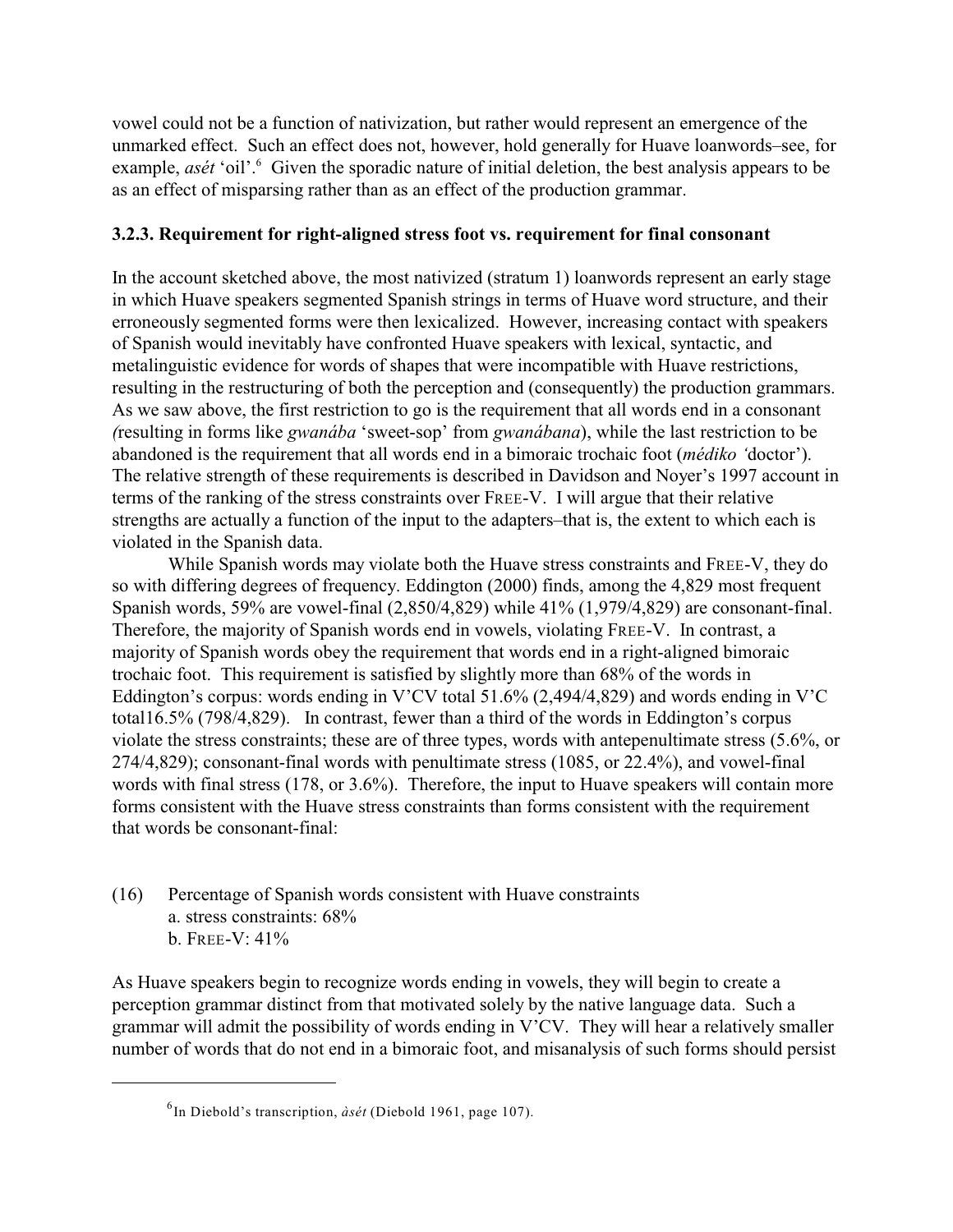longer. In particular, words like *médiko*, which constitute only 5.6% of the input, will take longer to become established as possible lexical representations. It seems likely that such words are characteristic of the pronunciation of bilinguals who have developed two clearly distinct grammars, one of which (the Huave grammar) imposes predictable stress on all words, and the second of which (the Spanish grammar) maintains lexically marked stress.

### **3.3. Other languages with demarcative stress: K'ichee' and Selayarese**

Davidson and Noyer's (1997) account of stress preservation as a function of the ranking of MATCHSTRESS leads us to expect that various rankings of this constraint could be found in different language contact situations. In contrast, the alternative analysis developed above ascribes stress preservation to specific properties of the borrowing language: the perception grammar of Huave speakers leads them to missegment foreign language utterances. In order for such missegmentation to arise, certain conditions are required, both phonological and sociolinguistic. First, the borrowing language must have clearly demarcative stress, oriented toward the word edge, while the source language must allow stress in positions farther from word edge than are possible in the borrowing language. Second, borrowing must occur under conditions that do not present borrowers with unambiguously segmented speech: generally, through an aural route rather than through orthography, through connected speech rather than citation forms, and in a situation in which listeners have limited knowledge of the source language and little explicit instruction or correction from speakers of the source language. We would expect that given the same conditions, other languages should exhibit similar deletion of segmental material peripheral to the stress. We now consider two additional cases of loan adaptation into languages with demarcative stress, one in which source stress is routinely preserved, and one in which it is not.

## **3.3.1. K'ichee'**

K'ichee', a member of the Quichean branch of eastern Mayan, is similar to Huave in allowing only words ending in stressed closed syllables. Like Huave, K'ichee' has also borrowed heavily from Spanish. Isaacs and Wolter (2003) present the following data from the Nahualá dialect spoken in western Guatemala:

| (17) | Spanish | K'ichee' |            |
|------|---------|----------|------------|
|      | atáke   | atá:k    | 'attack'   |
|      | baráto  | barát    | 'barracks' |
|      | kadéna  | kadé:n   | 'chain'    |
|      | gánas   | gá:n     | 'desire'   |
|      | mansána | mansá'n  | 'apple'    |
|      | antónia | tó'n     | 'Antonia'  |
|      | durásno | turá's   | 'peach'    |

As in Huave, the position of Spanish stress is maintained in words borrowed into K'ichee', and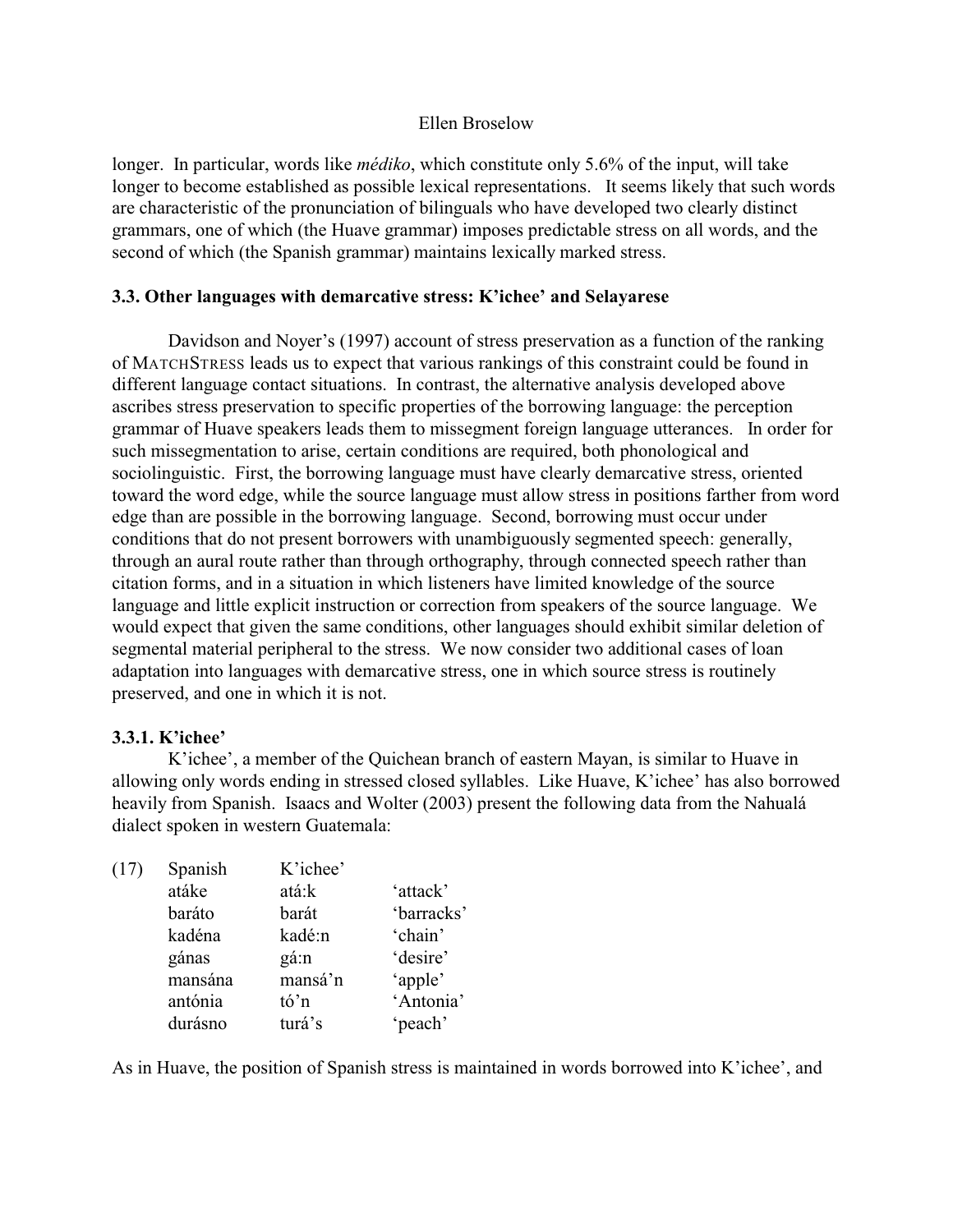the stressed syllable is rendered final by deletion of posttonic segmental material.<sup>7</sup> The sensitivity of K'ichee' speakers to the stress pattern of their language is apparently established early; according to Demuth (1996), the first words of children acquiring K'ichee' as their first language are monosyllabic, with truncation of pretonic syllables (e.g., [lóm] for [jolóm] 'head'). This pattern contrasts with the early productions of learners of Dutch, English, and Sesotho, who tend to produce disyllabic trochees, the preferred word structure of their ambient languages. Note that the difference between the simplification patterns of children acquiring K'ichee' and adult K'ichee' speakers adapting Spanish loans rules out the possibility that the adult adaptation pattern represents an initial state default ranking.

The similarities in loan adaptation by speakers of Huave and K'ichee' are striking. These similarities are, furthermore, expected, given the account sketched above in which uniformly demarcative stress leads to missegmentation of words that do not conform to the native language pattern in which stress position and word boundary position correspond. However, an alternative account of the correspondence between the Huave and K'ichee' adaptations is possible: that MATCHSTRESS is universally highly ranked, by default. We now turn to a third language which shows that this cannot be the case.

#### **3.3.2. Selayarese**

In many ways, the stress system of Selayarese is quite similar to that of Huave; both prefer a trochaic foot at the right edge of the word, ranking TROCHAICFOOT and ALIGN-R(WORD,FOOT) high. However, Selayarese differs from Huave in that Selayarese codas do not contribute to syllable weight, so all feet are bisyllabic, yielding penultimate stress:

| (18) | Selayarese native stress (Basri1999, Broselow 1999) |         |  |
|------|-----------------------------------------------------|---------|--|
|      | sampúlo                                             | 'ten'   |  |
|      | bálan                                               | 'creek' |  |
|      | kalihára                                            | 'ant'   |  |
|      |                                                     |         |  |

Selayarese has borrowed a large number of words from Bahasa Indonesia (BI). While many BI words also have penultimate stress, the BI prohibition on stressed schwa leads in some cases to final stress. As the forms below illustrate, Selayarese borrowers ignore the source stress of BI words, assigning them stress according to Selayarese restrictions. (Because Selayarese lacks schwa, BI schwa is realized as a full vowel in Selayarese, though the quality of this vowel is not entirely predictable. For discussion of the segmental changes motivated by Selayarese segmental and syllable structure restrictions, see Basri 1997, Broselow 1999).

| (19) | Bahasa Indonesia | Selayarese |          |
|------|------------------|------------|----------|
|      | gəmúk            | gómmo?     | 'fat'    |
|      | sədəkáh          | sidákka    | 'alms'   |
|      | s <b>abáb</b>    | sába?      | 'cause'  |
|      | bənán            | bánnan     | 'thread' |

<sup>&</sup>lt;sup>7</sup>The Spanish stressed vowel is realized as either a long vowel or a glottalized vowel (represented as  $v'$  by Isaacs and Wolter).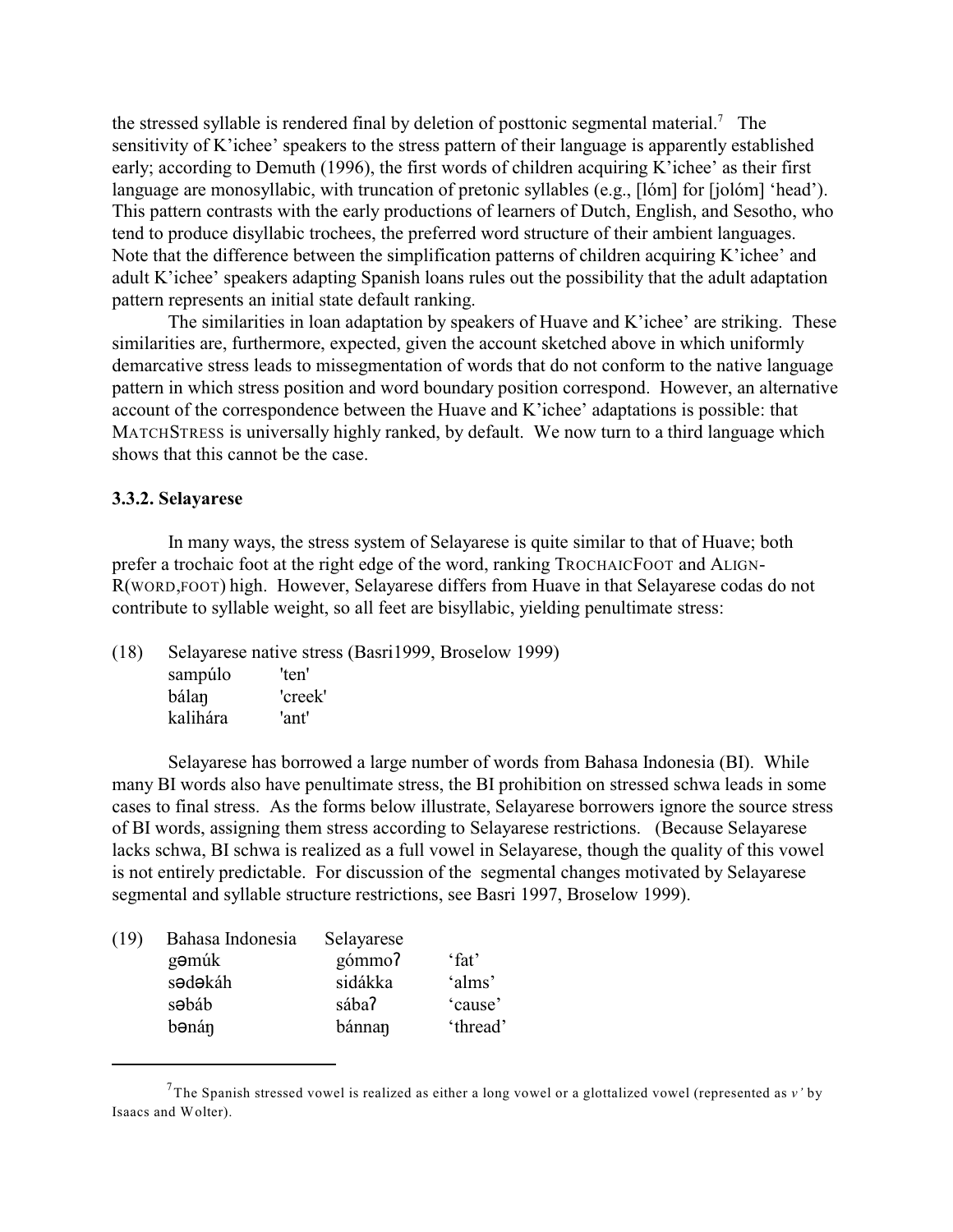The Huave strategy of deleting posttonic material would obviously not be viable for Selayarese speakers, since their goal is penultimate stress. However, Selayarese speakers could in principle use vowel insertion to bring loan words with final stress into conformity with the native stress restrictions-- as they in fact do with borrowed subminimal forms, such as *bom* 'bomb,' which is realized as *bó§oõ*. It is not obvious why BI *bcnáõ*, for example, should not also be realized with vowel insertion (\**baná§aõ)*, which would both preserve the source stress and place it in the normal Selayarese penultimate position. But insertion of segments is used only in monosyllabic words; in longer words, Selayarese speakers simply shift the original stress to the normal Selayarese position (bánnaq).<sup>8</sup> We can describe this pattern by the ranking TROCHAICFOOT, ALIGN-R >> DEP >> MATCHSTRESS (since if MATCHSTRESS is part of the grammar of Huave, it must be part of the grammar of all languages). The ranking TROCHAICFOOT $\geq$ DEP is consistent with the facts of Selayarese, which indeed has no words smaller than two syllables. But the low ranking of MATCHSTRESS would need to be explained.

We see the same disregard for source stress in another class of words. Many Selayarese roots end in [r], [l], or [s], none of which is a possible coda (Mithun and Basri 1986, Broselow 1999). When one of these consonants occurs in root-final position, it is followed by a copy of the preceding vowel. Words with a final epenthetic vowel take stress on the antepenultimate syllable:

| (20) | lámbere   | 'long'     |
|------|-----------|------------|
|      | sússulu   | 'burn'     |
|      | mankásara | 'Makassar' |
|      | sáhala    | 'profit'   |

Note that the epenthetic vowel fails to appear before a vowel-initial (nonclitic) suffix (cf. *lámbere/lambéraõ* 'longer'), in contrast to underlying vowels, which always appear (*tirére/tireréaõ* 'thirsty/thirstier').

This association of antepenultimate stress with a final epenthetic vowel in native vocabulary has been analyzed by ranking HEAD-DEP, which directs that an epenthetic vowel may not be part of the main stress foot (Alderete 1999), above ALIGN-R. This ranking favors the formation of a bisyllabic foot containing only underlying vowels over the formation of a perfectly right-aligned foot:

|  | (21) HEAD-DEP: Stress foot includes only underlying vowels (Alderete 1999) |  |  |  |
|--|----------------------------------------------------------------------------|--|--|--|
|--|----------------------------------------------------------------------------|--|--|--|

| lamber          | HEAD-DEP | ALIGN-R |
|-----------------|----------|---------|
| a. lam (bére)   | $*1$     |         |
| $\n  1$ mbe) re |          | $\ast$  |

<sup>&</sup>lt;sup>8</sup>The one exception is *korála*ŋ 'Koran' (Hasan Basri, personal communication). Clearly, there are sociolinguistic factors that could mandate greater faithfulness in this case.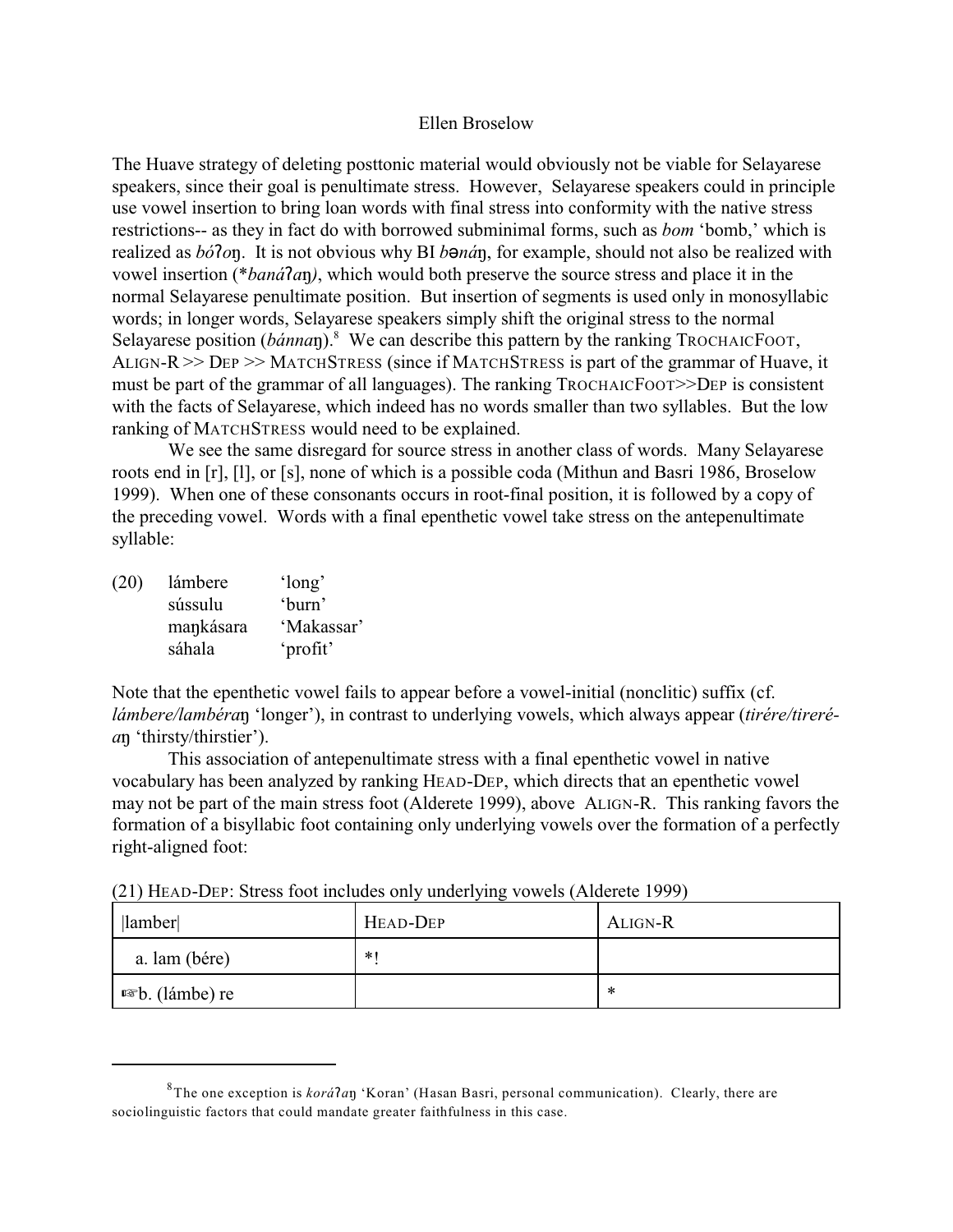This pattern is also respected in loanwords, which take antepenultimate stress with a final epenthetic vowel, regardless of the stress of the source:

| (22) | Bahasa Indonesia | Selayarese |              |
|------|------------------|------------|--------------|
|      | sénter           | séntere    | 'flashlight' |
|      | kəlás            | kálasa     | 'class'      |
|      | bərás            | bérasa     | 'rice'       |
|      | bələbás          | balábasa   | 'ruler'      |

The Selayarese speakers could easily have preserved the source stress by adapting BI *kclás* (for example) as \**kalása* rather than *kálasa.* There would be nothing objectionable in the surface form \**kalása;* as the minimal pair *sáhala* 'profit' (from root |sahal|) and *sahála* 'sea cucumber' (from |sahala|) shows, the presence of [r,l,s] surrounded by identical vowels is a necessary but not a sufficient condition for antepenultimate stress.

Again, we could describe this pattern by a production grammar ranking HEAD-DEP, TROCHAICFOOT >> ALIGN-R, DEP >> MATCHSTRESS. But we would need to explain how Selayarese speakers would have converged on this ranking-- particularly since, as we know from the Huave case, low ranking of MATCHSTRESS is not universal. Let us therefore consider the ways in which the Selayarese situation differs from the Huave situation.

First of all, Selayarese speakers are very likely to have a good command of Bahasa Indonesia, the lingua franca of Indonesia, and the language of formal education. Second, while stress serves unambiguously in Huave to mark word edges, the role of stress in Selayarese is not nearly so straightforward. Clearly, the epenthetic forms muddy the relationship between stress and word edges. An additional complicating factor is the presence of clitics, which fall outside the stress domain, though they still participate in certain aspects of word-level phonology (Basri et. al, 2000). Clitic attachment may result in stress as far back as the preantepenult:

 $(23)$  géle -ma - kan 'we are no longer...'

A sequence of three syllables, only the first of which is stressed, could correspond to any of the following morphological structures in Selayarese (though the interpretation in (24c) is possible only if the onset of the third syllable is one of [r,l,s] and if the vowels of the two poststress syllables are identical):

(24) Possible grammatical structures for  $\sigma \sigma$  (where  $\{\}$ ) indicate PWd edges)

|                                    | a. $\sigma\sigma$ )} # {( $\sigma$ . (separate grammatical words) |
|------------------------------------|-------------------------------------------------------------------|
| b. $(\sigma \sigma)$ }- $\sigma$ # | (grammatical word plus clitic)                                    |

c.  $(\sigma \sigma) \sigma$ }# (root plus epenthetic vowel)

Thus, Selayarese listeners, unlike Huave listeners, cannot use stress to reliably demarcate words, and cannot disregard segmental material following the stress foot (indeed, such material may encode lexical contrast in Selayarese, as in *bótoro* 'gamble' vs. *bótolo* 'bottle'). Rather than simply using stress to recover native language word structure, Selayarese listeners must attend to both stress and segmental structure.

The Selayarese adapters' cavalier treatment of foreign stress may seem surprising given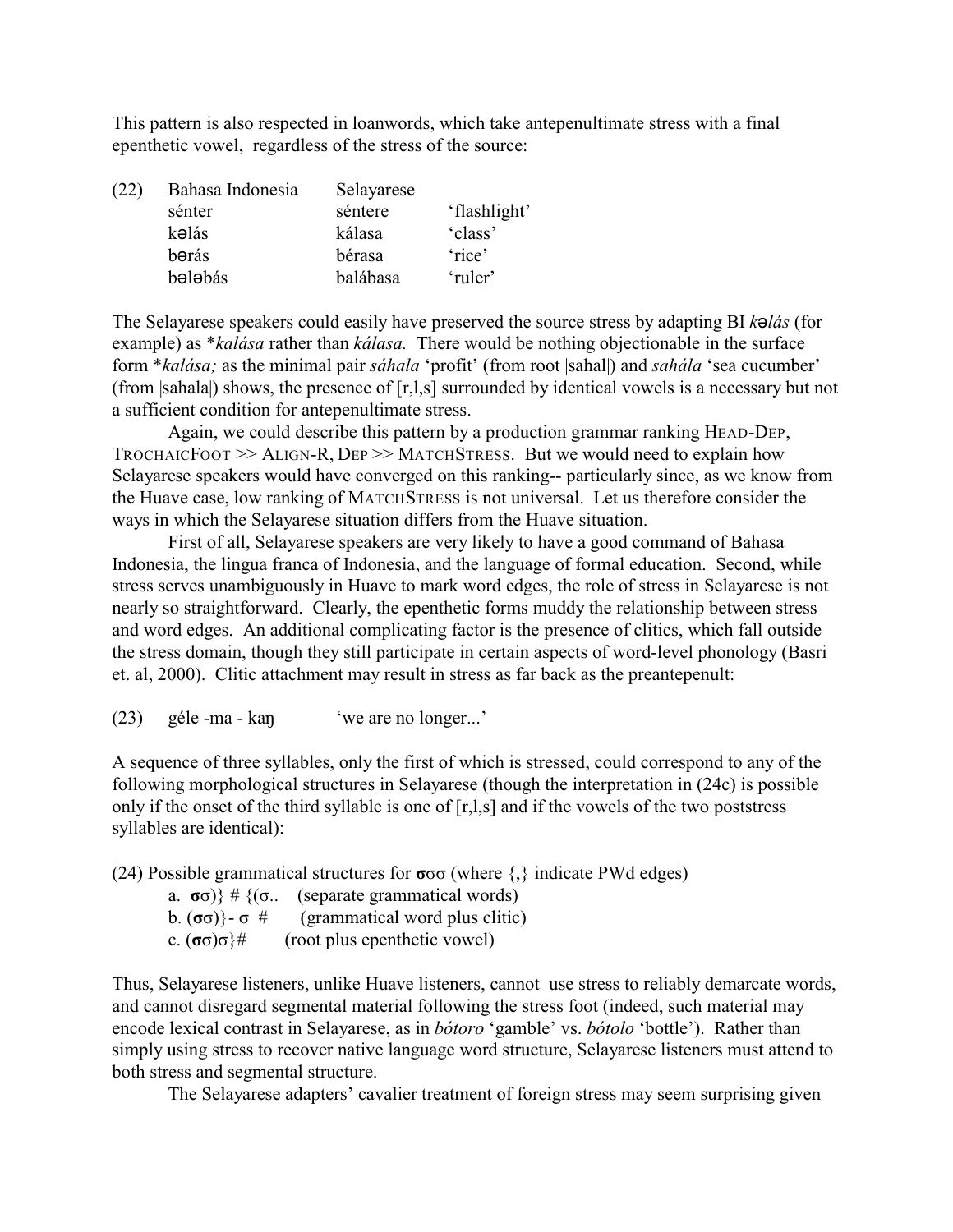that stress in principle can function to signal lexical contrast in Selayarese; stress is the only cue distinguishing epenthetic from nonepenthetic roots (as in the minimal pair *sáhala* (from |sahal|) 'profit' vs. *sahála* (from |sahala|) 'sea cucumber').<sup>9</sup> But in fact, the functional load of this contrast is extremely low; this minimal pair may be the only one, and the vast majority of words of the shape ...V r,l,s V# (where the last two vowels are identical) are epenthetic forms, with antepenultimate stress.

## **3.4. Interim summary**

We have seen that in two languages with clearly demarcative, word-edge stress (Huave and K'ichee'), posttonic material tends to be truncated in loan adaptation. We trace this not to a ranking of production grammar constraints, but rather to the tendency of such words to be misparsed in the perception grammar. We now turn to another case of loanword adaptation that has been analyzed similarly to the Huave case, involving a high-ranking production grammar constraint mandating source stress. In Fijian, stress does serve as a signal of lexical contrast. However, stress falls predictably on long vowels, and I will argue that vowel length, not source stress, is what Fijian listeners attend to.

## **4. Adaptation of lexically contrastive stress**

# **4.1. Stress and length: Production grammar analysis**

In the adaptation of loanwords in Fijian, analyzed by Schütz (1978, 1983, 1999) and Kenstowicz (2003), source stress is preserved not by unfaithfulness to segments but by unfaithfulness to vowel length. Here again I will argue that the preservation of stress is not an effect of MATCHSTRESS, but rather a reflection of speakers' misinterpretation of the source words, guided by their perception grammar.

In Fijian, as in Huave, main stress falls on a final heavy syllable, otherwise on the penult (Schütz 1978, 1983, 1999, 2004, Kenstowicz 2003, Hayes 1995). (Note, however, that Schütz (1999, page 146) argues that it is the rightmost foot of a phrase, rather than of each word, that is most prominent). We can therefore assume that Fijian, like Huave, has high-ranked TROCHAICFEET and ALIGN-R. Fijian differs from Huave in that where syllable contrasts in Huave reside in the presence or absence of a syllable coda, Fijian has only open syllables, but does employ a contrast between long and short vowels. Secondary stress in Fijian falls on all long vowels giving rise to contrasts such as that between (25b) and (25c). Strings of lighted syllables are organized into bisyllabic trochaic feet, as in (25d):

 $^{9}$ We should expect listeners whose language uses stress in this way to be sensitive to foreign stress (as argued by Peperkamp and Dupoux 2002, Peperkamp 2004).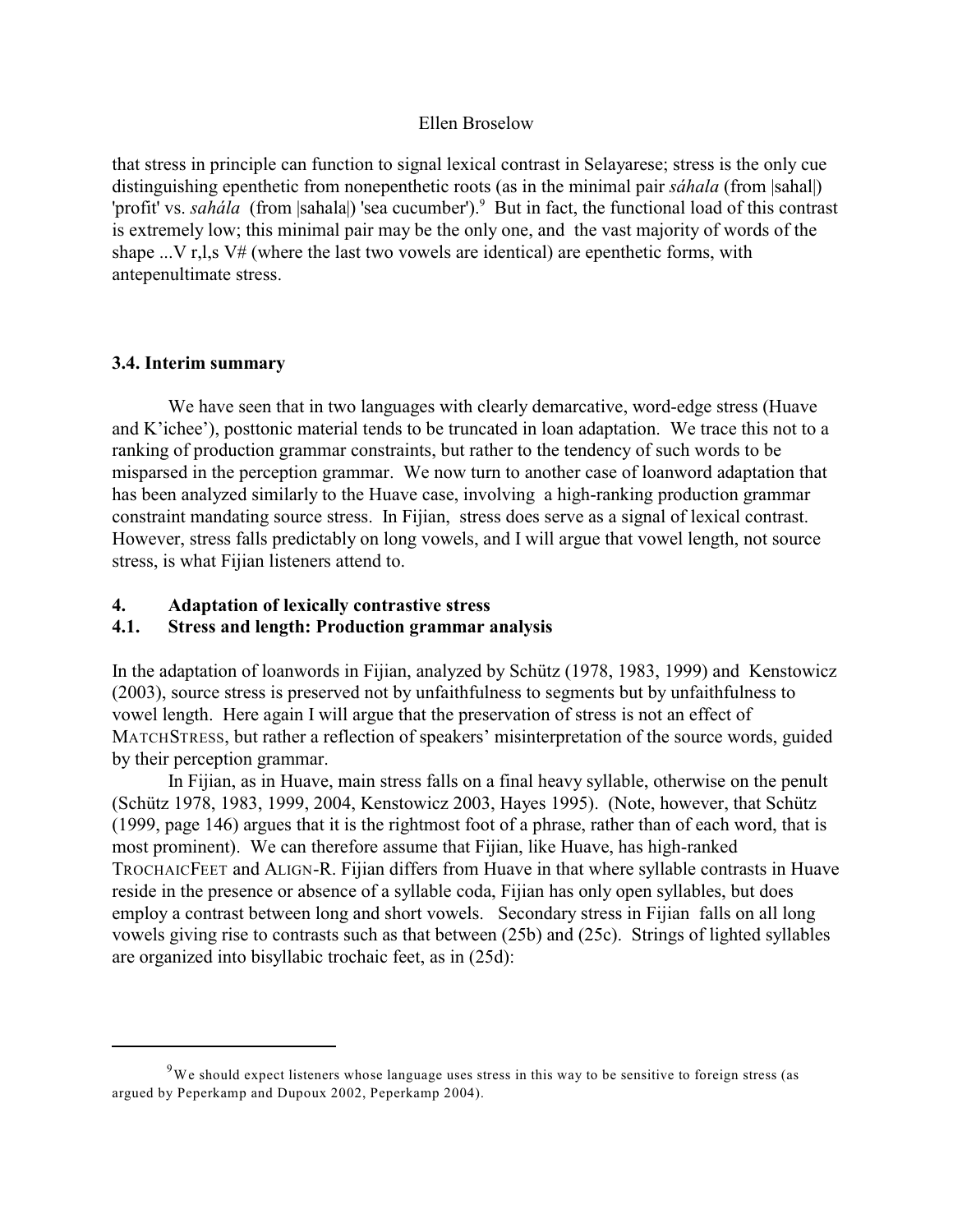| (25) |                                        | Fijian Native Vocabulary (Schütz 1999, Kenstowicz 2003, Hayes 1995) <sup>10</sup> |
|------|----------------------------------------|-----------------------------------------------------------------------------------|
|      | a. ma(káwa)                            | 'old'                                                                             |
|      | $b.$ (màða)(wá:)                       | 'worthless'                                                                       |
|      | c. $(m\dot{a})$ $(\delta \acute{a}wa)$ | 'week'                                                                            |
|      | d. (kàmba)(tá-ka)                      | 'climb with it' (Hayes 1995, p. 144)                                              |

The requirement of a bimoraic trochee at the right edge of a word forces shortening of a vowel in penultimate position in native vocabulary:

(26) a.  $(sif\beta i)$  'exceed' (from  $|si:Bi|$ )

b. (sì:)(âí-ta) 'exceed, trans.' (Hayes 1995, p.145, from Dixon 1988)

Note that lengthening the final vowel would be an alternative means of satisfying the right edge bimoraic foot requirement (\**(si:)(* $\beta$ *i:)*). Although this would produce an acceptable word structure (cf. *(ndrè:)(ndré:)* 'difficult', Scott 1948, page 739), this option is not chosen; vowels are never lengthened in native vocabulary.

We do see lengthening, however, in loans from English. When English stress falls on the penultimate syllable, the English stressed vowel can serve as the head of a bisyllabic foot, as in (27a). But when stress falls on the final syllable, the stressed vowel must be lengthened to retain stress, as in (27b):

(27) English Stress Preservation

| a. | pa(t[áma)       | 'pajama'  |
|----|-----------------|-----------|
|    | $ta(\beta$ áko) | 'tobacco' |
| h. | mba(zá)         | 'bazaar'  |
|    | ngi(tá)         | 'guitar'  |
|    | (vs. (tfeli)    | 'jelly')  |

When the English stress falls on the antepenultimate syllable, we see one of two patterns. Either the stressed vowel is lengthened, forming a foot on its own, as in (28a), or the final vowel is lengthened, making the antepenult the head of a bisyllabic foot, as in (28b):

(28) English Antepenultimate Stress:

| a. | $(k\delta$ : $)(l\delta$ ni)      | 'colony'  |
|----|-----------------------------------|-----------|
|    | $(t\grave{a}$ : $)(f\acute{e}ta)$ | 'taffeta' |
| b. | $(k\text{ali})(k\text{o})$        | 'calico'  |
|    | (pòli)(6)                         | 'polio'   |

Thus, the English main stress vowel always receives some stress, although the main stress of the

Much previous work employs Fijian orthography, in which *c* represents a voiced interdental fricative, *j* a 10 palatal affricate (derived, at least historically, from |ti|), and *v* a voiced bilabial fricative, while *b,d,q* represent voiced prenasalized labial, dental, and velar stops, respectively. I have translated the orthography into phonetic transcription. The reader is referred to Schütz 1978 for discussion of the impact of loanwords on the segmental inventory of Fijian.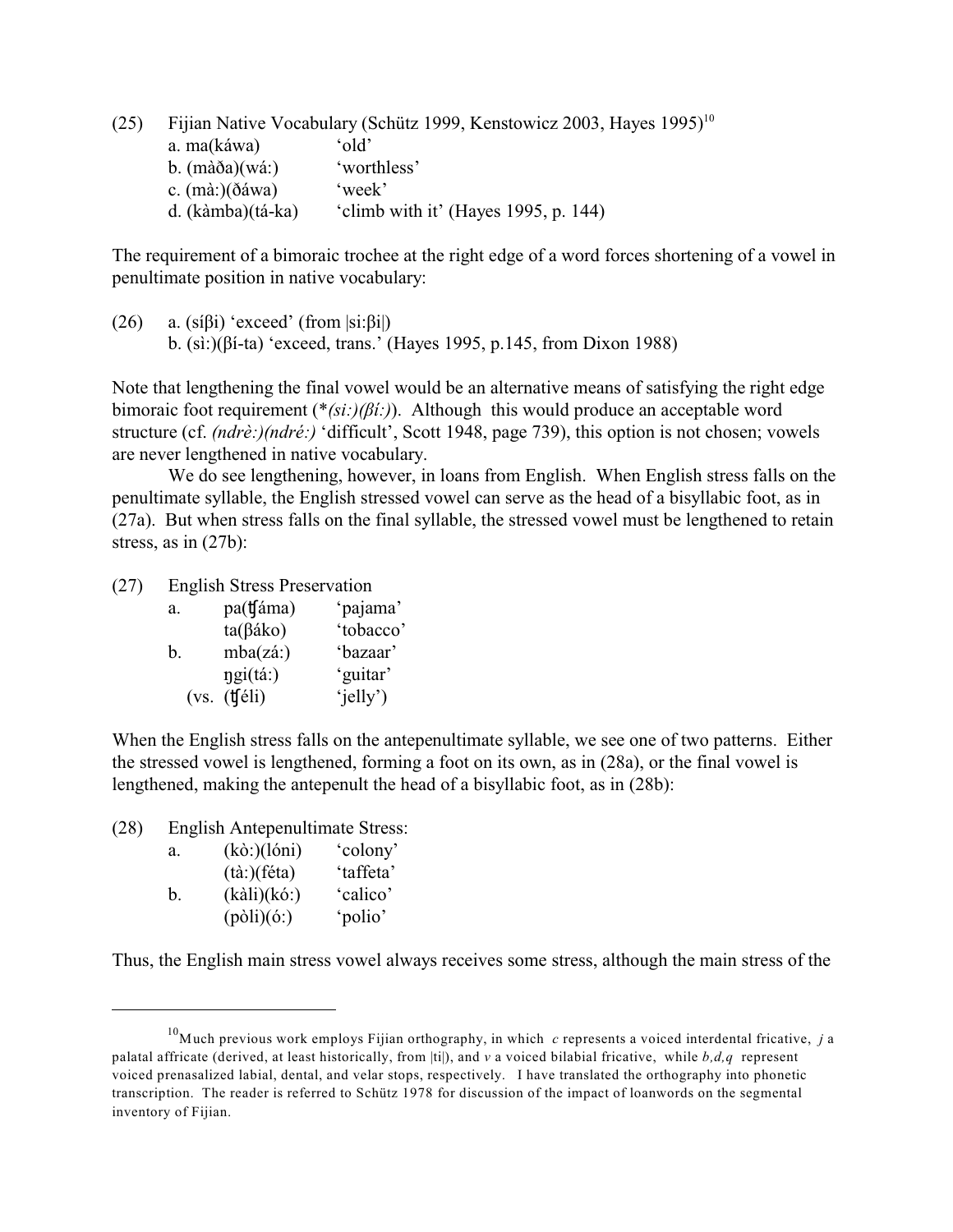Fijian adaptation may fall on an originally unstressed vowel (as in *kò:lóni* 'colony'). We should note that (as pointed out by Schütz 1978, page 25) that not all tense English vowels are realized in Fijian as long (for example, 'eagle' is *ikéli*, not \**ì:kéli* and 'deaconess' is *ndìkonési*, not \**ndì:konési*). Thus, Fijian borrowers do not appear to identify the English tense/lax contrast as equivalent to their long/short contrast. In this they differ from Japanese borrowers, as illustrated by Japanese  $\oint \hat{i}:pu$  'cheap' vs.  $\oint \hat{i}k$  'chicken';<sup>11</sup> this difference is no doubt related to the intimate relationship between vowel length and stress which holds in Fijian but not in Japanese.

Kenstowicz (2003) analyzes the Fijian adaptation patterns by a ranking reminiscent of that posited for Huave: TROCHAICFEET, ALIGN-R, and MAXSTRESS (=Davidson & Noyer's MATCHSTRESS) dominate faithfulness constraints (in this case, DEPMORA: do not add a mora). The contrast between the patterns illustrated in (28a) and (28b) is accounted for by a constraint that minimizes the perceptual difference between source and output:

(29) PP-2: a short unstressed V may not be realized as a long stressed V.

Kenstowicz assumes that the 'colony' pattern represents the default. However, the 'calico' pattern can be derived with the same grammar, if we assume that Fijians analyze the final V of 'calico' as underlyingly long, so that PP-2 allows it to be stressed:

| koloni                       | TROCHFEET,<br>ALIGN-R | I MAX<br><b>STRESS</b> | DEP<br><b>MORA</b> | $PP-2$                   |
|------------------------------|-----------------------|------------------------|--------------------|--------------------------|
| $\blacksquare$ a.(kò:)(lóni) |                       |                        | $\ast$             |                          |
| b. (kòlo)(ni.)               |                       |                        | $\ast$             | *! $(i \rightarrow i$ :) |
| c. ko (lóni)                 |                       | $*$                    |                    |                          |

(30) Kenstowicz's production grammar, 'colony'

| (31) Kenstowicz's production grammar, 'calico' |  |
|------------------------------------------------|--|
|------------------------------------------------|--|

| kaliko:                          | TROCHFEET,<br>ALIGN-R | <b>I</b> MAX<br><b>STRESS</b> | DEP<br><b>MORA</b> | $PP-2$ |
|----------------------------------|-----------------------|-------------------------------|--------------------|--------|
| $a.(k\dot{a}.)$ (líko)           |                       |                               | $*1$               |        |
| $\n  Example 1 (k\acute{o}: )\n$ |                       |                               |                    |        |
| c. ka (líko)                     |                       | $*1$                          |                    |        |

Kenstowicz's analysis provides an elegant account of this complex array of data. However, it leaves unanswered some of the same sorts of questions we have been pondering:

 $11$ This contrast is generally realized in English by some combination of spectral and durational cues, depending on the dialect (Escudero 2001, Escudero and Boersma 2004).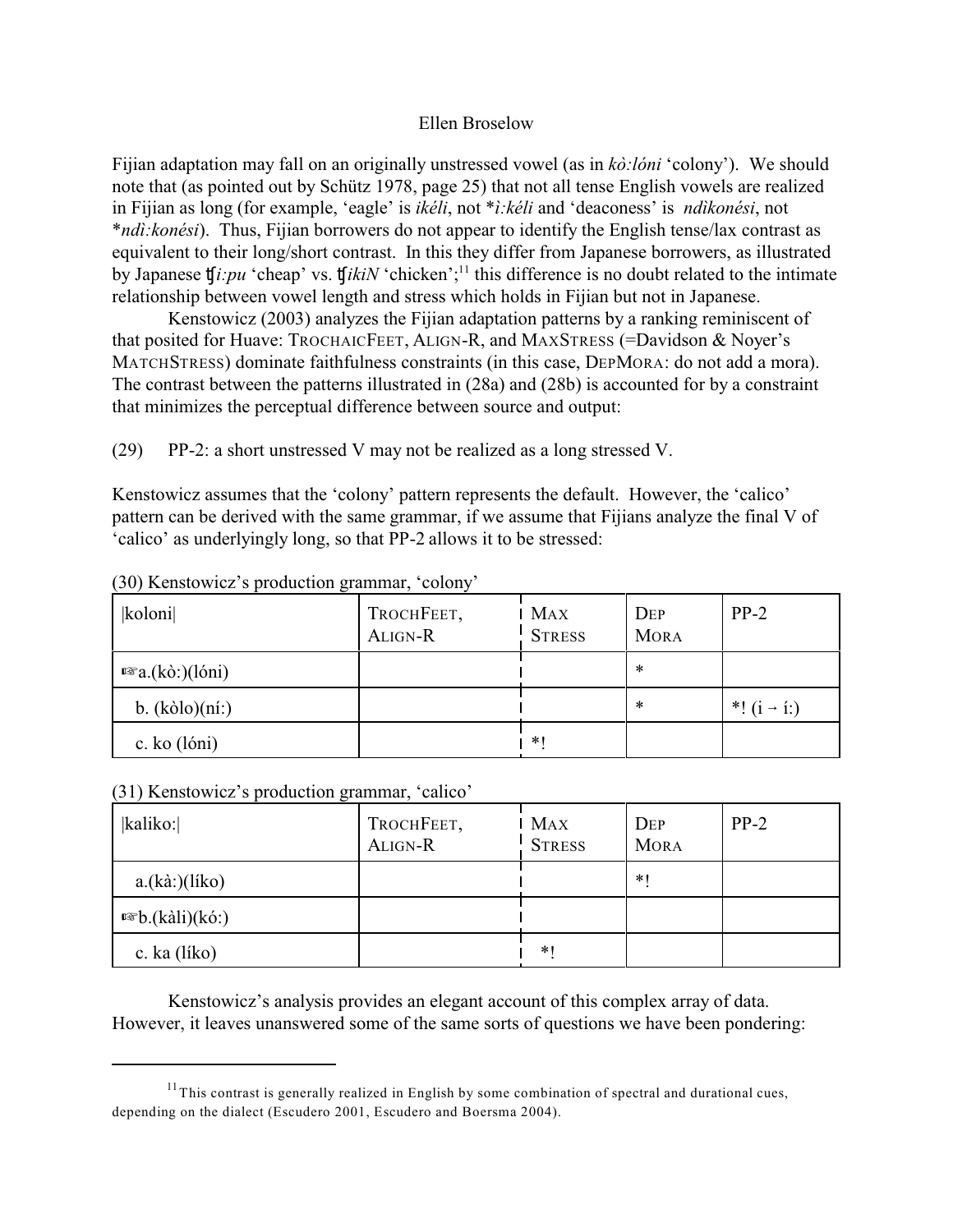- 1. Given that lengthening is never attested in native vocabulary, what evidence would have caused Fijians to rank MAXSTRESS above DEPMORA, and DEPMORA over PP-2 (as required to prevent the lengthening of unstressed vowels, choosing (e.g.) *ta(âáko)* 'tobacco' over \**(tá:)(âáko))*?
- 2. Why do we find two different patterns for adaptation of proparoxytones like *(kò:)(lóni)* 'colony' and *(kàli)(kó:)* 'calico'?
- 3. Why do we find an asymmetry between Fijians' interpretations of English pretonic tense vowels/diphthongs and final tense vowels/diphthongs? Kenstowicz (2003) notes that an English tense vowel before the English main stress is always realized as long (*ò:méka '*omega', *tò:píto 'torpedo'*), while an English tense vowel in final position may be realized as either long or short (*kàlikó:* vs. *tò:píto*, *kò:lóni*).

## **4.2. Stress and length: Perception-oriented analysis**

In Kenstowicz's analysis, Fijians correctly perceive English stress, and their production grammar constraints are ranked so as to preserve the English main stress, by vowel lengthening if necessary. In contrast, Schütz (1978, 1983, 2004) proposes that "English words are interpreted in Fijian in terms of an important phonological unit: the *accent group*" (Schütz 1983, page 566). Both Kenstowicz and Schütz assume that lengthening is an effect of the imperative to maintain similarity between the stress patterns of the English and Fijian forms; Schütz (1983, page 570) argues that "For cases in which merely changing the placement of accent (and hence grouping) would not improve the prosodic fit, syllables can be lengthened to attract the accent." My proposal is somewhat different: that Fijians actually misinterpret English stress as length in certain contexts–that is, in mapping the acoustic signal of English words onto the phoneme categories of their native language, Fijians use prominence patterns to decode phonemic length contrasts.

A Fijian vowel may be stressed either by virtue of occupying a prominence-conferring position (head of a bisyllabic foot), or by being long. Therefore, in Fijian, any vowel that is stressed and is not in a prominence-conferring position must be long. Because the grouping of syllables into feet is predictable (in shorter words-- but see section 4.3 for discussion of longer words), I assume that lexical representations for words of up to three syllables generally encode length contrasts rather than footing contrasts, which are assigned by the production grammar on the basis of the underlying arrangement of long and short vowels in a word.

On this account, Fijians hear a final stressed vowel (as in *mbazá:* 'bazaar') as long because in Fijian, the only way a final vowel can achieve greater prominence than the vowel preceding it is by virtue of being long. In contrast, a penultimate stressed vowel (as in *taâáko* 'tobacco') need not be analyzed as long, because it occurs in a prominence-conferring position. The variation seen in stressed antepenultimate vowels (as in *kàlikó:* 'calico' vs. *to:píto* 'torpedo' or *kò:lóni* 'colony') also makes sense: as Schütz (1983) points out, the Fijian grammar provides two possible routes to prominence in this position: as head of a bisyllabic foot (as in (*kàli)(kó:*)) or as a long vowel (as in (*kò:)(lóni*)). I will argue below that the variation is not entirely random, but instead depends on subphonemic cues: inherent length differences in English vowels, which Fijian listeners interpret as signalling contrastive length differences.

The asymmetric behavior of pretonic and posttonic vowels also falls out from this account. While we see variation in the lengthening of final posttonic vowels (*kàlikó:* 'calico' vs.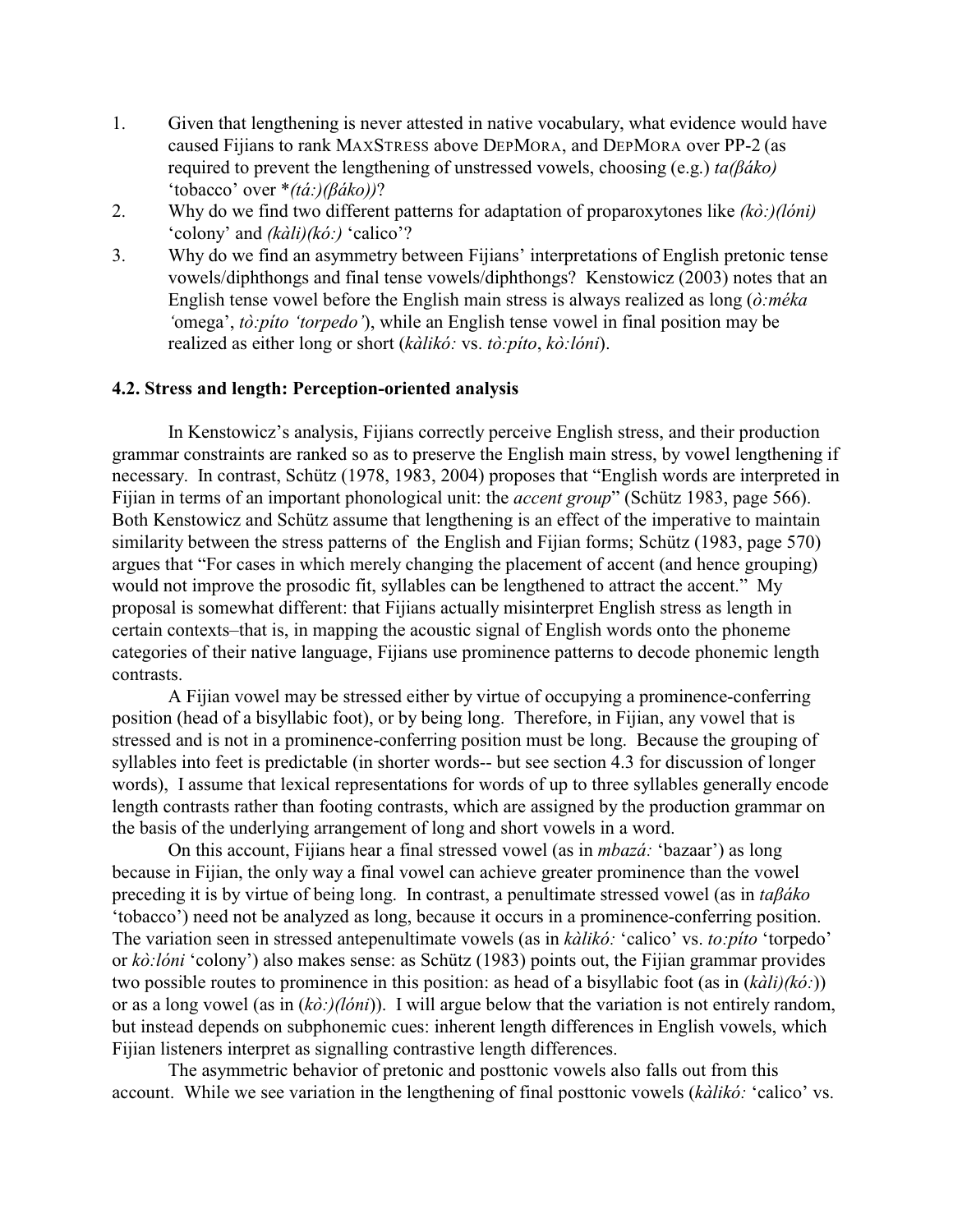*to:píto* 'torpedo'), tense vowels immediately preceding the English main stressed syllable are consistently lengthened, as in *ò:méka*, while lax prestressed vowels, as in *pa±áma*, are not. Lax vowels, of course, are unstressed in English, while tense vowels in prestress position receive some degree of stress. Apparently, Fijian listeners interpret the different prominence patterns of words like 'omega' and 'pajama' in accord with the principles of Fijian grammar, which does not allow adjacent stressed monomoraic syllables (Schütz 1978, 1983, 2004). The secondary prominence on the initial syllable of 'omega' translates to the Fijian pattern illustrated by *(mà:)(ðáwa)* 'week'; the last two (strong-weak) syllables form a bisyllabic trochaic foot, and the antepenultimate syllable receives stress by virtue of its long vowel. In contrast, the closest analogue to the prominence pattern of 'pajama', with a single stress in penultimate position, is found in words like *ma(káwa)* 'old'.

We can formalize these observations in a set of perception grammar constraints which allow Fijian speakers to decode the acoustic cues of English to determine the prominence profile of a word and from that to recover the length contrasts which, in Fijian, determine foot structure. (For the moment, I will equate prominence with stress, though this will be refined shortly). These constraints are presumably precisely the same ones that Fijian speakers use to determine the lexical representations of unfamiliar native words, as they spell out the contexts in which prominence signals vowel length:

(32) Fijian Perceptual Mapping Constraints:

a. FINALVLONG: If the final V is more prominent than the preceding V, then assume it is long.

b. CLASH $\rightarrow$ LONG: If two prominent vowels are adjacent, assume the first V is long (that is, a stress clash signals length).

c. \*LONGV: Assume all vowels are short.

Consider first contrasts in bisyllabic words like *ngitá:* 'guitar' vs. *fißa/βißa* 'fever'. The input to the perception grammar is the source pronunciation, from which the listener must extract the phonological structure. I assume that Fijian listeners hear the main stress in the English surface form, indicated as a stress mark on the English phonetic form in square brackets, as a prominence peak, though not necessarily the only such peak in a word. The listener's job is then to translate the acoustics of the English form, including its prominence pattern, into a representation that encodes the significant contrasts of the borrower's language. In Fijian, this involves determining where stress is a function of position and where stress is a function of length. Again, I assume that mapping to the phonological and the lexical forms takes place in parallel; here I concentrate on the recovery of the length contrasts on which footing is parasitic.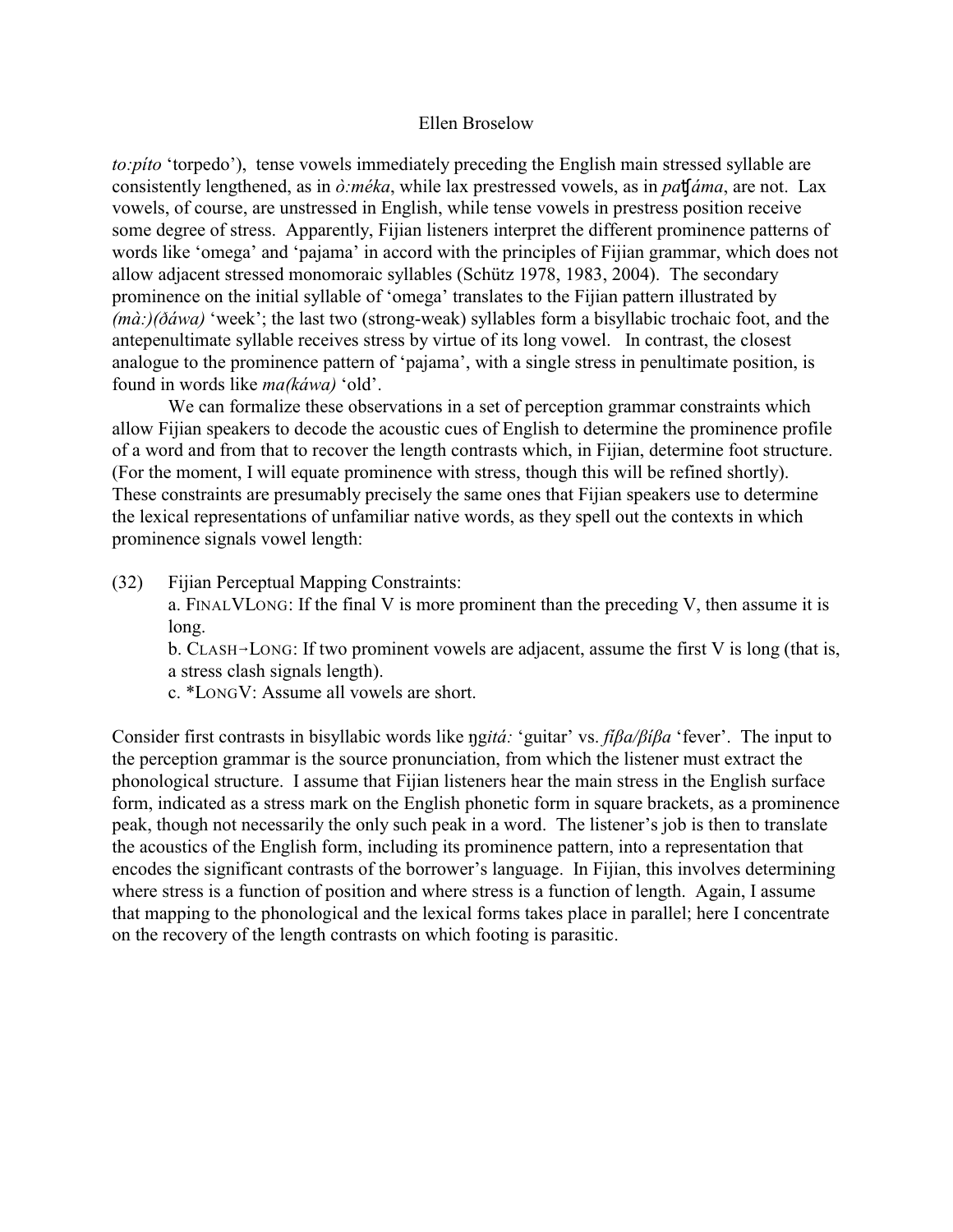| [g <sup>†</sup> tá]                       | FINALVLONG | $CLASH \rightarrow LONG$ | *LONGV |
|-------------------------------------------|------------|--------------------------|--------|
| $a.$   ngi:ta:                            |            |                          | $***$  |
| $b.$  ngita                               | $*!$       |                          |        |
| c.  ngi:ta                                | $*!$       |                          | $\ast$ |
| $\mathbb{R}$ d.  ngita:                   |            |                          | $\ast$ |
| $[\text{five}]\rightarrow/(\text{five})/$ | FINALVLONG | $CLASH \rightarrow LONG$ | *LONGV |
| a. $ fi:\beta a: $                        |            |                          | $*!*$  |
| $\n  exp.\n   f \hat{i} $                 |            |                          |        |
| c. $ fi:\beta a $                         |            |                          | $*!$   |
| d. $ f\mathbf{i}\beta a$ :                |            |                          | $*1$   |

(33) inputs to perception grammar: 'guitar', 'fever'

These same constraints will derive the contrast between proparoxytones with unstressed vs. stressed initial vowels; the perceived length of secondarily stressed vowels before the main stressed vowel is on this account a function of CLASH-LONG.

| [pədzámə]                  | FINALVLG | $CLASH \rightarrow LONG$ | *LONGV  |
|----------------------------|----------|--------------------------|---------|
| <sup>18</sup> a.  pat fama |          |                          |         |
| b. pa: fama                |          |                          | $*!$    |
| c.  patfama:               |          |                          | $*1$    |
| d.  pa:tfama:              |          |                          | $*!*$   |
| [òmég <b>ə</b> ]           |          |                          |         |
| a.  omeka                  |          | *! $(\dot{o}, \dot{e})$  |         |
| <sup>18</sup> b. o:meka    |          |                          | $\ast$  |
| c.  omeka:                 |          | *! $(\dot{o}, \dot{e})$  | $\ast$  |
| d.  o:meka:                |          |                          | $* * 1$ |

(34) inputs to perception grammar: English 'pajama', 'omega'

 The constraints above also predict the final lengthening in 'calico' if we assume that listeners perceive the final full vowel of 'calico' as more prominent than the reduced penultimate vowel: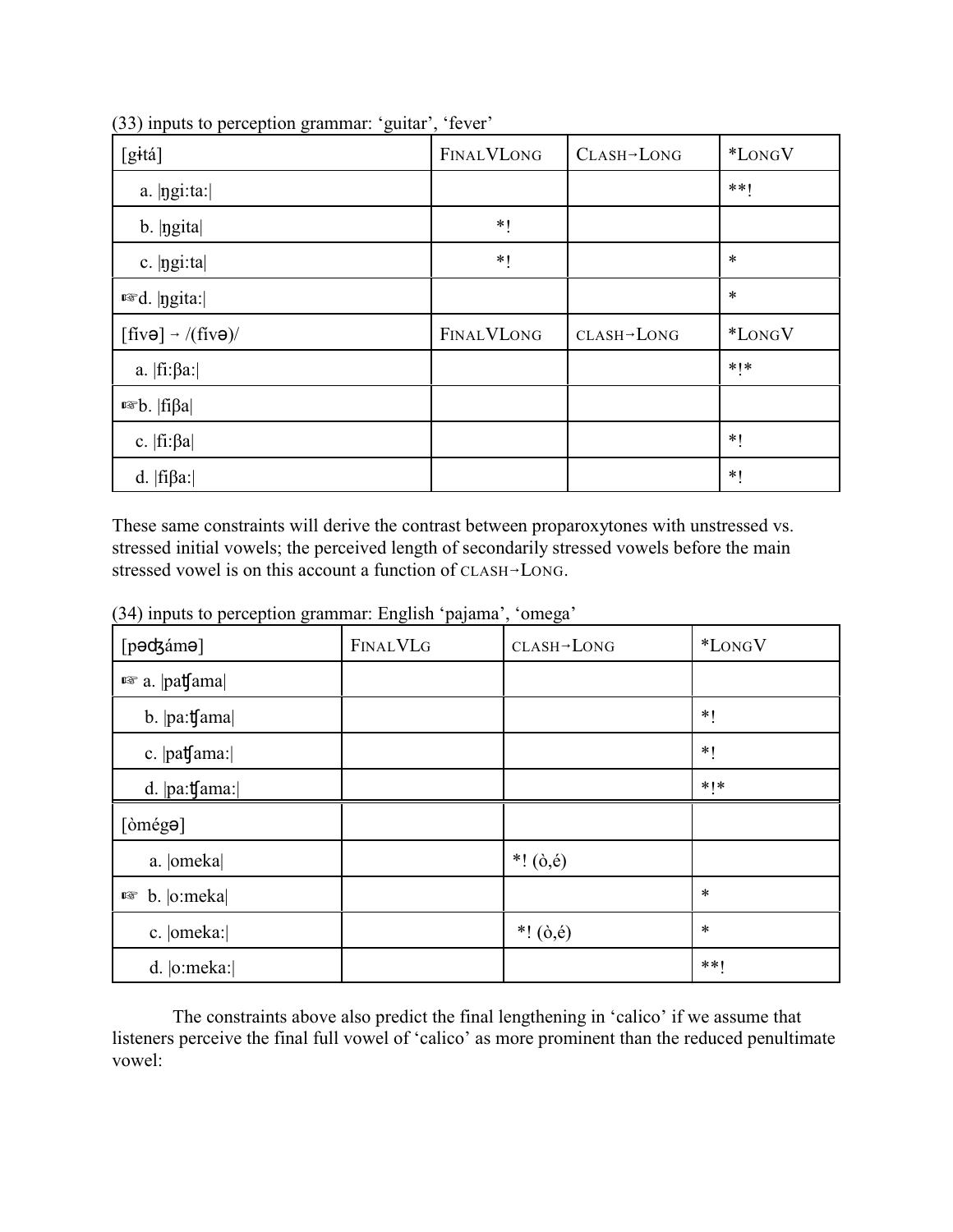| [kæliko]                 | FINALVLG     | $CLASH \rightarrow LONG$ | $*$ LONGV |
|--------------------------|--------------|--------------------------|-----------|
| a. kaliko                | *! $(o > i)$ |                          |           |
| b. ka:liko               | *! $(o > i)$ |                          | $\ast$    |
| $\mathbb{R}$ c.  kaliko: |              |                          | ∗         |
| d. ka:liko:              |              |                          | $**1$     |

(35) input to perception grammar: English 'calico'

However, as noted above, not all words with stress patterns similar to 'calico' are adapted with final lengthening; alongside *kàlikó:* 'calico' we find *kò:lóni* 'colony'. We can account for this variability in the interpretation of poststress vowels if we assume that the information Fijian speakers use in determining the relative prominence of vowels includes finer phonetic details, such as inherent length differences. Schütz's (1978) corpus of Fijian loanwords contains fifteen words which are trisyllabic in English, have initial stress in English, and are realized as trisyllabic in Fijian (that is, do not undergo vowel insertion). Of these fourteen, five follow the 'colony' pattern of initial lengthening (36a), seven follow the 'calico' pattern of final lengthening (36b), and three have no lengthening, thereby losing the original English stress (36c); the latter group perhaps represent borrowings through orthography: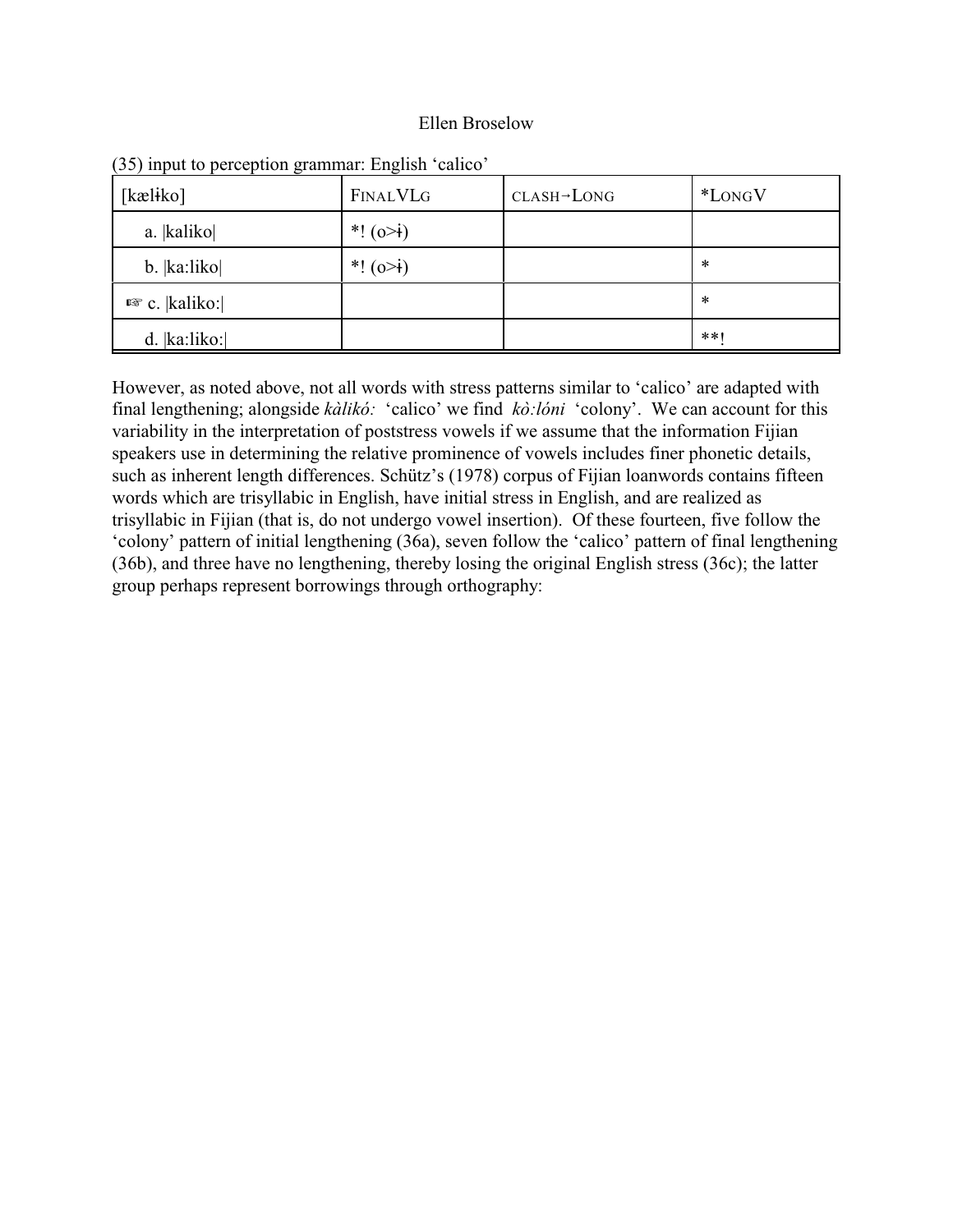| (36) |  | English Trisyllabic Proparoxytones |
|------|--|------------------------------------|
|      |  |                                    |

| a. | Fijian (σ:)(σσ)   |                                                 |
|----|-------------------|-------------------------------------------------|
|    | colony            | $(k\delta$ : $)(l\delta$ ni)                    |
|    | company           | (kà:)(mbáni)                                    |
|    | taffeta           | $(t\grave{a}$ :)(féta)                          |
|    | Lucifer           | $(l\dot{u})$ (séfa)                             |
|    | governor          | $(k\delta)$ ( $\beta$ ána)                      |
| b. | Fijian $(σσ)(σ:)$ |                                                 |
|    | calico            | (kàli)(kó:)                                     |
|    | polio             | (pòli)(6)                                       |
|    | radio             | (rèti)(6:)                                      |
|    | editor            | $(e^n, id)$                                     |
|    | battery           | (mbàti)(ri:)                                    |
|    | motorcar          | (moto)(ká)                                      |
|    | pinafore          | (vini)(v6)                                      |
| c. | Fijian σ(σσ)      |                                                 |
|    | cylinder          | si(lída)                                        |
|    | officer           | $o(\beta$ isa)                                  |
|    | vinegar           | $\beta$ i(nínga), $\beta$ i(níka) <sup>12</sup> |

Although the prosody of the adapted form is not entirely predictable, neither is the choice of strategy entirely random. First, final [o] is always long in the adapted form. There are good phonetic reasons why [o] might be more often interpreted as underlyingly long than final [i] (or [I]) or schwa. As is well established, English vowels exhibit inherent length differences independent of the increased length conferred by stress or intonation. Average durations for American English (using Crystal and House's notation) are presented below:

| (37) American English V durations (Crystal and House 1988): |
|-------------------------------------------------------------|
| $2I > au > ai > o > 2 > u > a > ei > x > 3 > u > i > $      |
| 298 202 160 155 146 138 134 133 131 116 114 107msec         |

Thus, while 'calico' and 'colony' are similar in their prosodic structures, they differ in the inherent durations of their final vowels, with [o] on average nearly 50ms longer than [i] (even assuming a source pronunciation with a tense final [i]).

Evidence exists that inherent vowel length differences of this type, though not linguistically significant in English, may influence speakers of other languages. Peng and Ann (2001) have found, in Singapore English, Nigerian English, and the English of Spanish speakers, pronunciations like *illusTRAtor, frusTRAted, exerCISE, CHInese, autoBIography*. Based on a survey of such unfaithful stressings, they conclude that "If a multisyllabic word develops a primary stress placement distinct from L1, primary stress in L2 falls on the syllable whose vowel lasts the longest" (Peng and Ann 2001, page 14). Furthermore, Kiparsky (2004, page 22) argues

 $^{12}$ Schütz (1983, page 571) points out that "vowel lengthening is common for English words ending in -r" as in motoka: 'motorcar', but that some forms "have become standardized without compensatory lengthening, and as a result, the prosodic fit seems rather loose."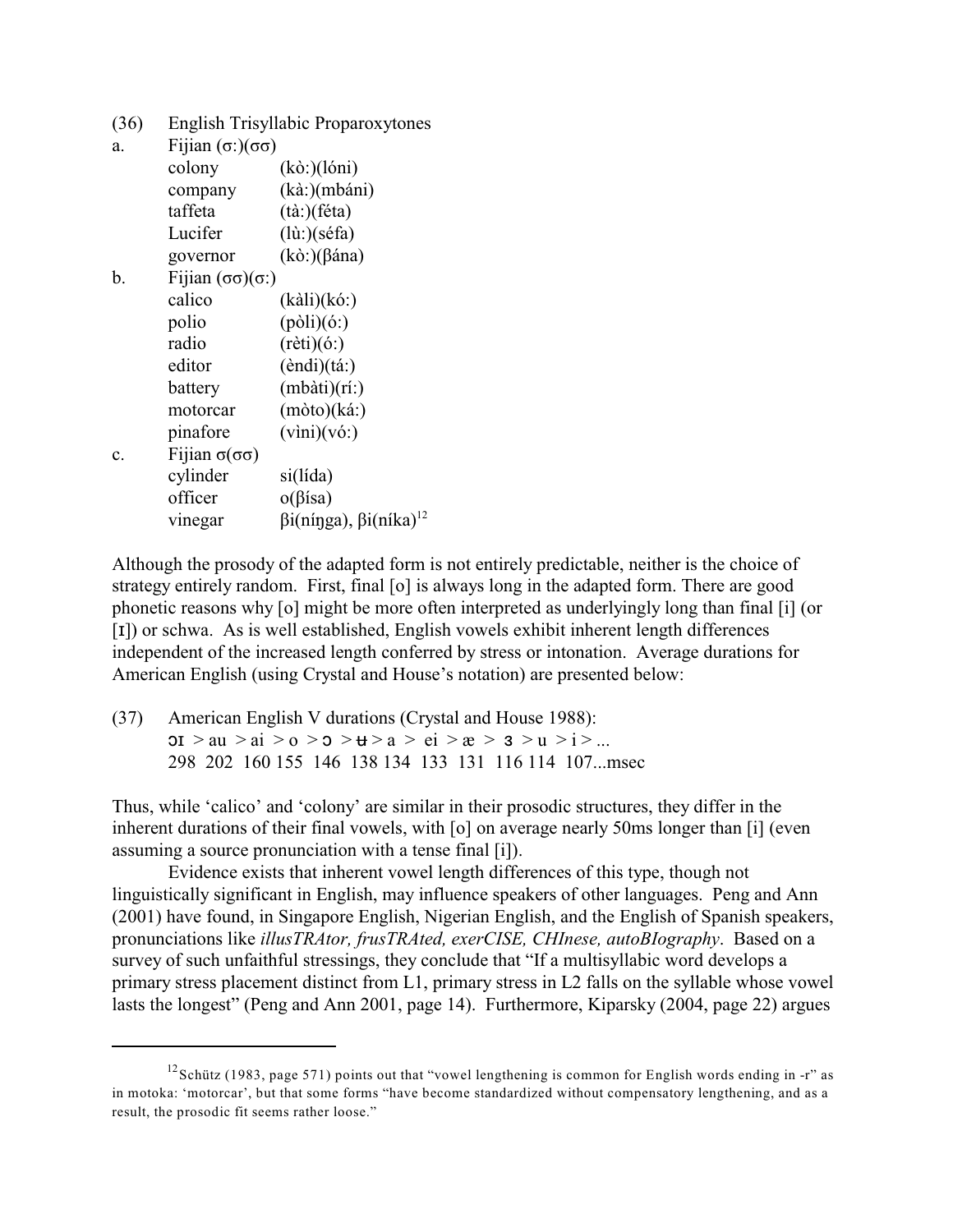that in Finnish, "the sonority hierarchy determines fixed secondary stress in loanwords", with vowels of greater sonority attracting stress. The stress-sonority relationship obtains in various native language grammars as well; for example, in Gujarati (de Lacy 2002, 2006), the preference for penultimate stress (*apwána* 'to give') is overridden in favor of stressing a syllable containing [a] rather than some less sonorous vowel (*pátini* 'wife', *hoijár* 'clever'). Although "loanwords often retain the source language's stress in defiance of the stress rules" (de Lacy 2006, page 242), Kiparsky (2004) points out that some borrowed words, such as *sinemá* 'cinema', do change their stress pattern to accord with the sonority-stress relationship.

 The lengthening of final [o] in words like 'calico' and the lack of lengthening of the prosodically similar final [i] in words like 'colony' can now be seen as an interpretation of relative prominence based in part on inherent duration of the English vowels, as compared to the expected duration of the corresponding Fijian vowel categories with which they are identified. The Fijian listeners' task in interpreting the lexically significant features of an unfamiliar trisyllabic word is to determine which syllable, if any, contains a long vowel. The final vowel of 'calico' is significantly longer than the penultimate vowel, but the final vowel of 'colony' is shorter–too close to its reduced neighbor to be identified as long. The initial vowel of 'colony', on the other hand, is inherently longer than the other two vowels of the word, and this length difference is further enhanced by the main stress on this vowel, making it a good candidate for analysis as an underlyingly long vowel. We can encode this pattern by means of one additional constraint in our perception grammar:

(38) ANTEPENULTVLONG: If the antepenultimate V is more prominent than the final or penultimate vowel, then assume the antepenultimate V is long.

The tableau below illustrates the mapping of the source words to underlying representations. bringing ANTEPENULTVLONG into play. In 'calico' (realized as *(kàli)(kó:)*) the initial vowel receives the durational enhancement of main stress, but the final vowel has the benefit of inherently greater length, making them comparable. In 'colony'(realized as *(kò:)(lóni)*), on the other hand, the initial vowel has the advantage over the remaining vowels in the word both in terms of stress-based prominence and inherent duration. The initial vowel of 'vinegar' (realized as *âi(níõga))*, in contrast, is too short relative to the other vowels to be perceived as underlyingly long: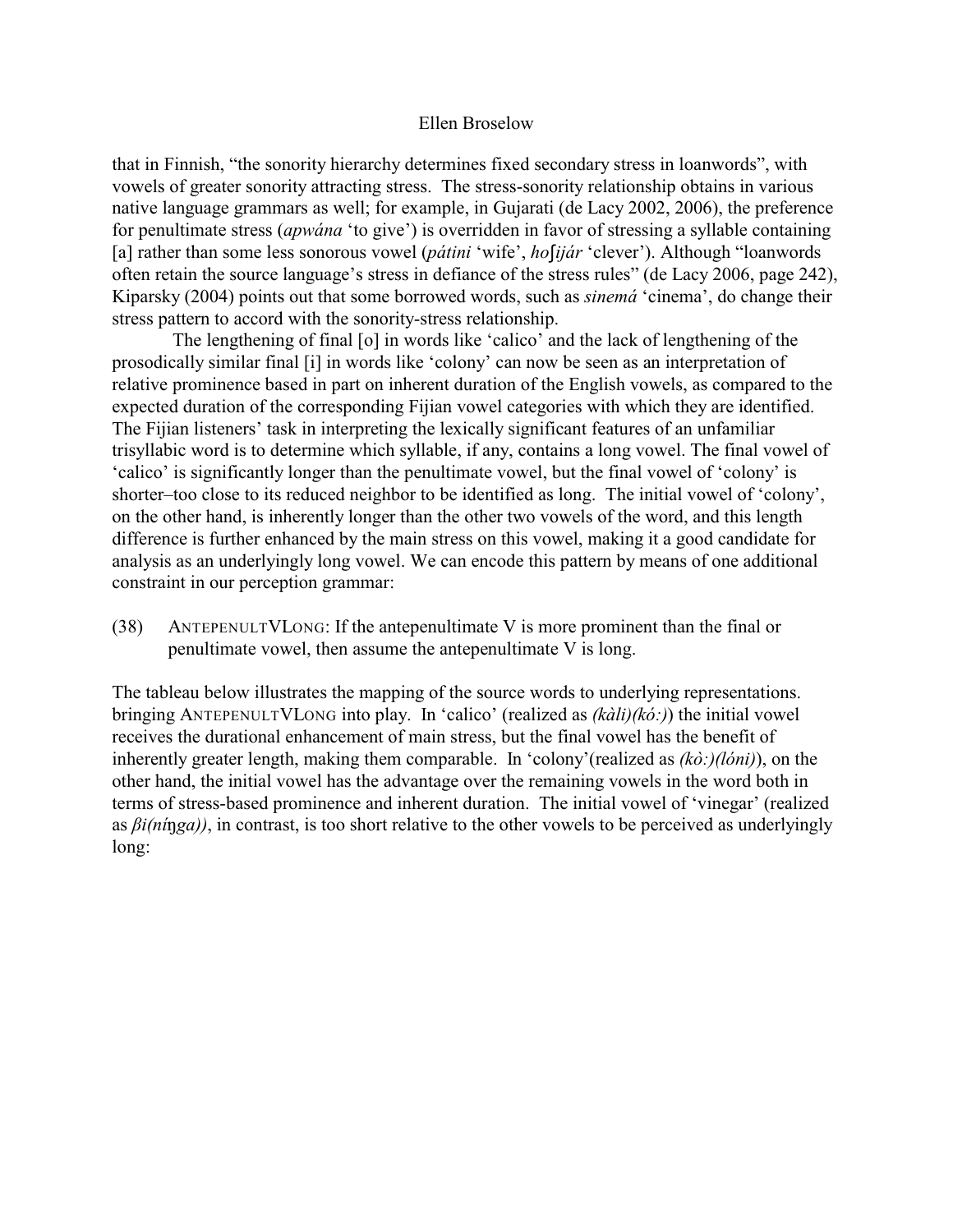| $[kæ']$ $iko]$                           | FINALVLG     | $CLASH \rightarrow LONG$ | ANTEPVLG                     | *LongV    |
|------------------------------------------|--------------|--------------------------|------------------------------|-----------|
| a.  kaliko                               | *! $(o > i)$ |                          | $\sqrt{x}$ $\approx$ 0)      |           |
| b. ka:liko                               | *! $(o > i)$ |                          |                              | $\ast$    |
| ¤®c.  kaliko:                            |              |                          | $\sqrt{x}$ ( $x \approx 0$ ) | $\ast$    |
| d.  ka:liko:                             |              |                          |                              | $***!$    |
| $[k$ c'ləni]                             |              |                          |                              |           |
| a. koloni                                |              |                          | *! $(0 > \theta, i)$         |           |
| <sup>¤</sup> b. ko:loni                  |              |                          |                              | $\ast$    |
| c.   koloni:                             |              |                          | *! $(0 > \theta, i)$         | $\ast$    |
| d. ko:loni:                              |              |                          |                              | $***!$    |
| $[vI'ng\Theta]$                          |              |                          |                              |           |
| $\sqrt{a}$ . $\left \beta\right $ ininga |              |                          |                              |           |
| b. $ \beta$ <i>i</i> :ninga $ $          |              |                          |                              | $*!$      |
| c.  βininga:                             |              |                          |                              | $*!$      |
| d. $ \beta$ i:ninga: $ $                 |              |                          |                              | $*$   $*$ |

(39) inputs to Fijian perception grammar: English proparoxytones 'calico', 'colony', 'vinegar'

While in principle any vowel of a trisyllabic form could be long in the underlying representation, the Fijian production grammar limits the positions in which length contrasts are manifested. Recall that long vowels are shortened in penultimate position when they precede a short vowel, as illustrated in (26)  $s$ *i* $\beta$ *i* 'exceed' (the underlying long vowel surfaces in  $s$ *i*: $\beta$ *i*-ta 'exceed, trans.'). Furthermore, Schütz (1999) notes a tendency for prepenultimate vowels to shorten where their shortening makes possible incorporation of the long syllable into a bimoraic foot. This shortening is illustrated in the form *vakata:kila:* 'reveal it' in which "the first vowel...retains its length only in a formal pronunciation" (Schütz 1999, page 140, note 4); "in faster speech" this form is pronounced as *(vaka)(taki)(la:)* (Schütz 1999, page 145). Thus even though the perception grammar constraints above make possible the analysis of a loanword on first encounter as *V:-V-V:*, such a structure would most likely be altered to *V-V-V:* in less formal speech, with this structure serving as the input to subsequent listeners.

The underlying representations that emerge from the perception grammar, submitted to the production grammar, will result in the footings below: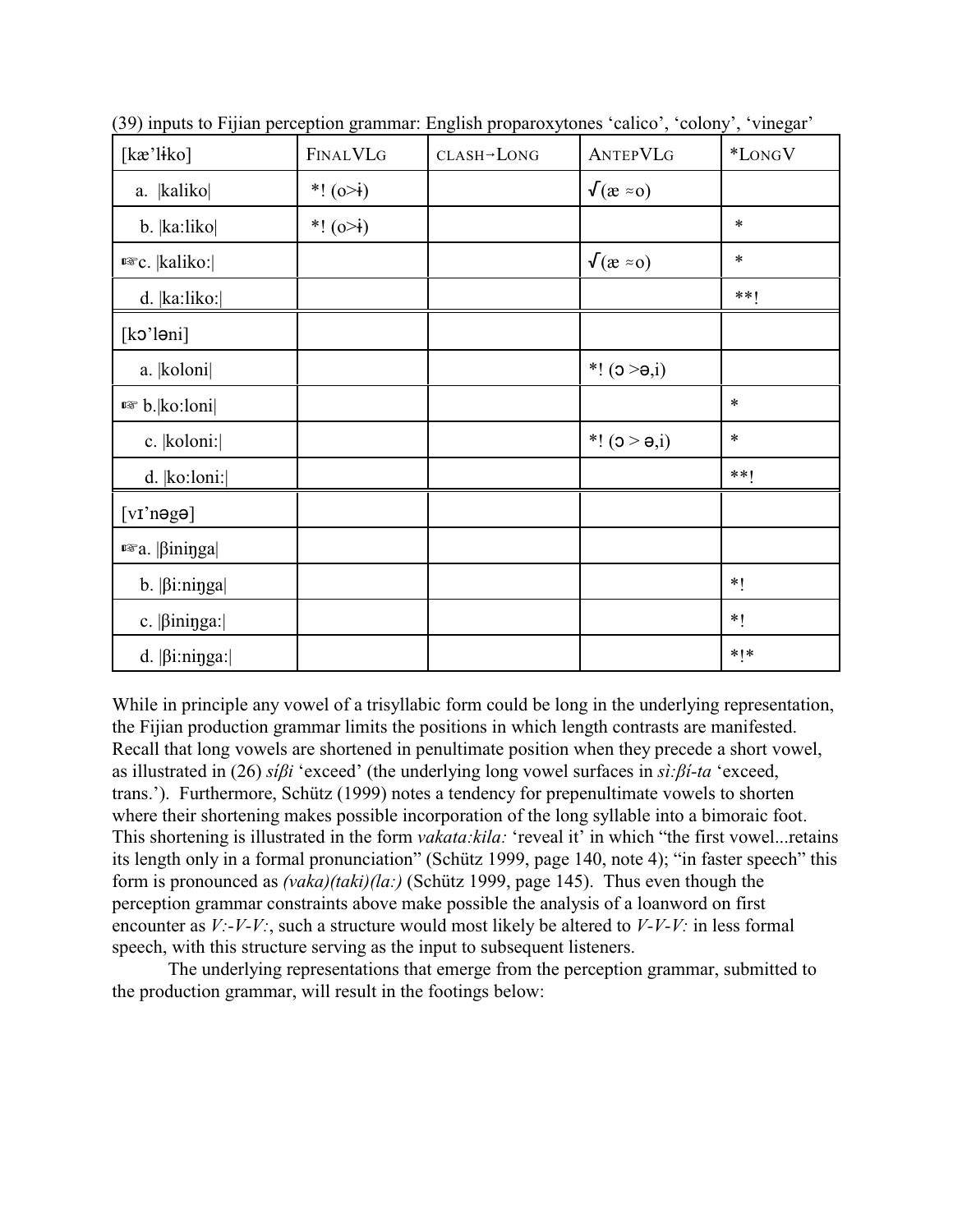| kaliko:                                    | ALIGN-R | TROCHAICFEET,<br><b>BIMORAIC</b> | <b>MAXMORA</b> | PARSESYLL |
|--------------------------------------------|---------|----------------------------------|----------------|-----------|
| $\mathbb{R}$ a. [(kàli)(kó:)]              |         |                                  |                |           |
| b. $[(k\grave{a})(l\acute{a}ko:)]$         |         | $*!$                             |                |           |
| c. [ka (líko:)]                            |         | $*!$                             |                | $\ast$    |
| ko:loni                                    |         |                                  |                |           |
| a. $[(k\delta:lo)(ni)]$                    |         | $*$   $*$                        |                |           |
| $\mathbb{R}$ b. $[(k\delta:)(l\delta ni)]$ |         |                                  |                |           |
| c. $[ko:(lóni)]$                           |         |                                  |                | $*!$      |
| $ \beta$ ininga                            |         |                                  |                |           |
| a. $[(\beta \text{ini})(\text{ngá})]$      |         | $*!$                             |                |           |
| b. $[(\beta i)(n inga)]$                   |         | $*!$                             |                |           |
| $\mathbb{F}$ c. [βi(níŋga)]                |         |                                  |                | $\ast$    |

|  |  | (40) inputs to Fijian production grammar: 'calico', 'colony', 'vinegar' |  |  |
|--|--|-------------------------------------------------------------------------|--|--|
|  |  |                                                                         |  |  |

In summary, the account above implements the generalization that upon encountering new words, the Fijian listener must determine the position of lexically contrastive length, by listening for prominence in positions where prominence is not automatic. The interpretation of greater-than-expected relative length as signaling prominence is reasonable in terms of the Fijian prosodic system; Scott (1948) describes stressed short vowels as "half long" (Scott 1948, page 743). Once the English forms have been mapped to Fijian underlying representations encoding contrastive length distinctions, the production grammar of Fijian will assign stress precisely as it does with native vocabulary. In this account, there is no need to assume loan-specific constraints or rankings, since the task is the same for all new vocabulary, whether native or foreign: to map the acoustic signal onto an underlying representation which encodes lexically contrastive information, and to assign stress on the basis of that information.

## **4.3. Comparison of production-oriented and perception-oriented accounts**

We are now in a position to compare analyses of Fijian loanword adaptation. In Kenstowicz's analysis, the Fijian listener correctly perceives the position of main stress in the English word. The production grammar limits the degree of perceptual deviance between underlying and phonetic forms–specifically, by triggering lengthening of the English main stressed vowel if necessary to preserve stress on that vowel. The constraints of the production grammar refer only to phonological categories such as long vs. short, stressed vs. unstressed, and participate in crucial ranking relationships that are motivated solely by the loanword data. The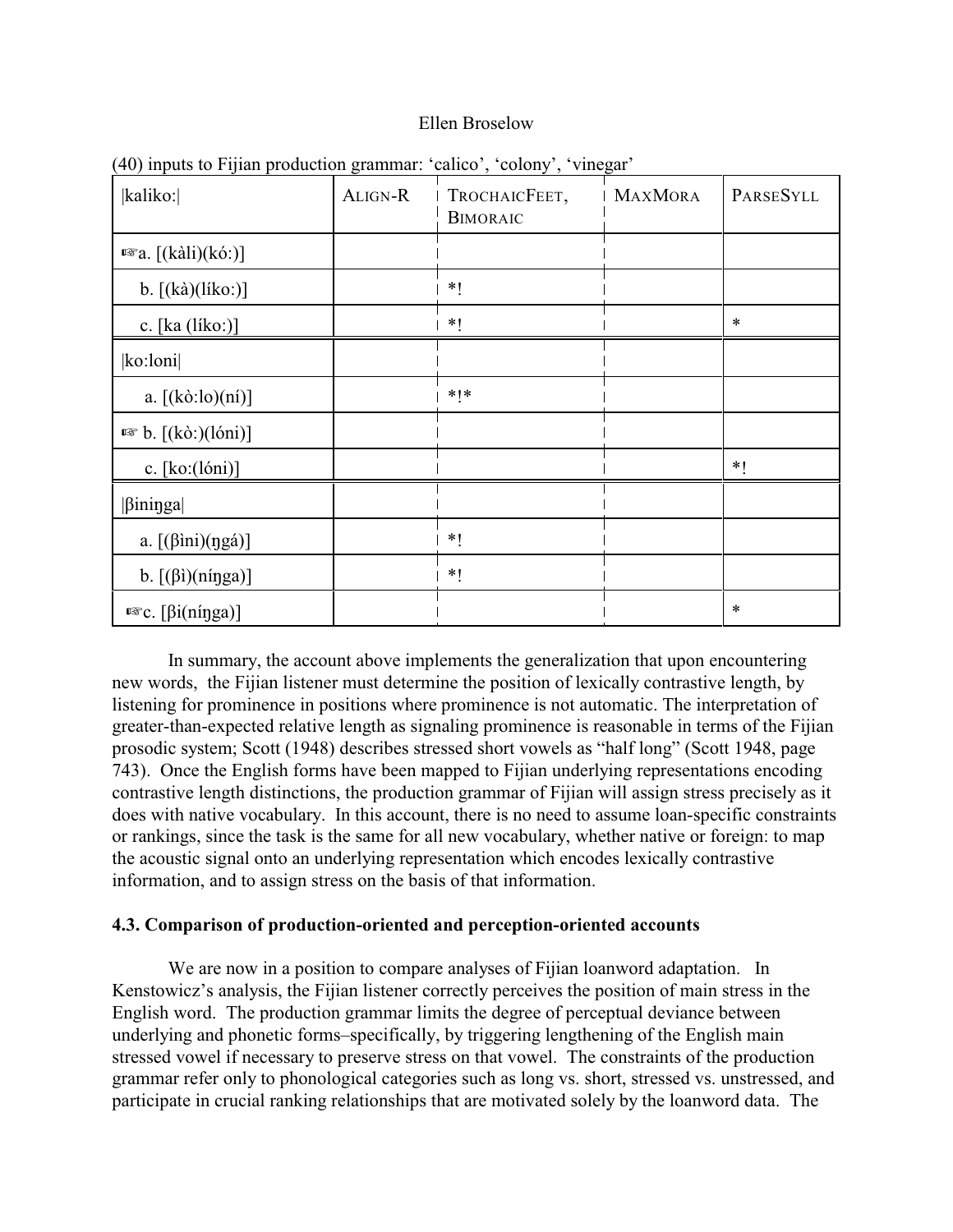second analysis, in contrast, assumes that lengthening of vowels in loanwords is an effect of a perception grammar which allows listeners to recover from the acoustic signal those aspects of the native language that are contrastive (such as vowel length). The representation provided by the perception grammar then serves as input to the production grammar, which assigns stress according to Fijian principles. The constraints of the perception grammar may refer to finegrained, non-categorical aspects of phonetic detail, such as relative vowel duration, predicting the possibility of variation in words with similar English stress patterns but different relative inherent vowel durations, as seen in *kò:lóni* 'colony' vs. *kàlikó:* 'calico' vs. *âiníõga* 'vinegar'.

At this point one might reasonably object that if a production grammar can account for the Fijian patterns, there is no motivation for adding another component to the model. But in fact, much of the analysis in the preceding section would be necessary to Kenstowicz's analysis as well. Given a proparoxytone with no underlying long vowels, Kenstowicz's grammar would always derive the *kò:lóni* 'colony' pattern. In order to derive the *kálikó:* 'calico' pattern, it is crucial that Fijian listeners analyze the final vowel of 'calico' as long. Thus, along with the production constraint MAXSTRESS, the production analysis must contain an implicit perceptual component that identifies certain source vowels as underlyingly long.

However, Kenstowicz provides two additional arguments for the account of Fijian stress based on a production grammar which preserves the English stress position. The first concerns words longer than three syllables. Kenstowicz discusses words like *(tále)âi(sóni)* 'television' which, in contrast to native forms like *li(námu)(nráu)* 'arm-2dual possessor' (Hayes 1995, page 144), allow two adjacent unstressed syllables. The tolerance of stress lapse is, Kenstowicz argues, in conflict with the native language grammar, which would favor the footing \**ta (léâi)(sóni)*; therefore, the actual footing of 'television' must be explained as a function of the stress conserving constraint. This argument depends on the assumption that the native language grammar provides a default footing pattern for strings of light syllables, an assumption challenged by Schütz (1983), who argues that "Longer forms, especially those with an uneven number of syllables, offer the potential for alternate groupings, dependent upon accent placement" (Schütz 1983, page 569). Indeed, there seems to be consensus among writers on Fijian that stress patterns in native vocabulary containing strings of more than four light syllables are not predictable. For example, Hayes (1995), citing forms such as *(mbáti)ka(síâi)* 'kind of fish', characterizes Fijian as "a language with predictable primary stress but phonemic secondary stress" (Hayes 1995, page 144), and Kenstowicz (2003, page 9) concedes that "To the extent that these items are no longer decomposed in the minds of Fijian speakers, there is a precedent for the lapses observed in loans." In other words, Fijian speakers cannot predict the footing pattern of new words consisting of more than three light syllables, and must therefore listen for cues to (lexically contrastive) footing in new words. It therefore seems reasonable that Fijian listeners hearing English 'television' would interpret the prosodic pattern of this word as indicating that the first two syllables form a bisyllabic foot. This is precisely the position of Schütz (1983), who argues that in longer borrowings, "We assume that one grouping sounds closer to the English model than the other" (Schütz 1983, page 569).

A second argument for Kenstowicz's stress preservation analysis concerns the treatment of forms with epenthetic vowels. While trisyllabic forms with initial stress may undergo lengthening of either the initial or the final syllable (*kò:lóni* vs. *kàlikó:*), initially-stressed words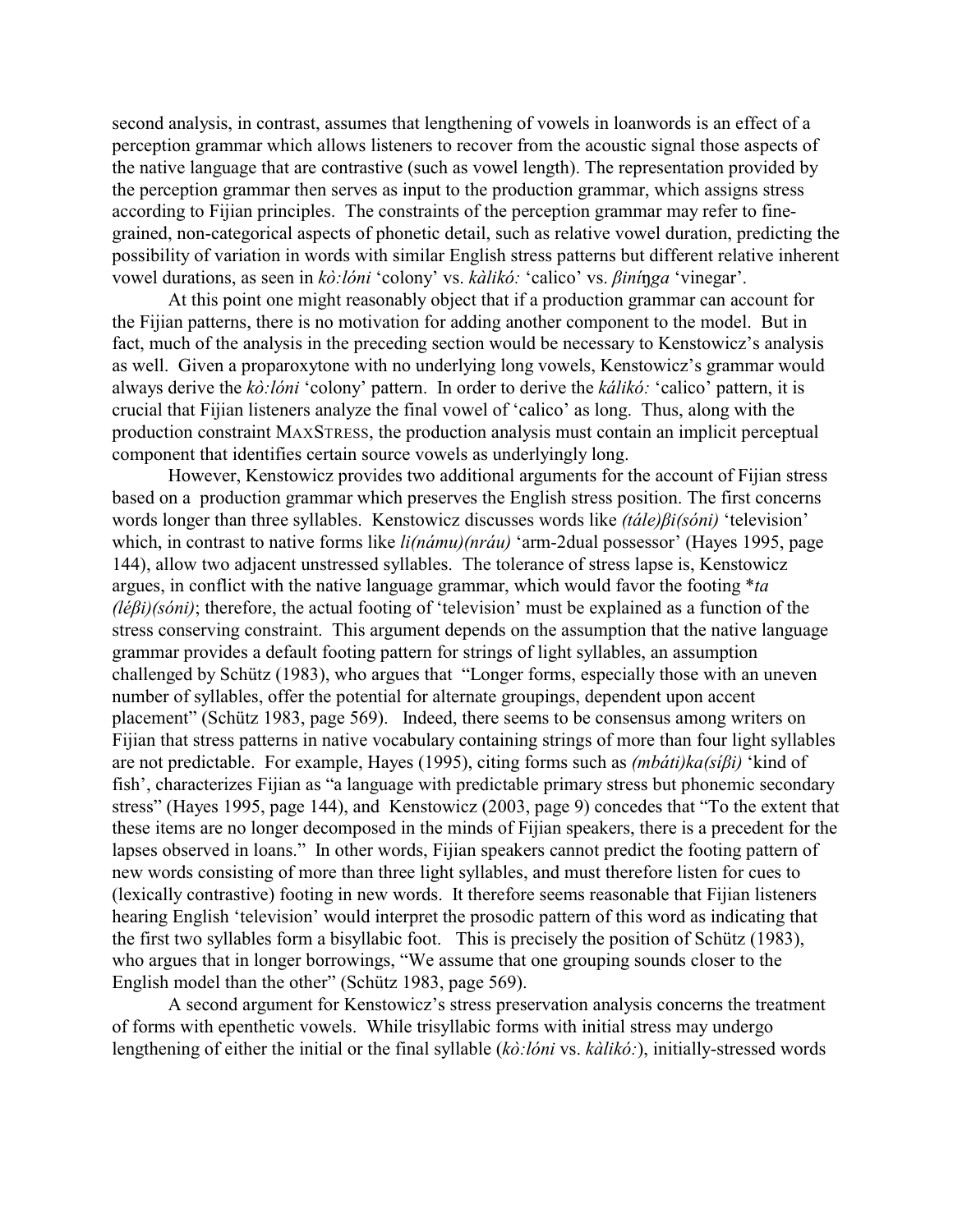that become trisyllabic through medial epenthesis invariably lengthen the final syllable:<sup>13</sup>

(41) Bisyllables with medial epenthesis  $(wisi)(ki:)$  'whiskey'<br>(ndòke)(tá·) 'doctor'  $(ndòke)(\text{tá:})$ (sìsi)(tá:) 'sister'  $(ráka)(\beta i:)$  'rugby'

Kenstowicz's (2003) analysis of the data in (41) makes use of a high-ranked constraint \*v', which bans stress on epenthetic vowels. The most direct way to preserve stress on the initial vowel in a word like 'whiskey' would be to lengthen it. But lengthening the initial vowel would force the epenthetic vowel into the head of a bisyllabic foot, resulting in the nonoccurring realization \**(wì:)(síki),* which violates \*v'. Therefore, Fijians choose the alternate route of lengthening the final vowel, which allows the initial syllable to be head of a bisyllabic foot: *(wìsi)(kí:)*. Kenstowicz appeals to these facts as an argument against a perceptual account of lengthening, pointing out that "not all long vowels in Fijian adaptations can be attributed to a putative equation of stress = length at the level of the perceptual scan (Silverman 1992). We therefore conclude that the main stress of English is translated as a stress in Fijian rather than as a length that in turn attracts a stress"(Kenstowicz 2003, page 10).

Indeed, it seems highly unlikely that the final vowels of all forms with medial epenthesis would be consistently perceived as longer than the preceding (stressed) vowel, as required to explain the lengthening of final vowels in loanwords in the perception-based analysis outlined above. However, this final lengthening is precisely what would be expected if words like 'whiskey' are perceived by the Fijian listener as trisyllabic forms. This is the proposal advanced by Schütz (1978), who argues that "each English consonant that is not followed by a vowel is interpreted as a Fijian CV syllable" (Schütz 1978, page 18). Schütz presents two arguments for this view. First, the unaccented syllable of a bisyllabic foot is typically reduced, even in native vocabulary, so that the phonetic distance between C and CV is fairly small: "certain syllables are so reduced that their phonetic manifestation is merely a lengthened consonant" (Schütz 1978, page 14). Second, the choice of epenthetic vowel is dependent on the preceding consonant, with a preference for [u] after labials and [i] after coronals. This suggests "that the release of a certain consonant in this class is perceived as a particular vowel" (Schütz 1978, page 22). In a production-oriented approach, the choice of epenthetic vowel is an effect of the mandate to minimize the perceptual distance between the (accurately perceived) English form and the output of the Fijian production grammar. The perception-oriented approach advocated here would view this instead as an effect of the interpretation of the English phonetics in terms of Fijian lexical categories. Because, for example, an unstressed syllable [si] may be realized (noncontrastively) as a lengthened [s] in Fijian, the Fijian listener maps the [s] of 'whiskey' to the sequence [si] in underlying representation. On this view, the final vowel of 'whiskey' is clearly longer than what is perceived as the preceding (highly reduced) vowel, and should be analyzed as long. Words

<sup>&</sup>lt;sup>13</sup>The sole exception to this generalization is  $si(liva)$  'silver'. Schütz's 1978 corpus contains no parallel words with final stress in the source pronunciation.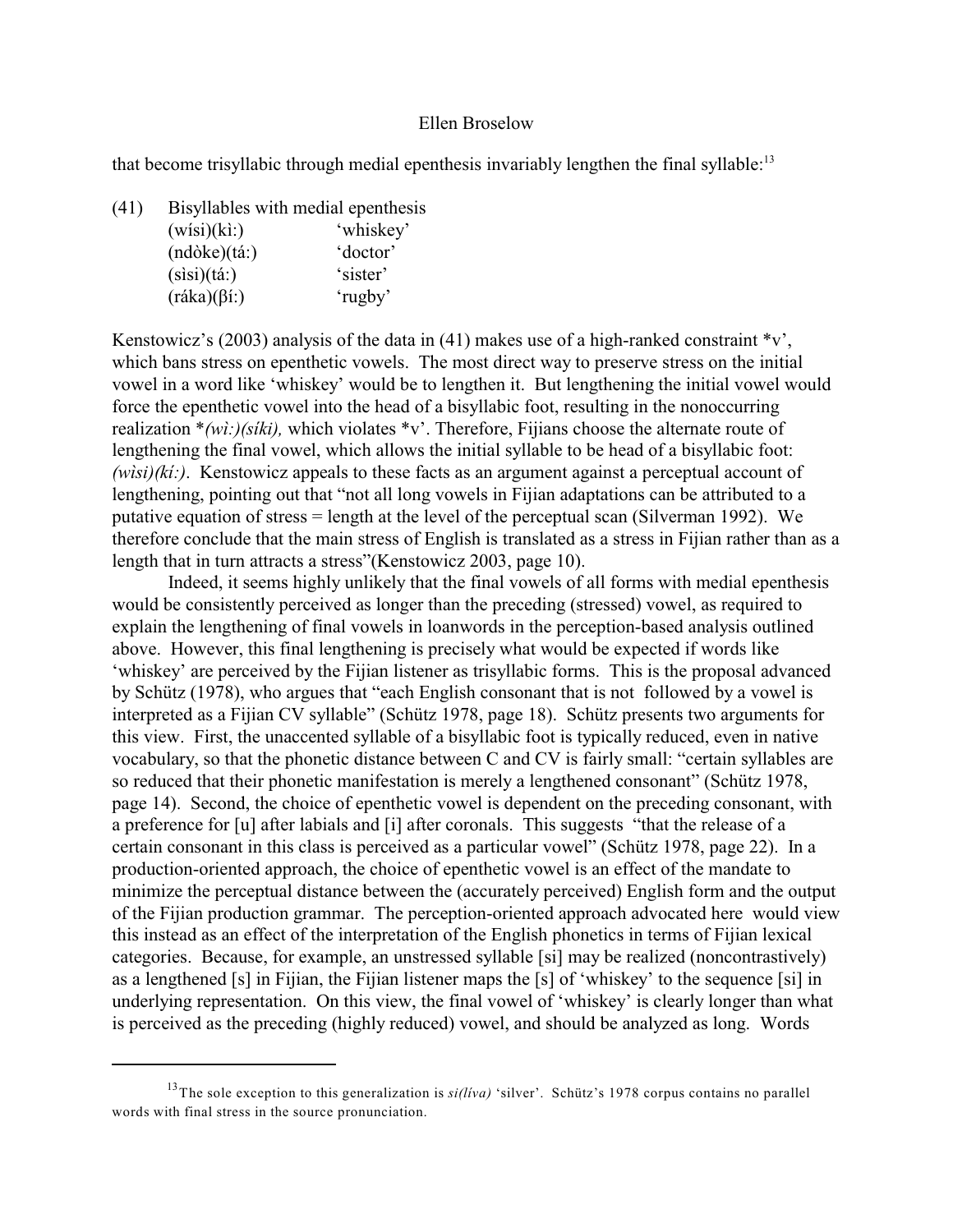like 'whiskey' are thus similar to words like *(kàli)(kó:)* 'calico'.

This proposal is consistent with the adaptation patterns of words like 'beacon' or 'belt', with an initial stressed syllable followed by either an unstressed vowel plus an epenthetic vowel, or by two epenthetic vowels. Such forms, by hypothesis, will be perceived as trisyllabic. We would expect the initial vowel to be perceived as clearly longer than the two following vowels (and therefore, by ANTEPENULTVLONG, as long), just as in words like *(kò:)(lóni)* 'colony'. Indeed, words of this type always lengthen the initial vowel:

(42) Epenthetic forms with antepenultimate lengthening

| a. | (mbi:)(kéni)                   | 'beacon' |
|----|--------------------------------|----------|
|    | $(mb\dot{o}$ : $)(nisi)$       | 'bonus'  |
| b. | $(mb\dot{e}$ : $)(l\dot{e}ti)$ | 'belt'   |
|    | $(f\hat{i}:)(limu)$            | 'film'   |

As Schütz (1990, page 121) points out, these words are subject to the same tendency toward shortening that affects prepenultimate vowels in native vocabulary; Schütz cites shortened forms *mbeleti* 'belt', *bikeni* 'beacon' and *bonisi* 'bonus'.

In contrast to epenthetic forms with initial English stress, forms with a stressed vowel followed by a single epenthetic vowel do not lengthen the stressed vowel:

| (43) |             | Epenthetic forms without lengthening |
|------|-------------|--------------------------------------|
|      | mba (lúni)  | 'balloon'                            |
|      | nga (rátfi) | 'garage'                             |

Again, these facts are consistent with the theory outlined above, since there is no perception grammar constraint that would force a penultimate vowel followed by a less prominent vowel to be analyzed as long.

At this point we should ask why Fijian speakers behave differently from Huave speakers, since in both languages the right edges of words are invariably aligned with the main stress foot. In other words, stress in Fijian serves to signal phonemic vowel length contrasts, but also to mark the edges of words. Why, then, do Fijians not attend to stress in the same way that Huave speakers do, assuming a word boundary at the right edge of the stress foot? One possible answer is that the languages are actually quite different in terms of the relationship between stress and word edge: while Huave appears to have one clearly perceptible stress per word, Fijian has a rich system of secondary stress which makes the strategy of projecting word edges after stressed syllables a risky one.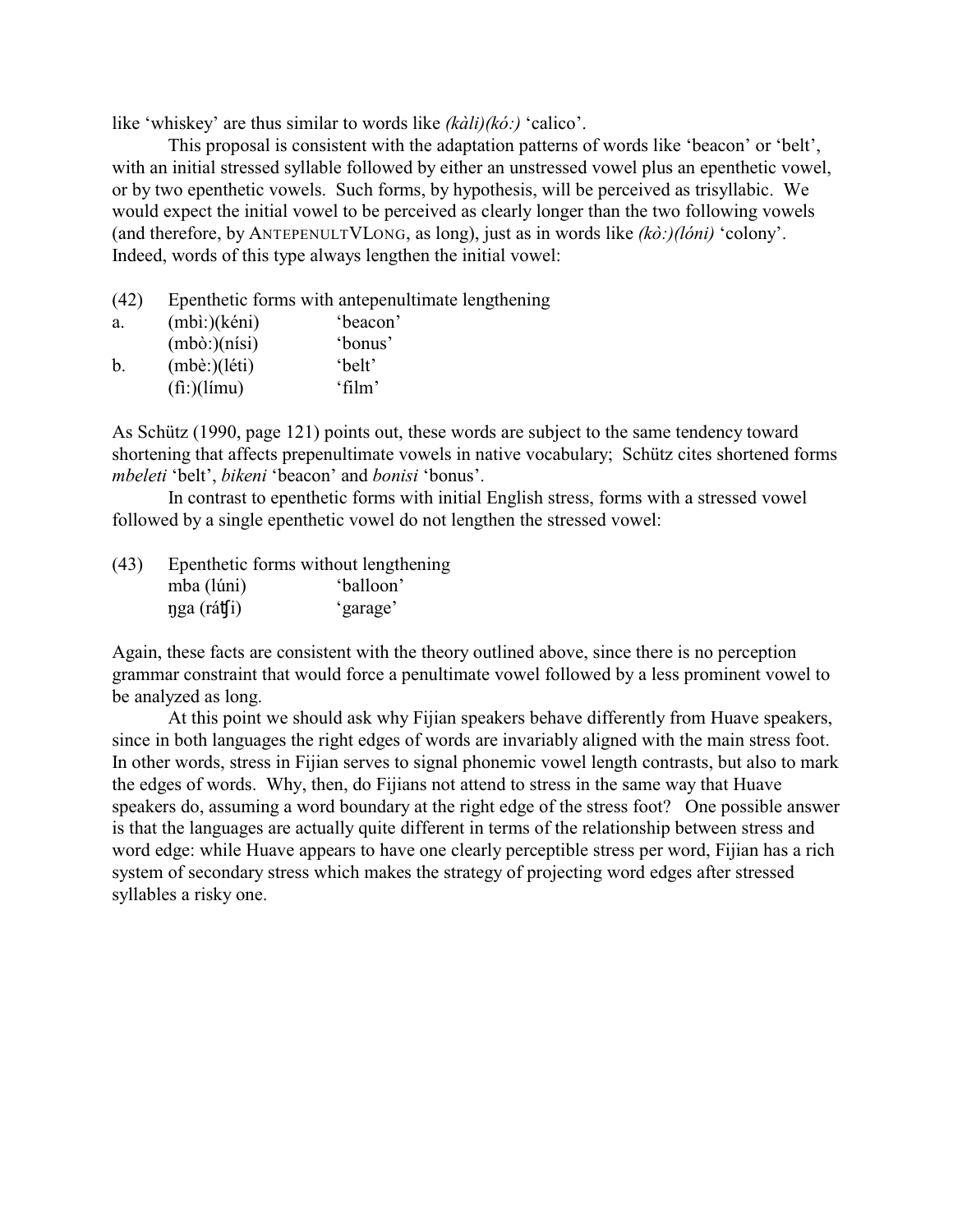## **5. Conclusion**

One great virtue of the Optimality Theoretic approach is that it forces us to ask not only whether a grammar is consistent with a set of data, but also how that grammar could have been learned. In the cases discussed above, asking this question has led us to consider alternative analyses of the data which shed light on the division of labor between the production and perception modules of the grammar. We have now seen that loan adaptation in two languages, both of which have been described by means of a crucially ranked production grammar constraint demanding stress preservation in loanwords, is amenable to an alternative analysis in which the mapping from the acoustic signal to underlying phonological representations is mediated by the native language perception grammar. This mapping accounts for the facts of loanword stress using only rankings (of both perception and production grammar constraints) that are motivated by the native language data. In Huave, the preservation of source stress was argued to reflect the demarcative function of Huave stress, while source stress preservation in Fijian was argued to be a byproduct of the identification of stress with length.

Our larger conclusion is that what at first appeared to be unlearnable rankings in the production grammar are actually a reflection either of input frequency or of the workings of a perception grammar. This approach has several desirable consequences. First, we can eliminate loan-specific constraints like MATCHSTRESS from the grammar. This in turn allows us to make much stronger predictions about the range of possible adaptation patterns. For example, a model that includes a MATCHSTRESS constraint in the repertoire of production grammar constraints predicts that all combinations of native stress system and stress conservation in loanword adaptation should be logically possible, due to free ranking of MATCHSTRESS. In contrast, a model such as the one proposed above ties the treatment of stress in loanwords to the function of stress in the native language. We would not expect, for example, to find a language that is like Huave in all respects except that it ranks MATCHSTRESS low.

Much work obviously remains to be done in developing a complete model of native language perception/decoding processes, but language contact phonology provides a rich source of insights into this aspect of language.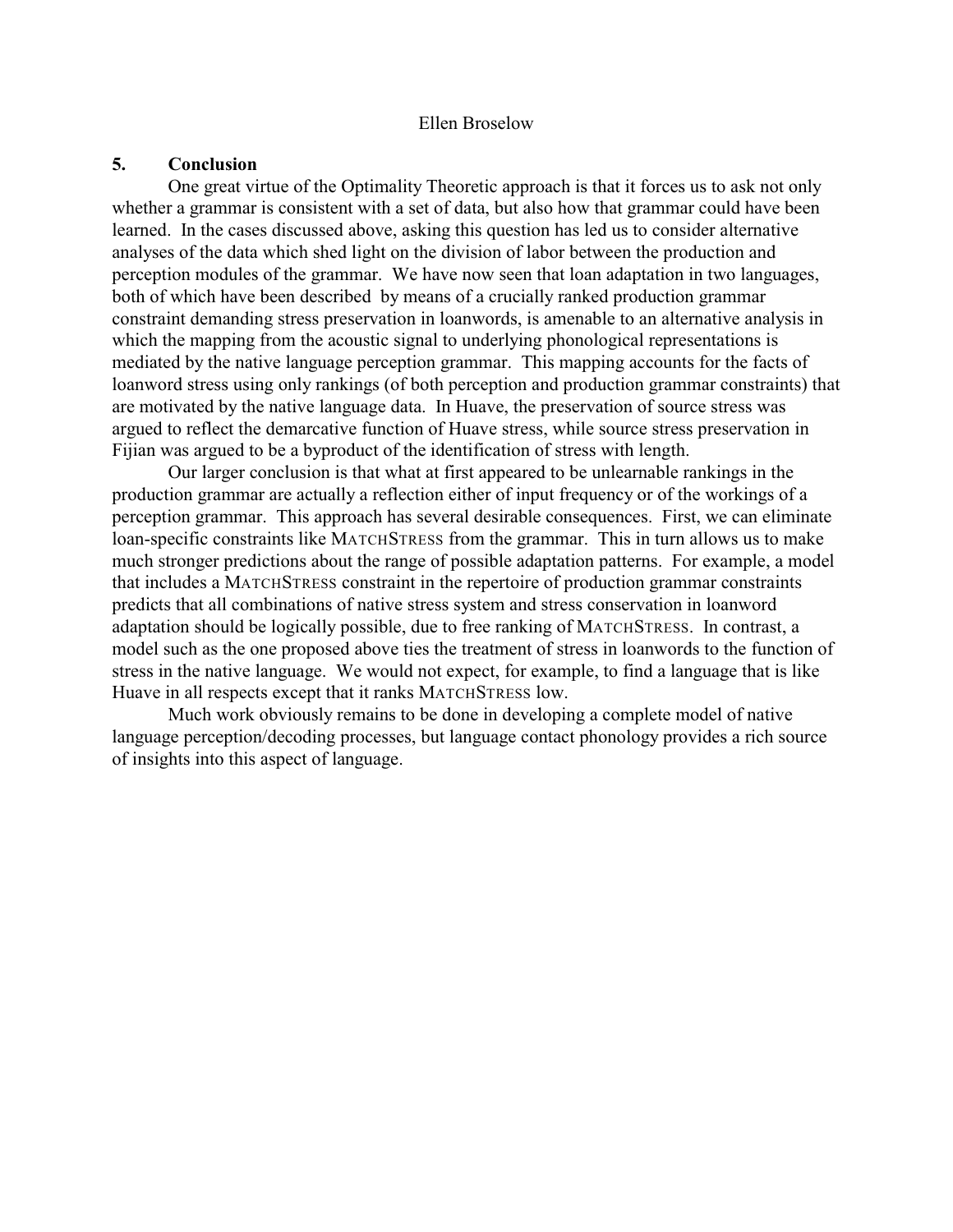#### **References**

- Alderete, John. 1999. Head dependence in stress-epenthesis interaction. In Ben Hermans and Marc van Oostendorp (eds.), *The derivational residue in phonological Optimality Theory*, 29-50. Amsterdam: John Benjamins.
- Altmann, Heidi. 2006. *The perception and production of second language stress: a cross-linguistic experimental study.* Unpublished doctoral dissertation, University of Delaware.
- Basri, Hasan. 1997. Phonological nativization of loanwords in Selayarese. Ms., Stony Brook University.
- Basri, Hasan. 1999. *Phonological and syntactic reflections of morphological structure in Selayarese*. Unpublished doctoral dissertation, Stony Brook University.
- Basri, Hasan, Ellen Broselow, and Daniel Finer. 2000. "Clitics and crisp edges in Makassarese," in Catherine Kitto and Caroline Smallwood (eds.), *Proceedings of the Sixth International Meeting of the Austronesian Formal Linguistics Association*, 25-36. Department of Linguistics, University of Toronto.
- Boersma, Paul. 1998. *Functional Phonology*: *formalizing the interactions between articulatory and perceptual drives*. The Hague: Holland Academic Graphics.
- Boersma, Paul. 2000. The OCP in the perception grammar. Unpublished ms., available from Rutgers Optimality Archives ROA 435.
- Boersma, Paul and Bruce Hayes. 2001. Empirical tests of the Gradual Learning Algorithm. *Linguistic Inquiry* 32, 1-44.
- Boersma, Paul and Clara Levelt. 2000. Gradual Constraint-Ranking Learning Algorithm predicts acquisition order. *Proceedings of the Child Language Research Forum 30*, Stanford, California, 229-237.
- Broselow, Ellen. 1993. Transfer and universals in second language epenthesis. In Susan Gass and Larry Selinker, eds., *Language Transfer in Language Learning*, 71-86. Amsterdam/Philadelphia: John Benjamins Publishing Company.
- Broselow, Ellen. 1999. Stress, epenthesis, and segment transformation in Selayarese loans. In Steve S. Chang, Lily Liaw, and Josef Ruppenhofer (eds.) *Proceedings of the Twenty-fifth Annual Meeting of the Berkeley Linguistics Society*, 311-325. Berkeley: Berkeley Linguistics Society.
- Broselow, Ellen. 2004. Unmarked structures and emergent rankings in second language phonology. *International Journal of Bilingualism* 8, 51-65.
- Broselow, Ellen, Su-I Chen, and Chilin Wang.1998. The emergence of the unmarked in second language acquisition. *Studies in Second Language Acquisition* 20, 261-280.
- Broselow, Ellen and Zhang Xu. 2004. Differential difficulty in the acquisition of second language phonology. *International Journal of English Studies* 4, 135-163.
- Crystal, Thomas and Arthur House (1988) The duration of American-English vowels: an overview. *Journal of Phonetics* 16, 263-84.
- Cutler, Anne. 1988. The role of strong syllables in segmentation for lexical access. *Journal of Experimental Psychology: Human Perception and Performance* 14, 113-121.
- Cutler, Anne and Sally Butterfield. 1992. Rhythmic cues to speech segmentation: evidence from juncture misperception. *Journal of Memory and Language* 31, 218-236.
- Cutler, Anne, Katherine Demuth, and James McQueen. 2002. Universality versus languagespecificity in listening to running speech. *Psychological Science* 13, 258-262.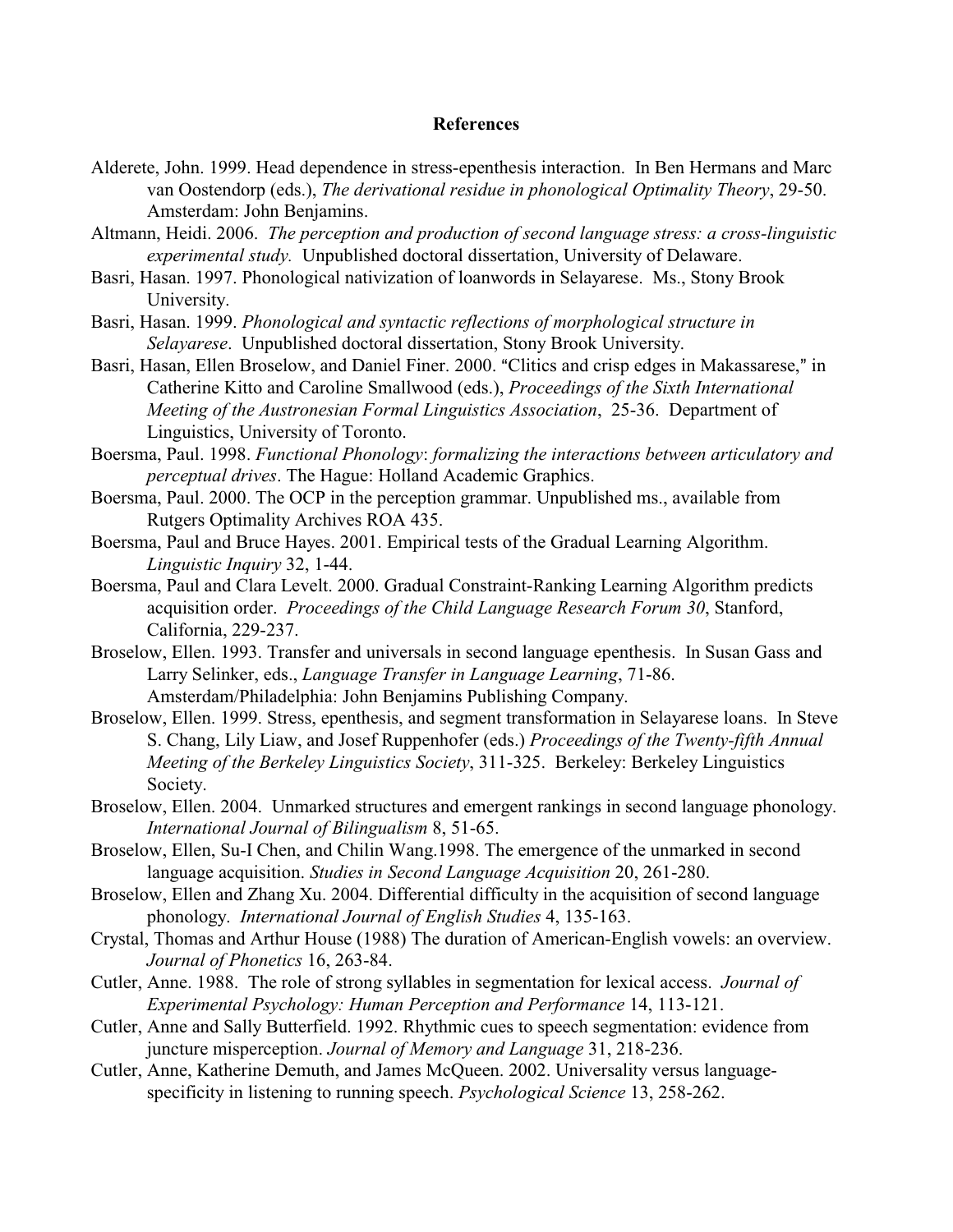- Davidson, Lisa. 2000. Hidden rankings in the final state of the English grammar. *Proceedings from HUMDRUM 1*, Rutgers University.
- Davidson, Lisa and Rolf Noyer. 1996. Loan phonology in Huave: nativization and the ranking of faithfulness constraints. In B. Agbayani and S. Tang, eds., *WCCFL* 15, 65-80. CSLI.
- de Lacy, Paul. 2002. *The formal expression of markedness*. Ph.D. dissertation, University of Massachusetts at Amherst.
- de Lacy, Paul. 2006. *Markedness: reduction and preservation in phonology*. New York: Cambridge University Press.
- Demuth, Katherine. 1996. The prosodic structure of early words. In James Morgan and Katherine Demuth (eds.), *Signal to syntax: bootstrapping from speech to grammar in early acquisition,* 171-184. Mahwah, N. J.: Lawrence Erlbaum Associates.
- Diebold, A. Richard. 1961. Incipient bilingualism. *Language* 37, 97-112.
- Dixon, R. M. W. 1988. *A Grammar of Boumaa Fijian*. Chicago: University of Chicago Press.
- Eckman, Fred. 1981. On the naturalness of interlanguage phonological rules. *Language Learning* 31, 195-216.
- Eddington, David. 2000. Spanish stress assignment within the analogical modeling of language. *Language* 76, 92-109.
- Flege, James, and Richard Davidian. 1984. Transfer and developmental processes in adult foreign language speech production. *Applied Psycholinguistics* 5, 323-347.
- Flege, James, Martin McCutcheon, and Steven Smith. 1987. The development of skill in producing word final English stops. *Journal of the Acoustical Society of America* 82, 433-447.
- Fleischhacker, Heidi. 2000. Cluster-dependent epenthesis asymmetries. http://www.linguistics.ucla.edu/people/grads/fleischhacker/uclawpl.pdf.
- Gnanadesikan, Amalia [1995] 2004. Markedness and faithfulness constraints in child phonology. In René Kager, Joe Pater, and Wim Zonneveld (eds.) *Constraints in Phonological Acquisition*, 73-108. Cambridge: Cambridge University Press.
- Grijzenhout, Janet and Bertus van Rooij. 2001. Voicing phenomena in Zulu-English: an OT account of the emergence of the unmarked in second language acquisition. *SFB 282 Working Papers*, Nr. 119. (Revised version of Grijzenhout, Janet and Bertus van Rooij. 2000. Second language phonology: acquisition through gradual constraint demotion. Ms, Heinrich-Heine-Universität, Düsseldorf and Potchefstroomse Universiteit vir CHO, South Africa.)
- Hayes, Bruce. 1995. *Metrical Stress Theory: Principles and Case Studies*. Chicago: University of Chicago Press.
- Hayes, Bruce [1999] 2004. Phonological acquisition in Optimality Theory: the early stages. In René Kager, Joe Pater, and Wim Zonneveld, eds., *Constraints in Phonological Acquisition*, 158- 203. Cambridge: Cambridge University Press.
- Isaacs, James and Lynsey Wolter. 2003. Vowel length, weight and stress in K'ichee'. Talk presented at TREND, 2003. http://people.ucsc.edu/~isaacs-wolter-trend.pdf.
- Ito, Junko and Armin Mester. 1995. The core-periphery structure of the lexicon and constraints on reranking. In Jill Beckman, Laura Dickey, and Suzanne Urbanczyk, eds., Papers in Optimality Theory. University of Massachusetts Occasional Papers in Linguistics 18. Amherst, MA: GLSA.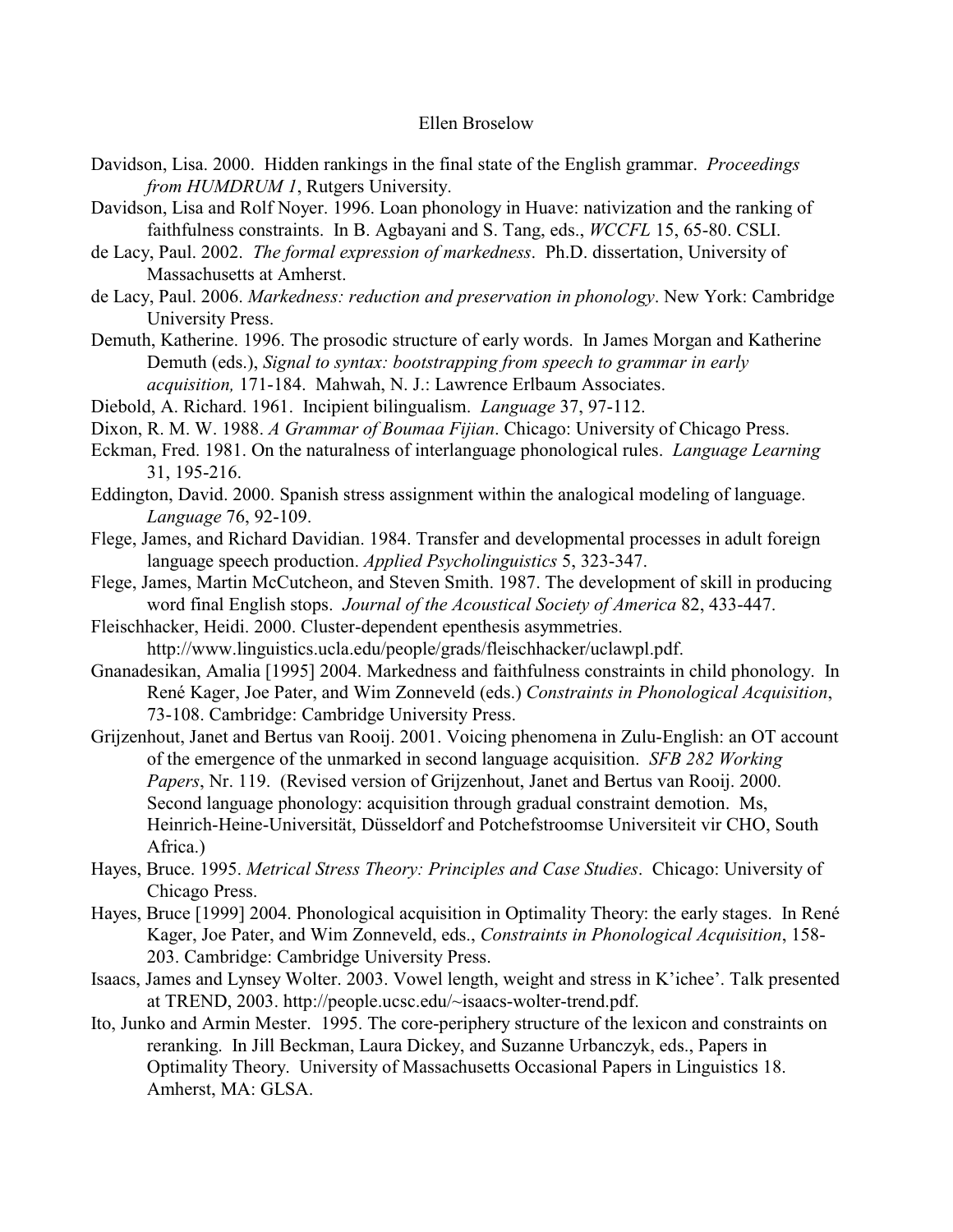- Jusczyk, Peter. 1999. How infants begin to extract words from speech. *Trends in Cognitive Science* 3, 323-328.
- Kang, Yoonjung. 2003. Perceptual similarity in loanword adaptation: English post-vocalic wordfinal stops to Korean. *Phonology* 20, 219-274.
- Kenstowicz, Michael. 2001. The role of perception in loanword phonology. *Linguistique Africaine* 20.
- Kenstowicz, Michael. 2003. Salience and similarity in loanword adaptation: a case study from Fijian. ROA 609-0803.
- Kim, Yuni and Mischa Park-Doob. 2005. Fieldwork strategies for endangered dialects of Huave. LSA poster session on Challenges and Issues in Endangered Language Fieldwork. http://ist.socrates.berkeley.edu/~yuni/ling/lsa2005-huaveposter.pdf.
- Kiparsky, Paul. 2004. Universals constrain change; change results in typological generalizations. Ms., www.stanford.edu/~kiparsky/Papers/cornell.pdf.
- Kreger, Glenn and Emily Stairs. 1981. *Diccionario Huave de San Mateo Del Mar*. Tlalpan, Mexico: Instituto Lingüístico de Verano.
- Lassettre, Paul and Patricia Donegan. 1998. Perception in Optimality Theory: The frugality of the base. In Benjamin Bergen, Madelaine Plauché, and Ashlee Bailey, eds., *Proceedings of the* 24<sup>th</sup> Annual Meeting of the Berkeley Linguistics Society, 346-355. Berkeley: Berkeley Linguistics Society.
- Levelt, Clara and Ruben van de Vijver. [1998] 2004. Syllable types in cross-linguistic and developmental grammars. In René Kager, Joe Pater, and Wim Zonneveld, eds., *Constraints in Phonological Acquisition*, 204-218. Cambridge: Cambridge University Press.
- Mithun, Marianne and Hasan Basri. 1986. The phonology of Selayarese. *Oceanic Linguistics* 25, 210-252.
- Mohanan, K. P. and Tara Mohanan. 2003. Towards a theory of constraints in OT: emergence of the not-so-unmarked in Malayalee English. ROA 601-0503.
- Norris, Dennis, James McQueen, Anne Cutler, and Sally Butterfield. 1997. The possible-word constraint in the segmentation of continuous speech. *Cognitive Psychology* 34, 191-243.
- Pater, Joe 1998. From phonological typology to the development of receptive and productive phonological competence: applications of minimal violation. Ms.
- Peng, Long and Jean Ann. 2001. Stress and duration in three varieties of English. *World Englishes* 20, 1-27.
- Peperkamp, Sharon. In press. A psycholinguistic theory of loanword adaptations. *Proceedings of the 30<sup>th</sup> Annual Meeting of the Berkeley Linguistics Society. Berkeley, CA: Berkeley* Linguistic Society.
- Peperkamp, Sharon. 2004. Lexical exception in stress systems: Arguments from early language acquisition and adult speech perception. *Language 80*, 98-126.
- Peperkamp, Sharon and Emmanuel Dupoux. 2002. A typological study of stress 'deafness'. In Carlos Gussenhoven and Natasha Warner (eds.) *Laboratory Phonology 7*, 203-240. Berlin; New York: Mouton de Gruyter.
- Prince, Alan and Bruce Tesar. [1999] 2004. Learning phonotactic distributions. In René Kager, Joe Pater, and Wim Zonneveld, eds., *Constraints in Phonological Acquisition*, 245-291. Cambridge: Cambridge University Press.
- Ross, Kai 1996. Floating phonotactics: variability in infixation and reduplication of Tagalog words. Unpublished MA thesis, UCLA.